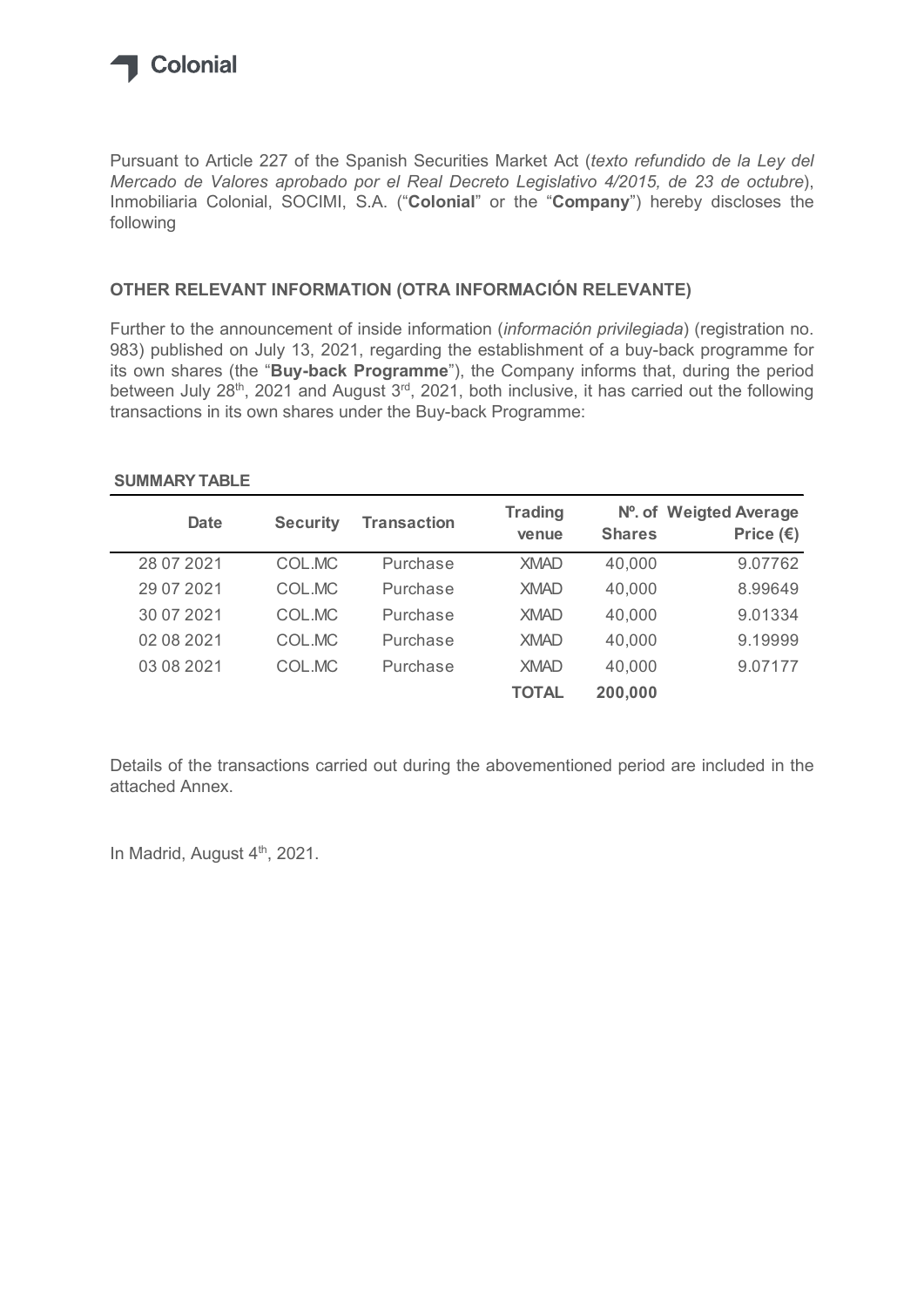## ANNEX

| Date<br>28 07 2021<br>28 07 2021<br>28 07 2021<br>28 07 2021<br>28 07 2021<br>28 07 2021<br>28 07 2021<br>28 07 2021<br>28 07 2021<br>28 07 2021<br>28 07 2021<br>28 07 2021<br>28 07 2021 | <b>Security</b><br>COL.MC<br>COL.MC<br>COL.MC<br>COL.MC<br>COL.MC<br>COL.MC<br>COL.MC<br>COL.MC<br>COL.MC<br>COL.MC | <b>Transaction</b><br>Purchase<br>Purchase<br>Purchase<br>Purchase<br>Purchase<br>Purchase<br>Purchase | <b>ANNEX</b><br><b>Trading</b><br>venue<br><b>XMAD</b><br><b>XMAD</b><br><b>XMAD</b><br><b>XMAD</b><br><b>XMAD</b> | $No$ . of<br><b>Shares</b><br>276<br>106<br>104 | Price $(\epsilon)$<br>9.005<br>9.005 | Intermediary<br>Banco Sabadell, S.A.         |
|--------------------------------------------------------------------------------------------------------------------------------------------------------------------------------------------|---------------------------------------------------------------------------------------------------------------------|--------------------------------------------------------------------------------------------------------|--------------------------------------------------------------------------------------------------------------------|-------------------------------------------------|--------------------------------------|----------------------------------------------|
|                                                                                                                                                                                            |                                                                                                                     |                                                                                                        |                                                                                                                    |                                                 |                                      |                                              |
|                                                                                                                                                                                            |                                                                                                                     |                                                                                                        |                                                                                                                    |                                                 |                                      |                                              |
|                                                                                                                                                                                            |                                                                                                                     |                                                                                                        |                                                                                                                    |                                                 |                                      |                                              |
|                                                                                                                                                                                            |                                                                                                                     |                                                                                                        |                                                                                                                    |                                                 |                                      | Banco Sabadell, S.A.                         |
|                                                                                                                                                                                            |                                                                                                                     |                                                                                                        |                                                                                                                    | 103                                             | 9.07<br>9.07                         | Banco Sabadell, S.A.<br>Banco Sabadell, S.A. |
|                                                                                                                                                                                            |                                                                                                                     |                                                                                                        |                                                                                                                    | 121                                             | 9.07                                 | Banco Sabadell, S.A.                         |
|                                                                                                                                                                                            |                                                                                                                     |                                                                                                        | <b>XMAD</b>                                                                                                        | 1,335                                           | 9.07                                 | Banco Sabadell, S.A.                         |
|                                                                                                                                                                                            |                                                                                                                     |                                                                                                        | <b>XMAD</b>                                                                                                        | 586                                             | 9.08                                 | Banco Sabadell, S.A.                         |
|                                                                                                                                                                                            |                                                                                                                     | Purchase                                                                                               | <b>XMAD</b>                                                                                                        | 265                                             | 9.055                                | Banco Sabadell, S.A.                         |
|                                                                                                                                                                                            |                                                                                                                     | Purchase                                                                                               | <b>XMAD</b>                                                                                                        | 263                                             | 9.085                                | Banco Sabadell, S.A.                         |
|                                                                                                                                                                                            |                                                                                                                     | Purchase                                                                                               | <b>XMAD</b>                                                                                                        | 393                                             | 9.045                                | Banco Sabadell, S.A.                         |
|                                                                                                                                                                                            | COL.MC                                                                                                              | Purchase                                                                                               | <b>XMAD</b>                                                                                                        | 102                                             | 9.03                                 | Banco Sabadell, S.A.                         |
|                                                                                                                                                                                            | COL.MC                                                                                                              | Purchase                                                                                               | <b>XMAD</b>                                                                                                        | 260                                             | 9.03                                 | Banco Sabadell, S.A.                         |
|                                                                                                                                                                                            | COL.MC                                                                                                              | Purchase                                                                                               | <b>XMAD</b>                                                                                                        | 983                                             | 9.07                                 | Banco Sabadell, S.A.                         |
| 28 07 2021                                                                                                                                                                                 | COLMC                                                                                                               | Purchase                                                                                               | XMAD                                                                                                               | 34                                              | 9.015                                | Banco Sabadell, S.A.                         |
| 28 07 2021                                                                                                                                                                                 | COL.MC                                                                                                              | Purchase                                                                                               | <b>XMAD</b>                                                                                                        | 299                                             | 9.04                                 | Banco Sabadell, S.A.                         |
| 28 07 2021                                                                                                                                                                                 | COL.MC                                                                                                              | Purchase                                                                                               | <b>XMAD</b>                                                                                                        | 40                                              | 9.04                                 | Banco Sabadell, S.A.                         |
| 28 07 2021                                                                                                                                                                                 | COL.MC<br>COL.MC                                                                                                    | Purchase                                                                                               | <b>XMAD</b><br><b>XMAD</b>                                                                                         | 103<br>331                                      | 9.04                                 | Banco Sabadell, S.A.<br>Banco Sabadell, S.A. |
| 28 07 2021<br>28 07 2021                                                                                                                                                                   | COL.MC                                                                                                              | Purchase<br>Purchase                                                                                   | <b>XMAD</b>                                                                                                        | 31                                              | 9.055<br>9.03                        | Banco Sabadell, S.A.                         |
| 28 07 2021                                                                                                                                                                                 | COL.MC                                                                                                              | Purchase                                                                                               | XMAD                                                                                                               | 42                                              | 9.05                                 | Banco Sabadell, S.A.                         |
| 28 07 2021                                                                                                                                                                                 | COL.MC                                                                                                              | Purchase                                                                                               | <b>XMAD</b>                                                                                                        | 217                                             | 9.05                                 | Banco Sabadell, S.A.                         |
| 28 07 2021                                                                                                                                                                                 | COL.MC                                                                                                              | Purchase                                                                                               | <b>XMAD</b>                                                                                                        | 16                                              | 9.025                                | Banco Sabadell, S.A.                         |
| 28 07 2021                                                                                                                                                                                 | COL.MC                                                                                                              | Purchase                                                                                               | <b>XMAD</b>                                                                                                        | 207                                             | 9.025                                | Banco Sabadell, S.A.                         |
| 28 07 2021                                                                                                                                                                                 | COL.MC                                                                                                              | Purchase                                                                                               | <b>XMAD</b>                                                                                                        | 291                                             | 9.04                                 | Banco Sabadell, S.A.                         |
| 28 07 2021                                                                                                                                                                                 | COL.MC                                                                                                              | Purchase                                                                                               | <b>XMAD</b>                                                                                                        | 327                                             | 9.03                                 | Banco Sabadell, S.A.                         |
| 28 07 2021                                                                                                                                                                                 | COL.MC                                                                                                              | Purchase                                                                                               | <b>XMAD</b>                                                                                                        | 4                                               | 9.03                                 | Banco Sabadell, S.A.                         |
| 28 07 2021                                                                                                                                                                                 | COL.MC                                                                                                              | Purchase                                                                                               | <b>XMAD</b>                                                                                                        | $\boldsymbol{9}$                                | 9.03                                 | Banco Sabadell, S.A.                         |
| 28 07 2021                                                                                                                                                                                 | COL.MC                                                                                                              | Purchase                                                                                               | <b>XMAD</b>                                                                                                        | 243                                             | 9.02                                 | Banco Sabadell, S.A.                         |
| 28 07 2021                                                                                                                                                                                 | COL.MC                                                                                                              | Purchase                                                                                               | <b>XMAD</b>                                                                                                        | 27                                              | 9.04                                 | Banco Sabadell, S.A.                         |
| 28 07 2021                                                                                                                                                                                 | COL.MC                                                                                                              | Purchase                                                                                               | XMAD                                                                                                               | 187                                             | 9.01                                 | Banco Sabadell, S.A.                         |
| 28 07 2021                                                                                                                                                                                 | COL.MC                                                                                                              | Purchase                                                                                               | <b>XMAD</b>                                                                                                        | 260                                             | 9.055                                | Banco Sabadell, S.A.                         |
| 28 07 2021                                                                                                                                                                                 | COL.MC                                                                                                              | Purchase                                                                                               | <b>XMAD</b>                                                                                                        | $\overline{2}$                                  | 9.065                                | Banco Sabadell, S.A.                         |
| 28 07 2021                                                                                                                                                                                 | COL.MC                                                                                                              | Purchase                                                                                               | <b>XMAD</b>                                                                                                        | 272                                             | 9.035                                | Banco Sabadell, S.A.                         |
| 28 07 2021                                                                                                                                                                                 | COL.MC                                                                                                              | Purchase                                                                                               | <b>XMAD</b>                                                                                                        | 242                                             | 9.015                                | Banco Sabadell, S.A.                         |
| 28 07 2021                                                                                                                                                                                 | COL.MC                                                                                                              | Purchase                                                                                               | <b>XMAD</b>                                                                                                        | 193                                             | 8.99                                 | Banco Sabadell, S.A.                         |
| 28 07 2021                                                                                                                                                                                 | COL.MC                                                                                                              | Purchase                                                                                               | <b>XMAD</b>                                                                                                        | 214                                             | 8.99                                 | Banco Sabadell, S.A.                         |
| 28 07 2021                                                                                                                                                                                 | COL.MC                                                                                                              | Purchase                                                                                               | <b>XMAD</b>                                                                                                        | 341                                             | 9.025                                | Banco Sabadell, S.A.                         |
| 28 07 2021                                                                                                                                                                                 | COL.MC                                                                                                              | Purchase                                                                                               | <b>XMAD</b>                                                                                                        | 262                                             | 9.025                                | Banco Sabadell, S.A.                         |
| 28 07 2021                                                                                                                                                                                 | COL.MC                                                                                                              | Purchase                                                                                               | <b>XMAD</b>                                                                                                        | 123                                             | 9.025                                | Banco Sabadell, S.A.                         |
| 28 07 2021                                                                                                                                                                                 | COL.MC                                                                                                              | Purchase                                                                                               | <b>XMAD</b>                                                                                                        | 345                                             | 9.065                                | Banco Sabadell, S.A.                         |
| 28 07 2021                                                                                                                                                                                 | COL.MC                                                                                                              | Purchase                                                                                               | <b>XMAD</b>                                                                                                        | 300<br>242                                      | 9.045<br>9.02                        | Banco Sabadell, S.A.                         |
| 28 07 2021<br>28 07 2021                                                                                                                                                                   | COL.MC<br>COL.MC                                                                                                    | Purchase<br>Purchase                                                                                   | <b>XMAD</b><br><b>XMAD</b>                                                                                         | 351                                             | 9.02                                 | Banco Sabadell, S.A.<br>Banco Sabadell, S.A. |
| 28 07 2021                                                                                                                                                                                 | COL.MC                                                                                                              | Purchase                                                                                               | <b>XMAD</b>                                                                                                        | 255                                             | 9.12                                 | Banco Sabadell, S.A.                         |
| 28 07 2021                                                                                                                                                                                 | COL.MC                                                                                                              | Purchase                                                                                               | <b>XMAD</b>                                                                                                        | 220                                             | 9.12                                 | Banco Sabadell, S.A.                         |
| 28 07 2021                                                                                                                                                                                 | COL.MC                                                                                                              | Purchase                                                                                               | <b>XMAD</b>                                                                                                        | 505                                             | 9.12                                 | Banco Sabadell, S.A.                         |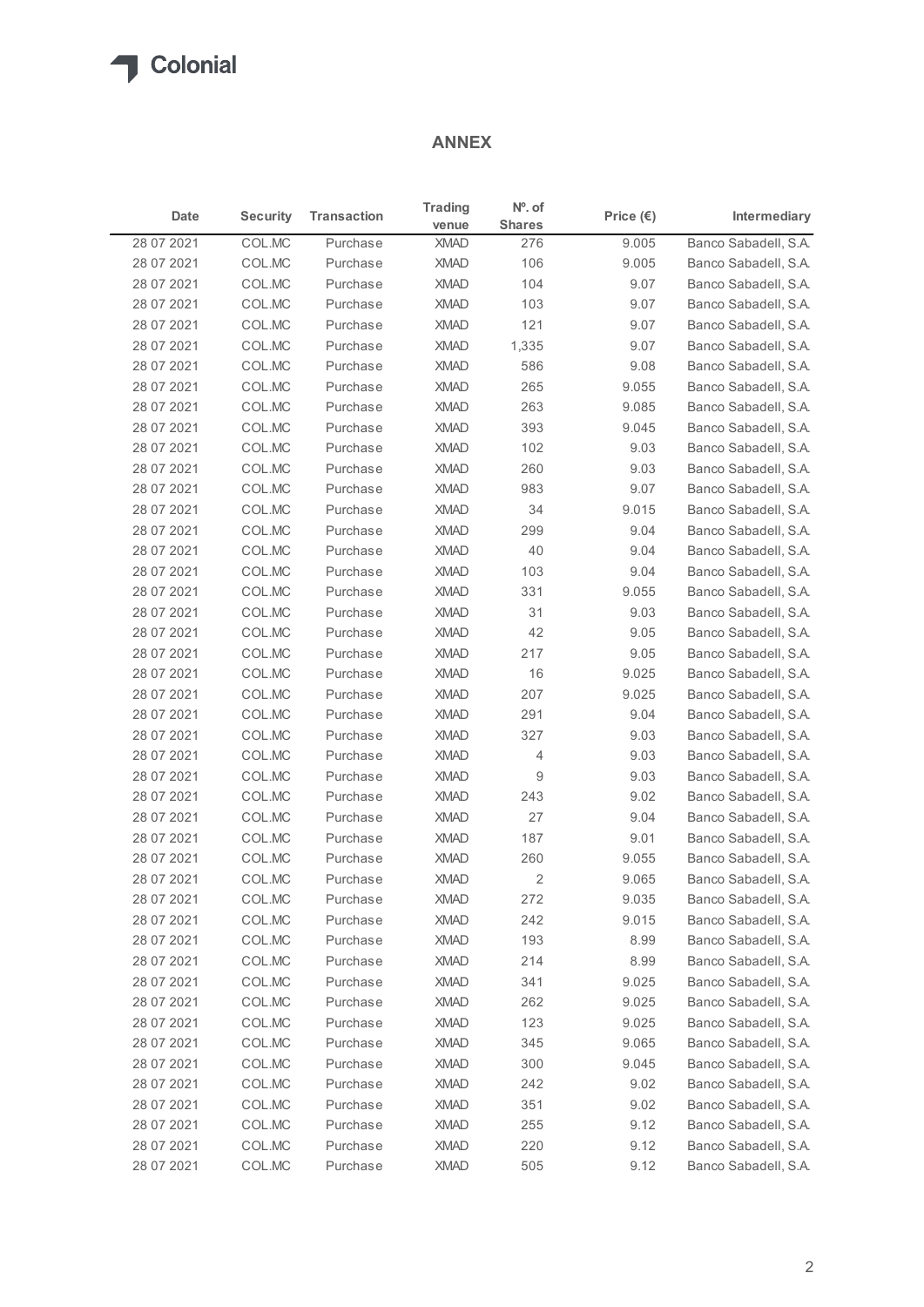

| Date<br>28 07 2021<br>28 07 2021<br>28 07 2021<br>28 07 2021<br>28 07 2021<br>28 07 2021<br>28 07 2021<br>28 07 2021<br>28 07 2021<br>28 07 2021<br>28 07 2021<br>28 07 2021<br>28 07 2021<br>28 07 2021<br>28 07 2021<br>28 07 2021 | <b>Security</b><br>COL.MC<br>COL.MC<br>COL.MC<br>COL.MC<br>COL.MC<br>COL.MC<br>COL.MC<br>COL.MC<br>COL.MC<br>COL.MC<br>COL.MC<br>COL.MC | <b>Transaction</b><br>Purchase<br>Purchase<br>Purchase<br>Purchase<br>Purchase<br>Purchase<br>Purchase<br>Purchase<br>Purchase | venue<br><b>XMAD</b><br><b>XMAD</b><br><b>XMAD</b><br><b>XMAD</b><br><b>XMAD</b><br><b>XMAD</b> | <b>Shares</b><br>216<br>$\overline{\mathbf{c}}$<br>180<br>55 | Price $(\epsilon)$<br>9.135<br>9.13<br>9.135 | Intermediary<br>Banco Sabadell, S.A.<br>Banco Sabadell, S.A. |
|--------------------------------------------------------------------------------------------------------------------------------------------------------------------------------------------------------------------------------------|-----------------------------------------------------------------------------------------------------------------------------------------|--------------------------------------------------------------------------------------------------------------------------------|-------------------------------------------------------------------------------------------------|--------------------------------------------------------------|----------------------------------------------|--------------------------------------------------------------|
|                                                                                                                                                                                                                                      |                                                                                                                                         |                                                                                                                                |                                                                                                 |                                                              |                                              |                                                              |
|                                                                                                                                                                                                                                      |                                                                                                                                         |                                                                                                                                |                                                                                                 |                                                              |                                              |                                                              |
|                                                                                                                                                                                                                                      |                                                                                                                                         |                                                                                                                                |                                                                                                 |                                                              |                                              | Banco Sabadell, S.A.                                         |
|                                                                                                                                                                                                                                      |                                                                                                                                         |                                                                                                                                |                                                                                                 |                                                              | 9.135                                        | Banco Sabadell, S.A.                                         |
|                                                                                                                                                                                                                                      |                                                                                                                                         |                                                                                                                                |                                                                                                 | 407                                                          | 9.135                                        | Banco Sabadell, S.A.                                         |
|                                                                                                                                                                                                                                      |                                                                                                                                         |                                                                                                                                |                                                                                                 | 410                                                          | 9.14                                         | Banco Sabadell, S.A.                                         |
|                                                                                                                                                                                                                                      |                                                                                                                                         |                                                                                                                                | <b>XMAD</b><br><b>XMAD</b>                                                                      | 260<br>28                                                    | 9.135                                        | Banco Sabadell, S.A.                                         |
|                                                                                                                                                                                                                                      |                                                                                                                                         |                                                                                                                                | <b>XMAD</b>                                                                                     | 236                                                          | 9.12<br>9.125                                | Banco Sabadell, S.A.<br>Banco Sabadell, S.A.                 |
|                                                                                                                                                                                                                                      |                                                                                                                                         | Purchase                                                                                                                       | <b>XMAD</b>                                                                                     | 571                                                          | 9.12                                         | Banco Sabadell, S.A.                                         |
|                                                                                                                                                                                                                                      |                                                                                                                                         | Purchase                                                                                                                       | <b>XMAD</b>                                                                                     | 225                                                          | 9.125                                        | Banco Sabadell, S.A.                                         |
|                                                                                                                                                                                                                                      |                                                                                                                                         | Purchase                                                                                                                       | <b>XMAD</b>                                                                                     | 230                                                          | 9.13                                         | Banco Sabadell, S.A.                                         |
|                                                                                                                                                                                                                                      | COL.MC                                                                                                                                  | Purchase                                                                                                                       | <b>XMAD</b>                                                                                     | 264                                                          | 9.135                                        | Banco Sabadell, S.A.                                         |
|                                                                                                                                                                                                                                      | COL.MC                                                                                                                                  | Purchase                                                                                                                       | XMAD                                                                                            | 246                                                          | 9.125                                        | Banco Sabadell, S.A.                                         |
|                                                                                                                                                                                                                                      | COL.MC<br>COL.MC                                                                                                                        | Purchase<br>Purchase                                                                                                           | <b>XMAD</b><br><b>XMAD</b>                                                                      | 264<br>273                                                   | 9.14<br>9.13                                 | Banco Sabadell, S.A.<br>Banco Sabadell, S.A.                 |
| 28 07 2021                                                                                                                                                                                                                           | COL.MC                                                                                                                                  | Purchase                                                                                                                       | XMAD                                                                                            | 194                                                          | 9.135                                        | Banco Sabadell, S.A.                                         |
| 28 07 2021                                                                                                                                                                                                                           | COL.MC                                                                                                                                  | Purchase                                                                                                                       | <b>XMAD</b>                                                                                     | 326                                                          | 9.14                                         | Banco Sabadell, S.A.                                         |
| 28 07 2021                                                                                                                                                                                                                           | COL.MC                                                                                                                                  | Purchase                                                                                                                       | <b>XMAD</b>                                                                                     | 245                                                          | 9.115                                        | Banco Sabadell, S.A.                                         |
| 28 07 2021                                                                                                                                                                                                                           | COL.MC                                                                                                                                  | Purchase                                                                                                                       | <b>XMAD</b>                                                                                     | 63                                                           | 9.115                                        | Banco Sabadell, S.A.                                         |
| 28 07 2021                                                                                                                                                                                                                           | COL.MC                                                                                                                                  | Purchase                                                                                                                       | <b>XMAD</b>                                                                                     | 94                                                           | 9.1                                          | Banco Sabadell, S.A.                                         |
| 28 07 2021                                                                                                                                                                                                                           | COL.MC                                                                                                                                  | Purchase                                                                                                                       | <b>XMAD</b>                                                                                     | 447                                                          | 9.11                                         | Banco Sabadell, S.A.                                         |
| 28 07 2021<br>28 07 2021                                                                                                                                                                                                             | COL.MC<br>COL.MC                                                                                                                        | Purchase<br>Purchase                                                                                                           | XMAD<br><b>XMAD</b>                                                                             | 270<br>253                                                   | 9.1<br>9.085                                 | Banco Sabadell, S.A.<br>Banco Sabadell, S.A.                 |
| 28 07 2021                                                                                                                                                                                                                           | COL.MC                                                                                                                                  | Purchase                                                                                                                       | <b>XMAD</b>                                                                                     | 18                                                           | 9.09                                         | Banco Sabadell, S.A.                                         |
| 28 07 2021                                                                                                                                                                                                                           | COL.MC                                                                                                                                  | Purchase                                                                                                                       | <b>XMAD</b>                                                                                     | 269                                                          | 9.095                                        | Banco Sabadell, S.A.                                         |
| 28 07 2021                                                                                                                                                                                                                           | COL.MC                                                                                                                                  | Purchase                                                                                                                       | <b>XMAD</b>                                                                                     | 31                                                           | 9.095                                        | Banco Sabadell, S.A.                                         |
| 28 07 2021                                                                                                                                                                                                                           | COL.MC                                                                                                                                  | Purchase                                                                                                                       | <b>XMAD</b>                                                                                     | 258                                                          | 9.105                                        | Banco Sabadell, S.A.                                         |
| 28 07 2021                                                                                                                                                                                                                           | COL.MC                                                                                                                                  | Purchase                                                                                                                       | <b>XMAD</b>                                                                                     | 37                                                           | 9.095                                        | Banco Sabadell, S.A.                                         |
| 28 07 2021                                                                                                                                                                                                                           | COL.MC                                                                                                                                  | Purchase                                                                                                                       | <b>XMAD</b>                                                                                     | 55                                                           | 9.115                                        | Banco Sabadell, S.A.                                         |
| 28 07 2021                                                                                                                                                                                                                           | COL.MC                                                                                                                                  | Purchase                                                                                                                       | <b>XMAD</b>                                                                                     | 248                                                          | 9.115                                        | Banco Sabadell, S.A.                                         |
| 28 07 2021                                                                                                                                                                                                                           | COL.MC                                                                                                                                  | Purchase<br>Purchase                                                                                                           | <b>XMAD</b><br><b>XMAD</b>                                                                      | 126<br>55                                                    | 9.115<br>9.115                               | Banco Sabadell, S.A.<br>Banco Sabadell, S.A.                 |
| 28 07 2021<br>28 07 2021                                                                                                                                                                                                             | COL.MC<br>COL.MC                                                                                                                        | Purchase                                                                                                                       | <b>XMAD</b>                                                                                     | 294                                                          | 9.11                                         | Banco Sabadell, S.A.                                         |
| 28 07 2021                                                                                                                                                                                                                           | COL.MC                                                                                                                                  | Purchase                                                                                                                       | <b>XMAD</b>                                                                                     | 23                                                           | 9.11                                         | Banco Sabadell, S.A.                                         |
| 28 07 2021                                                                                                                                                                                                                           | COL.MC                                                                                                                                  | Purchase                                                                                                                       | <b>XMAD</b>                                                                                     | 25                                                           | 9.08                                         | Banco Sabadell, S.A.                                         |
| 28 07 2021                                                                                                                                                                                                                           | COL.MC                                                                                                                                  | Purchase                                                                                                                       | <b>XMAD</b>                                                                                     | 336                                                          | 9.07                                         | Banco Sabadell, S.A.                                         |
| 28 07 2021                                                                                                                                                                                                                           | COL.MC                                                                                                                                  | Purchase                                                                                                                       | <b>XMAD</b>                                                                                     | 284                                                          | 9.06                                         | Banco Sabadell, S.A.                                         |
| 28 07 2021                                                                                                                                                                                                                           | COL.MC                                                                                                                                  | Purchase                                                                                                                       | <b>XMAD</b>                                                                                     | 265                                                          | 9.12                                         | Banco Sabadell, S.A.                                         |
| 28 07 2021                                                                                                                                                                                                                           | COL.MC                                                                                                                                  | Purchase                                                                                                                       | <b>XMAD</b>                                                                                     | 270                                                          | 9.105                                        | Banco Sabadell, S.A.                                         |
| 28 07 2021                                                                                                                                                                                                                           | COL.MC                                                                                                                                  | Purchase                                                                                                                       | <b>XMAD</b>                                                                                     | 269                                                          | 9.105                                        | Banco Sabadell, S.A.                                         |
| 28 07 2021<br>28 07 2021                                                                                                                                                                                                             | COL.MC<br>COL.MC                                                                                                                        | Purchase<br>Purchase                                                                                                           | <b>XMAD</b><br><b>XMAD</b>                                                                      | 301<br>262                                                   | 9.11<br>9.1                                  | Banco Sabadell, S.A.<br>Banco Sabadell, S.A.                 |
| 28 07 2021                                                                                                                                                                                                                           | COL.MC                                                                                                                                  | Purchase                                                                                                                       | <b>XMAD</b>                                                                                     | 51                                                           | 9.095                                        | Banco Sabadell, S.A.                                         |
| 28 07 2021                                                                                                                                                                                                                           | COL.MC                                                                                                                                  | Purchase                                                                                                                       | <b>XMAD</b>                                                                                     | 378                                                          | 9.1                                          | Banco Sabadell, S.A.                                         |
| 28 07 2021                                                                                                                                                                                                                           | COL.MC                                                                                                                                  | Purchase                                                                                                                       | XMAD                                                                                            | 151                                                          | 9.1                                          | Banco Sabadell, S.A.                                         |
| 28 07 2021                                                                                                                                                                                                                           | COL.MC                                                                                                                                  | Purchase                                                                                                                       | <b>XMAD</b>                                                                                     | 857                                                          | 9.095                                        | Banco Sabadell, S.A.                                         |
| 28 07 2021                                                                                                                                                                                                                           | COL.MC                                                                                                                                  | Purchase                                                                                                                       | <b>XMAD</b>                                                                                     | 282                                                          | 9.105                                        | Banco Sabadell, S.A.                                         |
| 28 07 2021<br>28 07 2021                                                                                                                                                                                                             | COL.MC<br>COL.MC                                                                                                                        | Purchase<br>Purchase                                                                                                           | <b>XMAD</b><br><b>XMAD</b>                                                                      | 126<br>53                                                    | 9.12<br>9.12                                 | Banco Sabadell, S.A.<br>Banco Sabadell, S.A.                 |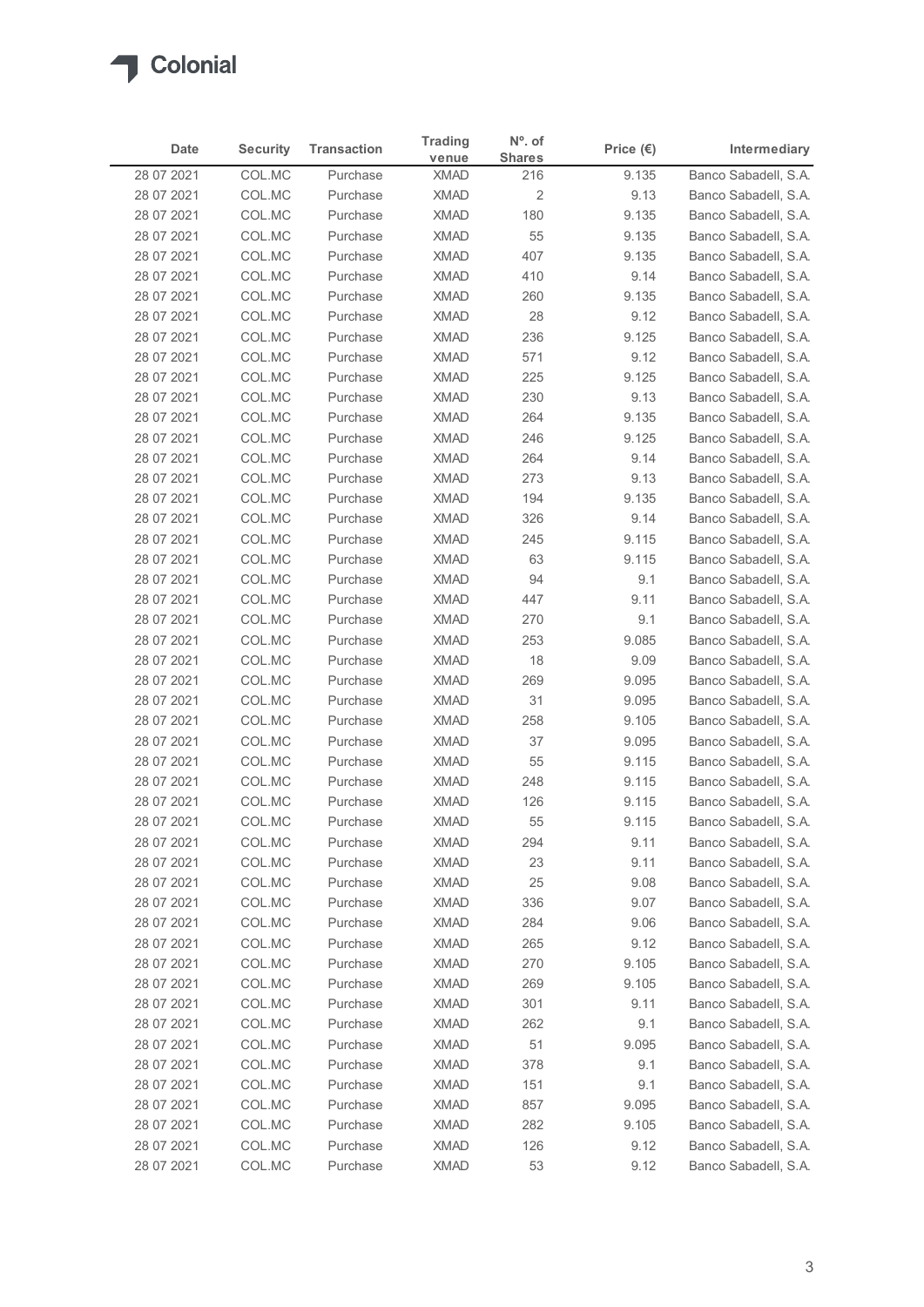

| Date                     | <b>Security</b>  | <b>Transaction</b>   | <b>Trading</b>             | $No$ . of            | Price $(\epsilon)$ | Intermediary                                 |
|--------------------------|------------------|----------------------|----------------------------|----------------------|--------------------|----------------------------------------------|
| 28 07 2021               | COL.MC           | Purchase             | venue<br><b>XMAD</b>       | <b>Shares</b><br>103 | 9.115              | Banco Sabadell, S.A.                         |
| 28 07 2021               | COL.MC           | Purchase             | <b>XMAD</b>                | 117                  | 9.115              | Banco Sabadell, S.A.                         |
| 28 07 2021               | COL.MC           | Purchase             | <b>XMAD</b>                | 430                  | 9.13               | Banco Sabadell, S.A.                         |
| 28 07 2021               | COL.MC           | Purchase             | <b>XMAD</b>                | 439                  | 9.125              | Banco Sabadell, S.A.                         |
| 28 07 2021               | COL.MC           | Purchase             | <b>XMAD</b>                | 602                  | 9.13               | Banco Sabadell, S.A.                         |
| 28 07 2021               | COL.MC           | Purchase             | <b>XMAD</b>                | 174                  | 9.135              | Banco Sabadell, S.A.                         |
| 28 07 2021<br>28 07 2021 | COL.MC<br>COL.MC | Purchase<br>Purchase | <b>XMAD</b><br><b>XMAD</b> | 228<br>260           | 9.15<br>9.13       | Banco Sabadell, S.A.<br>Banco Sabadell, S.A. |
| 28 07 2021               | COL.MC           | Purchase             | <b>XMAD</b>                | 189                  | 9.15               | Banco Sabadell, S.A.                         |
| 28 07 2021               | COL.MC           | Purchase             | <b>XMAD</b>                | 163                  | 9.155              | Banco Sabadell, S.A.                         |
| 28 07 2021               | COL.MC           | Purchase             | <b>XMAD</b>                | 11                   | 9.16               | Banco Sabadell, S.A.                         |
| 28 07 2021               | COL.MC           | Purchase             | <b>XMAD</b>                | 177                  | 9.16               | Banco Sabadell, S.A.                         |
| 28 07 2021<br>28 07 2021 | COL.MC<br>COL.MC | Purchase<br>Purchase | <b>XMAD</b><br>XMAD        | 70<br>124            | 9.055<br>9.055     | Banco Sabadell, S.A.<br>Banco Sabadell, S.A. |
| 28 07 2021               | COL.MC           | Purchase             | <b>XMAD</b>                | 37                   | 9.055              | Banco Sabadell, S.A.                         |
| 28 07 2021               | COL.MC           | Purchase             | <b>XMAD</b>                | 251                  | 9.075              | Banco Sabadell, S.A.                         |
| 28 07 2021               | COL.MC           | Purchase             | <b>XMAD</b>                | 262                  | 9.07               | Banco Sabadell, S.A.                         |
| 28 07 2021               | COL.MC           | Purchase             | <b>XMAD</b>                | 27                   | 9.06               | Banco Sabadell, S.A.                         |
| 28 07 2021               | COL.MC           | Purchase             | <b>XMAD</b>                | 142                  | 9.05               | Banco Sabadell, S.A.                         |
| 28 07 2021<br>28 07 2021 | COL.MC<br>COL.MC | Purchase<br>Purchase | <b>XMAD</b><br><b>XMAD</b> | 107<br>217           | 9.05<br>9.05       | Banco Sabadell, S.A.<br>Banco Sabadell, S.A. |
| 28 07 2021               | COL.MC           | Purchase             | <b>XMAD</b>                | 240                  | 9.05               | Banco Sabadell, S.A.                         |
| 28 07 2021               | COL.MC           | Purchase             | <b>XMAD</b>                | 1,076                | 9.05               | Banco Sabadell, S.A.                         |
| 28 07 2021               | COL.MC           | Purchase             | <b>XMAD</b>                | 1,485                | 9.05               | Banco Sabadell, S.A.                         |
| 28 07 2021               | COL.MC           | Purchase             | <b>XMAD</b>                | 7,186                | 9.05               | Banco Sabadell, S.A.                         |
| 28 07 2021               | COL.MC           | Purchase             | <b>XMAD</b>                | 96                   | 9.055              | Banco Sabadell, S.A.                         |
| 28 07 2021               | COL.MC           | Purchase<br>Purchase | <b>XMAD</b><br><b>XMAD</b> | 192<br>226           | 9.055<br>9.085     | Banco Sabadell, S.A.                         |
| 28 07 2021<br>28 07 2021 | COL.MC<br>COL.MC | Purchase             | <b>XMAD</b>                | 301                  | 9.085              | Banco Sabadell, S.A.<br>Banco Sabadell, S.A. |
| 28 07 2021               | COL.MC           | Purchase             | <b>XMAD</b>                | 345                  | 9.08               | Banco Sabadell, S.A.                         |
| 28 07 2021               | COL.MC           | Purchase             | <b>XMAD</b>                | 341                  | 9.08               | Banco Sabadell, S.A.                         |
| 28 07 2021               | COL.MC           | Purchase             | <b>XMAD</b>                | 49                   | 9.075              | Banco Sabadell, S.A.                         |
| 28 07 2021               | COL.MC           | Purchase             | XMAD                       | 51                   | 9.08               | Banco Sabadell, S.A.                         |
| 28 07 2021               | COL.MC           | Purchase             | <b>XMAD</b>                | 252                  | 9.085              | Banco Sabadell, S.A.                         |
| 28 07 2021               | COL.MC           | Purchase             | <b>XMAD</b>                | 802                  | 9.11               | Banco Sabadell, S.A.                         |
| 28 07 2021<br>28 07 2021 | COL.MC<br>COL.MC | Purchase<br>Purchase | <b>XMAD</b><br><b>XMAD</b> | 105<br>153           | 9.11<br>9.09       | Banco Sabadell, S.A.<br>Banco Sabadell, S.A. |
| 28 07 2021               | COL.MC           | Purchase             | <b>XMAD</b>                | 164                  | 9.08               | Banco Sabadell, S.A.                         |
| 28 07 2021               | COL.MC           | Purchase             | <b>XMAD</b>                | 291                  | 9.085              | Banco Sabadell, S.A.                         |
| 29 07 2021               | COL.MC           | Purchase             | <b>XMAD</b>                | 361                  | 9.02               | Banco Sabadell, S.A.                         |
| 29 07 2021               | COL.MC           | Purchase             | <b>XMAD</b>                | 314                  | 9                  | Banco Sabadell, S.A.                         |
| 29 07 2021               | COL.MC           | Purchase             | <b>XMAD</b>                | 80                   | 8.985              | Banco Sabadell, S.A.                         |
| 29 07 2021               | COL.MC           | Purchase             | <b>XMAD</b>                | 105                  | 8.985              | Banco Sabadell, S.A.                         |
| 29 07 2021               | COL.MC           | Purchase             | <b>XMAD</b>                | 203                  | 8.985              | Banco Sabadell, S.A.                         |
| 29 07 2021<br>29 07 2021 | COL.MC<br>COL.MC | Purchase<br>Purchase | <b>XMAD</b><br>XMAD        | 80<br>46             | 8.985<br>9.015     | Banco Sabadell, S.A.<br>Banco Sabadell, S.A. |
| 29 07 2021               | COL.MC           | Purchase             | <b>XMAD</b>                | 69                   | 9.015              | Banco Sabadell, S.A.                         |
| 29 07 2021               | COL.MC           | Purchase             | <b>XMAD</b>                | 171                  | 9.015              | Banco Sabadell, S.A.                         |
| 29 07 2021               | COL.MC           | Purchase             | <b>XMAD</b>                | 623                  | 9.005              | Banco Sabadell, S.A.                         |
|                          | COL.MC           | Purchase             | <b>XMAD</b>                | 331                  | 8.995              | Banco Sabadell, S.A.                         |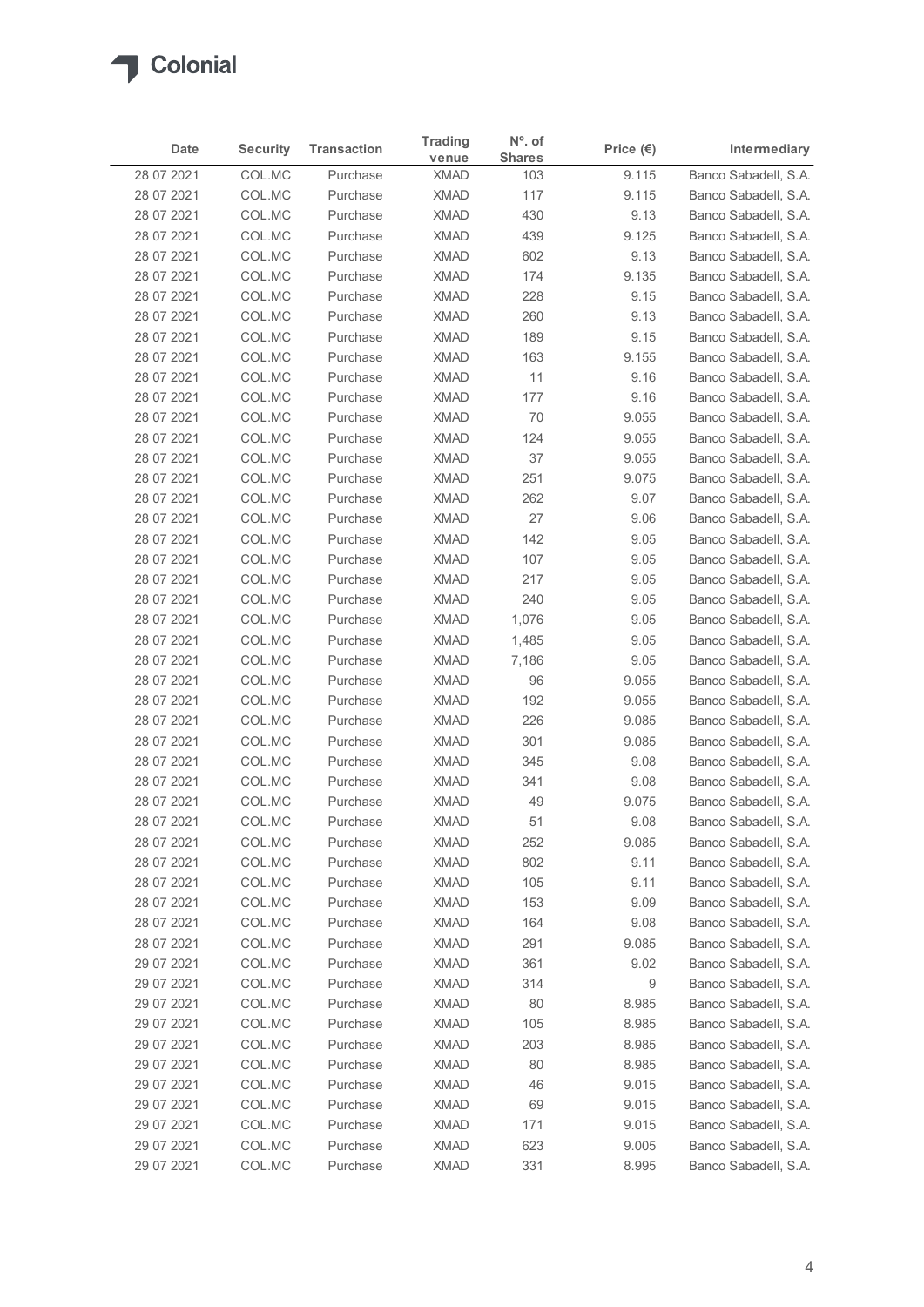

| <b>Trading</b><br><b>Security</b><br><b>Transaction</b><br>Intermediary<br>Date<br>Price $(\epsilon)$<br><b>Shares</b><br>venue<br>Banco Sabadell, S.A.<br>29 07 2021<br>COL.MC<br><b>XMAD</b><br>Purchase<br>251<br>8.995<br>$\overline{\mathbf{c}}$<br>29 07 2021<br>COL.MC<br><b>XMAD</b><br>8.995<br>Banco Sabadell, S.A.<br>Purchase<br>COL.MC<br><b>XMAD</b><br>78<br>Banco Sabadell, S.A.<br>29 07 2021<br>Purchase<br>8.995<br><b>XMAD</b><br>$\mathbf{1}$<br>29 07 2021<br>COL.MC<br>Purchase<br>9.02<br>Banco Sabadell, S.A.<br>COL.MC<br><b>XMAD</b><br>227<br>29 07 2021<br>Purchase<br>9.015<br>Banco Sabadell, S.A.<br>29 07 2021<br>COL.MC<br><b>XMAD</b><br>426<br>Banco Sabadell, S.A.<br>Purchase<br>9.02<br>29 07 2021<br>COL.MC<br><b>XMAD</b><br>Banco Sabadell, S.A.<br>Purchase<br>740<br>9.015<br>29 07 2021<br>COL.MC<br>Purchase<br><b>XMAD</b><br>32<br>9.015<br>Banco Sabadell, S.A.<br>COL.MC<br>340<br>29 07 2021<br><b>XMAD</b><br>8.985<br>Banco Sabadell, S.A.<br>Purchase<br>COL.MC<br><b>XMAD</b><br>343<br>29 07 2021<br>Purchase<br>9.035<br>Banco Sabadell, S.A.<br>COL.MC<br><b>XMAD</b><br>389<br>29 07 2021<br>Purchase<br>9.035<br>Banco Sabadell, S.A.<br>29 07 2021<br>COL.MC<br><b>XMAD</b><br>308<br>9.015<br>Banco Sabadell, S.A.<br>Purchase<br><b>XMAD</b><br>9.025<br>29 07 2021<br>COL.MC<br>Purchase<br>348<br>Banco Sabadell, S.A.<br>29 07 2021<br>COL.MC<br>XMAD<br>344<br>9.02<br>Banco Sabadell, S.A.<br>Purchase<br><b>XMAD</b><br>9.02<br>Banco Sabadell, S.A.<br>29 07 2021<br>COL.MC<br>Purchase<br>298<br>XMAD<br>313<br>9.02<br>29 07 2021<br>COL.MC<br>Purchase<br>Banco Sabadell, S.A.<br><b>XMAD</b><br>9.005<br>29 07 2021<br>COL.MC<br>Purchase<br>289<br>Banco Sabadell, S.A.<br>COL.MC<br><b>XMAD</b><br>29 07 2021<br>Purchase<br>659<br>9.01<br>Banco Sabadell, S.A.<br><b>XMAD</b><br>Banco Sabadell, S.A.<br>29 07 2021<br>COL.MC<br>Purchase<br>165<br>9.02<br>9<br>29 07 2021<br>COL.MC<br>Purchase<br><b>XMAD</b><br>307<br>Banco Sabadell, S.A.<br>9.015<br>29 07 2021<br>COL.MC<br><b>XMAD</b><br>221<br>Banco Sabadell, S.A.<br>Purchase<br>XMAD<br>210<br>9.025<br>Banco Sabadell, S.A.<br>29 07 2021<br>COL.MC<br>Purchase<br>29 07 2021<br>COL.MC<br>Purchase<br><b>XMAD</b><br>685<br>9.03<br>Banco Sabadell, S.A.<br>29 07 2021<br>COL.MC<br>Purchase<br><b>XMAD</b><br>125<br>9.04<br>Banco Sabadell, S.A.<br><b>XMAD</b><br>Banco Sabadell, S.A.<br>29 07 2021<br>COL.MC<br>Purchase<br>281<br>9.04<br>COL.MC<br>26<br>29 07 2021<br><b>XMAD</b><br>9.03<br>Banco Sabadell, S.A.<br>Purchase<br>40<br>29 07 2021<br>COL.MC<br><b>XMAD</b><br>9.03<br>Banco Sabadell, S.A.<br>Purchase<br><b>XMAD</b><br>29 07 2021<br>COL.MC<br>687<br>9.04<br>Banco Sabadell, S.A.<br>Purchase<br><b>XMAD</b><br>8.98<br>Banco Sabadell, S.A.<br>29 07 2021<br>COL.MC<br>Purchase<br>300<br>COL.MC<br><b>XMAD</b><br>29 07 2021<br>Purchase<br>58<br>8.975<br>Banco Sabadell, S.A.<br>29 07 2021<br>COL.MC<br>Purchase<br><b>XMAD</b><br>14<br>8.975<br>Banco Sabadell, S.A.<br>29 07 2021<br>COL.MC<br><b>XMAD</b><br>670<br>8.97<br>Banco Sabadell, S.A.<br>Purchase<br><b>XMAD</b><br>29 07 2021<br>COL.MC<br>Purchase<br>547<br>8.96<br>Banco Sabadell, S.A.<br><b>XMAD</b><br>86<br>29 07 2021<br>COL.MC<br>Purchase<br>8.97<br>Banco Sabadell, S.A.<br>29 07 2021<br>COL.MC<br>Purchase<br>XMAD<br>330<br>8.97<br>Banco Sabadell, S.A.<br>29 07 2021<br>COL.MC<br>Purchase<br><b>XMAD</b><br>596<br>9<br>Banco Sabadell, S.A.<br>29 07 2021<br>COL.MC<br>Purchase<br><b>XMAD</b><br>332<br>8.985<br>Banco Sabadell, S.A.<br>COL.MC<br>$\overline{2}$<br>8.99<br>29 07 2021<br><b>XMAD</b><br>Banco Sabadell, S.A.<br>Purchase<br>29 07 2021<br>COL.MC<br>XMAD<br>195<br>9.005<br>Banco Sabadell, S.A.<br>Purchase<br><b>XMAD</b><br>9<br>29 07 2021<br>COL.MC<br>Purchase<br>585<br>Banco Sabadell, S.A.<br>COL.MC<br><b>XMAD</b><br>250<br>Banco Sabadell, S.A.<br>29 07 2021<br>Purchase<br>8.995<br>29 07 2021<br>COL.MC<br>Purchase<br><b>XMAD</b><br>285<br>9<br>Banco Sabadell, S.A.<br>29 07 2021<br>COL.MC<br>Purchase<br><b>XMAD</b><br>226<br>8.995<br>Banco Sabadell, S.A. |
|---------------------------------------------------------------------------------------------------------------------------------------------------------------------------------------------------------------------------------------------------------------------------------------------------------------------------------------------------------------------------------------------------------------------------------------------------------------------------------------------------------------------------------------------------------------------------------------------------------------------------------------------------------------------------------------------------------------------------------------------------------------------------------------------------------------------------------------------------------------------------------------------------------------------------------------------------------------------------------------------------------------------------------------------------------------------------------------------------------------------------------------------------------------------------------------------------------------------------------------------------------------------------------------------------------------------------------------------------------------------------------------------------------------------------------------------------------------------------------------------------------------------------------------------------------------------------------------------------------------------------------------------------------------------------------------------------------------------------------------------------------------------------------------------------------------------------------------------------------------------------------------------------------------------------------------------------------------------------------------------------------------------------------------------------------------------------------------------------------------------------------------------------------------------------------------------------------------------------------------------------------------------------------------------------------------------------------------------------------------------------------------------------------------------------------------------------------------------------------------------------------------------------------------------------------------------------------------------------------------------------------------------------------------------------------------------------------------------------------------------------------------------------------------------------------------------------------------------------------------------------------------------------------------------------------------------------------------------------------------------------------------------------------------------------------------------------------------------------------------------------------------------------------------------------------------------------------------------------------------------------------------------------------------------------------------------------------------------------------------------------------------------------------------------------------------------------------------------------------------------------------------------------------------------------------------------------------------------------------------------------------------------------------------------------------------------------------------------------------------------------------------------------------------------------------------------------------------------------------------------------------------------------------------------------------------------------------------------------------------------------------------------------------------------------------------------------------------------------------------------------------------------------------------------|
|                                                                                                                                                                                                                                                                                                                                                                                                                                                                                                                                                                                                                                                                                                                                                                                                                                                                                                                                                                                                                                                                                                                                                                                                                                                                                                                                                                                                                                                                                                                                                                                                                                                                                                                                                                                                                                                                                                                                                                                                                                                                                                                                                                                                                                                                                                                                                                                                                                                                                                                                                                                                                                                                                                                                                                                                                                                                                                                                                                                                                                                                                                                                                                                                                                                                                                                                                                                                                                                                                                                                                                                                                                                                                                                                                                                                                                                                                                                                                                                                                                                                                                                                                                     |
|                                                                                                                                                                                                                                                                                                                                                                                                                                                                                                                                                                                                                                                                                                                                                                                                                                                                                                                                                                                                                                                                                                                                                                                                                                                                                                                                                                                                                                                                                                                                                                                                                                                                                                                                                                                                                                                                                                                                                                                                                                                                                                                                                                                                                                                                                                                                                                                                                                                                                                                                                                                                                                                                                                                                                                                                                                                                                                                                                                                                                                                                                                                                                                                                                                                                                                                                                                                                                                                                                                                                                                                                                                                                                                                                                                                                                                                                                                                                                                                                                                                                                                                                                                     |
|                                                                                                                                                                                                                                                                                                                                                                                                                                                                                                                                                                                                                                                                                                                                                                                                                                                                                                                                                                                                                                                                                                                                                                                                                                                                                                                                                                                                                                                                                                                                                                                                                                                                                                                                                                                                                                                                                                                                                                                                                                                                                                                                                                                                                                                                                                                                                                                                                                                                                                                                                                                                                                                                                                                                                                                                                                                                                                                                                                                                                                                                                                                                                                                                                                                                                                                                                                                                                                                                                                                                                                                                                                                                                                                                                                                                                                                                                                                                                                                                                                                                                                                                                                     |
|                                                                                                                                                                                                                                                                                                                                                                                                                                                                                                                                                                                                                                                                                                                                                                                                                                                                                                                                                                                                                                                                                                                                                                                                                                                                                                                                                                                                                                                                                                                                                                                                                                                                                                                                                                                                                                                                                                                                                                                                                                                                                                                                                                                                                                                                                                                                                                                                                                                                                                                                                                                                                                                                                                                                                                                                                                                                                                                                                                                                                                                                                                                                                                                                                                                                                                                                                                                                                                                                                                                                                                                                                                                                                                                                                                                                                                                                                                                                                                                                                                                                                                                                                                     |
|                                                                                                                                                                                                                                                                                                                                                                                                                                                                                                                                                                                                                                                                                                                                                                                                                                                                                                                                                                                                                                                                                                                                                                                                                                                                                                                                                                                                                                                                                                                                                                                                                                                                                                                                                                                                                                                                                                                                                                                                                                                                                                                                                                                                                                                                                                                                                                                                                                                                                                                                                                                                                                                                                                                                                                                                                                                                                                                                                                                                                                                                                                                                                                                                                                                                                                                                                                                                                                                                                                                                                                                                                                                                                                                                                                                                                                                                                                                                                                                                                                                                                                                                                                     |
|                                                                                                                                                                                                                                                                                                                                                                                                                                                                                                                                                                                                                                                                                                                                                                                                                                                                                                                                                                                                                                                                                                                                                                                                                                                                                                                                                                                                                                                                                                                                                                                                                                                                                                                                                                                                                                                                                                                                                                                                                                                                                                                                                                                                                                                                                                                                                                                                                                                                                                                                                                                                                                                                                                                                                                                                                                                                                                                                                                                                                                                                                                                                                                                                                                                                                                                                                                                                                                                                                                                                                                                                                                                                                                                                                                                                                                                                                                                                                                                                                                                                                                                                                                     |
|                                                                                                                                                                                                                                                                                                                                                                                                                                                                                                                                                                                                                                                                                                                                                                                                                                                                                                                                                                                                                                                                                                                                                                                                                                                                                                                                                                                                                                                                                                                                                                                                                                                                                                                                                                                                                                                                                                                                                                                                                                                                                                                                                                                                                                                                                                                                                                                                                                                                                                                                                                                                                                                                                                                                                                                                                                                                                                                                                                                                                                                                                                                                                                                                                                                                                                                                                                                                                                                                                                                                                                                                                                                                                                                                                                                                                                                                                                                                                                                                                                                                                                                                                                     |
|                                                                                                                                                                                                                                                                                                                                                                                                                                                                                                                                                                                                                                                                                                                                                                                                                                                                                                                                                                                                                                                                                                                                                                                                                                                                                                                                                                                                                                                                                                                                                                                                                                                                                                                                                                                                                                                                                                                                                                                                                                                                                                                                                                                                                                                                                                                                                                                                                                                                                                                                                                                                                                                                                                                                                                                                                                                                                                                                                                                                                                                                                                                                                                                                                                                                                                                                                                                                                                                                                                                                                                                                                                                                                                                                                                                                                                                                                                                                                                                                                                                                                                                                                                     |
|                                                                                                                                                                                                                                                                                                                                                                                                                                                                                                                                                                                                                                                                                                                                                                                                                                                                                                                                                                                                                                                                                                                                                                                                                                                                                                                                                                                                                                                                                                                                                                                                                                                                                                                                                                                                                                                                                                                                                                                                                                                                                                                                                                                                                                                                                                                                                                                                                                                                                                                                                                                                                                                                                                                                                                                                                                                                                                                                                                                                                                                                                                                                                                                                                                                                                                                                                                                                                                                                                                                                                                                                                                                                                                                                                                                                                                                                                                                                                                                                                                                                                                                                                                     |
|                                                                                                                                                                                                                                                                                                                                                                                                                                                                                                                                                                                                                                                                                                                                                                                                                                                                                                                                                                                                                                                                                                                                                                                                                                                                                                                                                                                                                                                                                                                                                                                                                                                                                                                                                                                                                                                                                                                                                                                                                                                                                                                                                                                                                                                                                                                                                                                                                                                                                                                                                                                                                                                                                                                                                                                                                                                                                                                                                                                                                                                                                                                                                                                                                                                                                                                                                                                                                                                                                                                                                                                                                                                                                                                                                                                                                                                                                                                                                                                                                                                                                                                                                                     |
|                                                                                                                                                                                                                                                                                                                                                                                                                                                                                                                                                                                                                                                                                                                                                                                                                                                                                                                                                                                                                                                                                                                                                                                                                                                                                                                                                                                                                                                                                                                                                                                                                                                                                                                                                                                                                                                                                                                                                                                                                                                                                                                                                                                                                                                                                                                                                                                                                                                                                                                                                                                                                                                                                                                                                                                                                                                                                                                                                                                                                                                                                                                                                                                                                                                                                                                                                                                                                                                                                                                                                                                                                                                                                                                                                                                                                                                                                                                                                                                                                                                                                                                                                                     |
|                                                                                                                                                                                                                                                                                                                                                                                                                                                                                                                                                                                                                                                                                                                                                                                                                                                                                                                                                                                                                                                                                                                                                                                                                                                                                                                                                                                                                                                                                                                                                                                                                                                                                                                                                                                                                                                                                                                                                                                                                                                                                                                                                                                                                                                                                                                                                                                                                                                                                                                                                                                                                                                                                                                                                                                                                                                                                                                                                                                                                                                                                                                                                                                                                                                                                                                                                                                                                                                                                                                                                                                                                                                                                                                                                                                                                                                                                                                                                                                                                                                                                                                                                                     |
|                                                                                                                                                                                                                                                                                                                                                                                                                                                                                                                                                                                                                                                                                                                                                                                                                                                                                                                                                                                                                                                                                                                                                                                                                                                                                                                                                                                                                                                                                                                                                                                                                                                                                                                                                                                                                                                                                                                                                                                                                                                                                                                                                                                                                                                                                                                                                                                                                                                                                                                                                                                                                                                                                                                                                                                                                                                                                                                                                                                                                                                                                                                                                                                                                                                                                                                                                                                                                                                                                                                                                                                                                                                                                                                                                                                                                                                                                                                                                                                                                                                                                                                                                                     |
|                                                                                                                                                                                                                                                                                                                                                                                                                                                                                                                                                                                                                                                                                                                                                                                                                                                                                                                                                                                                                                                                                                                                                                                                                                                                                                                                                                                                                                                                                                                                                                                                                                                                                                                                                                                                                                                                                                                                                                                                                                                                                                                                                                                                                                                                                                                                                                                                                                                                                                                                                                                                                                                                                                                                                                                                                                                                                                                                                                                                                                                                                                                                                                                                                                                                                                                                                                                                                                                                                                                                                                                                                                                                                                                                                                                                                                                                                                                                                                                                                                                                                                                                                                     |
|                                                                                                                                                                                                                                                                                                                                                                                                                                                                                                                                                                                                                                                                                                                                                                                                                                                                                                                                                                                                                                                                                                                                                                                                                                                                                                                                                                                                                                                                                                                                                                                                                                                                                                                                                                                                                                                                                                                                                                                                                                                                                                                                                                                                                                                                                                                                                                                                                                                                                                                                                                                                                                                                                                                                                                                                                                                                                                                                                                                                                                                                                                                                                                                                                                                                                                                                                                                                                                                                                                                                                                                                                                                                                                                                                                                                                                                                                                                                                                                                                                                                                                                                                                     |
|                                                                                                                                                                                                                                                                                                                                                                                                                                                                                                                                                                                                                                                                                                                                                                                                                                                                                                                                                                                                                                                                                                                                                                                                                                                                                                                                                                                                                                                                                                                                                                                                                                                                                                                                                                                                                                                                                                                                                                                                                                                                                                                                                                                                                                                                                                                                                                                                                                                                                                                                                                                                                                                                                                                                                                                                                                                                                                                                                                                                                                                                                                                                                                                                                                                                                                                                                                                                                                                                                                                                                                                                                                                                                                                                                                                                                                                                                                                                                                                                                                                                                                                                                                     |
|                                                                                                                                                                                                                                                                                                                                                                                                                                                                                                                                                                                                                                                                                                                                                                                                                                                                                                                                                                                                                                                                                                                                                                                                                                                                                                                                                                                                                                                                                                                                                                                                                                                                                                                                                                                                                                                                                                                                                                                                                                                                                                                                                                                                                                                                                                                                                                                                                                                                                                                                                                                                                                                                                                                                                                                                                                                                                                                                                                                                                                                                                                                                                                                                                                                                                                                                                                                                                                                                                                                                                                                                                                                                                                                                                                                                                                                                                                                                                                                                                                                                                                                                                                     |
|                                                                                                                                                                                                                                                                                                                                                                                                                                                                                                                                                                                                                                                                                                                                                                                                                                                                                                                                                                                                                                                                                                                                                                                                                                                                                                                                                                                                                                                                                                                                                                                                                                                                                                                                                                                                                                                                                                                                                                                                                                                                                                                                                                                                                                                                                                                                                                                                                                                                                                                                                                                                                                                                                                                                                                                                                                                                                                                                                                                                                                                                                                                                                                                                                                                                                                                                                                                                                                                                                                                                                                                                                                                                                                                                                                                                                                                                                                                                                                                                                                                                                                                                                                     |
|                                                                                                                                                                                                                                                                                                                                                                                                                                                                                                                                                                                                                                                                                                                                                                                                                                                                                                                                                                                                                                                                                                                                                                                                                                                                                                                                                                                                                                                                                                                                                                                                                                                                                                                                                                                                                                                                                                                                                                                                                                                                                                                                                                                                                                                                                                                                                                                                                                                                                                                                                                                                                                                                                                                                                                                                                                                                                                                                                                                                                                                                                                                                                                                                                                                                                                                                                                                                                                                                                                                                                                                                                                                                                                                                                                                                                                                                                                                                                                                                                                                                                                                                                                     |
|                                                                                                                                                                                                                                                                                                                                                                                                                                                                                                                                                                                                                                                                                                                                                                                                                                                                                                                                                                                                                                                                                                                                                                                                                                                                                                                                                                                                                                                                                                                                                                                                                                                                                                                                                                                                                                                                                                                                                                                                                                                                                                                                                                                                                                                                                                                                                                                                                                                                                                                                                                                                                                                                                                                                                                                                                                                                                                                                                                                                                                                                                                                                                                                                                                                                                                                                                                                                                                                                                                                                                                                                                                                                                                                                                                                                                                                                                                                                                                                                                                                                                                                                                                     |
|                                                                                                                                                                                                                                                                                                                                                                                                                                                                                                                                                                                                                                                                                                                                                                                                                                                                                                                                                                                                                                                                                                                                                                                                                                                                                                                                                                                                                                                                                                                                                                                                                                                                                                                                                                                                                                                                                                                                                                                                                                                                                                                                                                                                                                                                                                                                                                                                                                                                                                                                                                                                                                                                                                                                                                                                                                                                                                                                                                                                                                                                                                                                                                                                                                                                                                                                                                                                                                                                                                                                                                                                                                                                                                                                                                                                                                                                                                                                                                                                                                                                                                                                                                     |
|                                                                                                                                                                                                                                                                                                                                                                                                                                                                                                                                                                                                                                                                                                                                                                                                                                                                                                                                                                                                                                                                                                                                                                                                                                                                                                                                                                                                                                                                                                                                                                                                                                                                                                                                                                                                                                                                                                                                                                                                                                                                                                                                                                                                                                                                                                                                                                                                                                                                                                                                                                                                                                                                                                                                                                                                                                                                                                                                                                                                                                                                                                                                                                                                                                                                                                                                                                                                                                                                                                                                                                                                                                                                                                                                                                                                                                                                                                                                                                                                                                                                                                                                                                     |
|                                                                                                                                                                                                                                                                                                                                                                                                                                                                                                                                                                                                                                                                                                                                                                                                                                                                                                                                                                                                                                                                                                                                                                                                                                                                                                                                                                                                                                                                                                                                                                                                                                                                                                                                                                                                                                                                                                                                                                                                                                                                                                                                                                                                                                                                                                                                                                                                                                                                                                                                                                                                                                                                                                                                                                                                                                                                                                                                                                                                                                                                                                                                                                                                                                                                                                                                                                                                                                                                                                                                                                                                                                                                                                                                                                                                                                                                                                                                                                                                                                                                                                                                                                     |
|                                                                                                                                                                                                                                                                                                                                                                                                                                                                                                                                                                                                                                                                                                                                                                                                                                                                                                                                                                                                                                                                                                                                                                                                                                                                                                                                                                                                                                                                                                                                                                                                                                                                                                                                                                                                                                                                                                                                                                                                                                                                                                                                                                                                                                                                                                                                                                                                                                                                                                                                                                                                                                                                                                                                                                                                                                                                                                                                                                                                                                                                                                                                                                                                                                                                                                                                                                                                                                                                                                                                                                                                                                                                                                                                                                                                                                                                                                                                                                                                                                                                                                                                                                     |
|                                                                                                                                                                                                                                                                                                                                                                                                                                                                                                                                                                                                                                                                                                                                                                                                                                                                                                                                                                                                                                                                                                                                                                                                                                                                                                                                                                                                                                                                                                                                                                                                                                                                                                                                                                                                                                                                                                                                                                                                                                                                                                                                                                                                                                                                                                                                                                                                                                                                                                                                                                                                                                                                                                                                                                                                                                                                                                                                                                                                                                                                                                                                                                                                                                                                                                                                                                                                                                                                                                                                                                                                                                                                                                                                                                                                                                                                                                                                                                                                                                                                                                                                                                     |
|                                                                                                                                                                                                                                                                                                                                                                                                                                                                                                                                                                                                                                                                                                                                                                                                                                                                                                                                                                                                                                                                                                                                                                                                                                                                                                                                                                                                                                                                                                                                                                                                                                                                                                                                                                                                                                                                                                                                                                                                                                                                                                                                                                                                                                                                                                                                                                                                                                                                                                                                                                                                                                                                                                                                                                                                                                                                                                                                                                                                                                                                                                                                                                                                                                                                                                                                                                                                                                                                                                                                                                                                                                                                                                                                                                                                                                                                                                                                                                                                                                                                                                                                                                     |
|                                                                                                                                                                                                                                                                                                                                                                                                                                                                                                                                                                                                                                                                                                                                                                                                                                                                                                                                                                                                                                                                                                                                                                                                                                                                                                                                                                                                                                                                                                                                                                                                                                                                                                                                                                                                                                                                                                                                                                                                                                                                                                                                                                                                                                                                                                                                                                                                                                                                                                                                                                                                                                                                                                                                                                                                                                                                                                                                                                                                                                                                                                                                                                                                                                                                                                                                                                                                                                                                                                                                                                                                                                                                                                                                                                                                                                                                                                                                                                                                                                                                                                                                                                     |
|                                                                                                                                                                                                                                                                                                                                                                                                                                                                                                                                                                                                                                                                                                                                                                                                                                                                                                                                                                                                                                                                                                                                                                                                                                                                                                                                                                                                                                                                                                                                                                                                                                                                                                                                                                                                                                                                                                                                                                                                                                                                                                                                                                                                                                                                                                                                                                                                                                                                                                                                                                                                                                                                                                                                                                                                                                                                                                                                                                                                                                                                                                                                                                                                                                                                                                                                                                                                                                                                                                                                                                                                                                                                                                                                                                                                                                                                                                                                                                                                                                                                                                                                                                     |
|                                                                                                                                                                                                                                                                                                                                                                                                                                                                                                                                                                                                                                                                                                                                                                                                                                                                                                                                                                                                                                                                                                                                                                                                                                                                                                                                                                                                                                                                                                                                                                                                                                                                                                                                                                                                                                                                                                                                                                                                                                                                                                                                                                                                                                                                                                                                                                                                                                                                                                                                                                                                                                                                                                                                                                                                                                                                                                                                                                                                                                                                                                                                                                                                                                                                                                                                                                                                                                                                                                                                                                                                                                                                                                                                                                                                                                                                                                                                                                                                                                                                                                                                                                     |
|                                                                                                                                                                                                                                                                                                                                                                                                                                                                                                                                                                                                                                                                                                                                                                                                                                                                                                                                                                                                                                                                                                                                                                                                                                                                                                                                                                                                                                                                                                                                                                                                                                                                                                                                                                                                                                                                                                                                                                                                                                                                                                                                                                                                                                                                                                                                                                                                                                                                                                                                                                                                                                                                                                                                                                                                                                                                                                                                                                                                                                                                                                                                                                                                                                                                                                                                                                                                                                                                                                                                                                                                                                                                                                                                                                                                                                                                                                                                                                                                                                                                                                                                                                     |
|                                                                                                                                                                                                                                                                                                                                                                                                                                                                                                                                                                                                                                                                                                                                                                                                                                                                                                                                                                                                                                                                                                                                                                                                                                                                                                                                                                                                                                                                                                                                                                                                                                                                                                                                                                                                                                                                                                                                                                                                                                                                                                                                                                                                                                                                                                                                                                                                                                                                                                                                                                                                                                                                                                                                                                                                                                                                                                                                                                                                                                                                                                                                                                                                                                                                                                                                                                                                                                                                                                                                                                                                                                                                                                                                                                                                                                                                                                                                                                                                                                                                                                                                                                     |
|                                                                                                                                                                                                                                                                                                                                                                                                                                                                                                                                                                                                                                                                                                                                                                                                                                                                                                                                                                                                                                                                                                                                                                                                                                                                                                                                                                                                                                                                                                                                                                                                                                                                                                                                                                                                                                                                                                                                                                                                                                                                                                                                                                                                                                                                                                                                                                                                                                                                                                                                                                                                                                                                                                                                                                                                                                                                                                                                                                                                                                                                                                                                                                                                                                                                                                                                                                                                                                                                                                                                                                                                                                                                                                                                                                                                                                                                                                                                                                                                                                                                                                                                                                     |
|                                                                                                                                                                                                                                                                                                                                                                                                                                                                                                                                                                                                                                                                                                                                                                                                                                                                                                                                                                                                                                                                                                                                                                                                                                                                                                                                                                                                                                                                                                                                                                                                                                                                                                                                                                                                                                                                                                                                                                                                                                                                                                                                                                                                                                                                                                                                                                                                                                                                                                                                                                                                                                                                                                                                                                                                                                                                                                                                                                                                                                                                                                                                                                                                                                                                                                                                                                                                                                                                                                                                                                                                                                                                                                                                                                                                                                                                                                                                                                                                                                                                                                                                                                     |
|                                                                                                                                                                                                                                                                                                                                                                                                                                                                                                                                                                                                                                                                                                                                                                                                                                                                                                                                                                                                                                                                                                                                                                                                                                                                                                                                                                                                                                                                                                                                                                                                                                                                                                                                                                                                                                                                                                                                                                                                                                                                                                                                                                                                                                                                                                                                                                                                                                                                                                                                                                                                                                                                                                                                                                                                                                                                                                                                                                                                                                                                                                                                                                                                                                                                                                                                                                                                                                                                                                                                                                                                                                                                                                                                                                                                                                                                                                                                                                                                                                                                                                                                                                     |
|                                                                                                                                                                                                                                                                                                                                                                                                                                                                                                                                                                                                                                                                                                                                                                                                                                                                                                                                                                                                                                                                                                                                                                                                                                                                                                                                                                                                                                                                                                                                                                                                                                                                                                                                                                                                                                                                                                                                                                                                                                                                                                                                                                                                                                                                                                                                                                                                                                                                                                                                                                                                                                                                                                                                                                                                                                                                                                                                                                                                                                                                                                                                                                                                                                                                                                                                                                                                                                                                                                                                                                                                                                                                                                                                                                                                                                                                                                                                                                                                                                                                                                                                                                     |
|                                                                                                                                                                                                                                                                                                                                                                                                                                                                                                                                                                                                                                                                                                                                                                                                                                                                                                                                                                                                                                                                                                                                                                                                                                                                                                                                                                                                                                                                                                                                                                                                                                                                                                                                                                                                                                                                                                                                                                                                                                                                                                                                                                                                                                                                                                                                                                                                                                                                                                                                                                                                                                                                                                                                                                                                                                                                                                                                                                                                                                                                                                                                                                                                                                                                                                                                                                                                                                                                                                                                                                                                                                                                                                                                                                                                                                                                                                                                                                                                                                                                                                                                                                     |
|                                                                                                                                                                                                                                                                                                                                                                                                                                                                                                                                                                                                                                                                                                                                                                                                                                                                                                                                                                                                                                                                                                                                                                                                                                                                                                                                                                                                                                                                                                                                                                                                                                                                                                                                                                                                                                                                                                                                                                                                                                                                                                                                                                                                                                                                                                                                                                                                                                                                                                                                                                                                                                                                                                                                                                                                                                                                                                                                                                                                                                                                                                                                                                                                                                                                                                                                                                                                                                                                                                                                                                                                                                                                                                                                                                                                                                                                                                                                                                                                                                                                                                                                                                     |
|                                                                                                                                                                                                                                                                                                                                                                                                                                                                                                                                                                                                                                                                                                                                                                                                                                                                                                                                                                                                                                                                                                                                                                                                                                                                                                                                                                                                                                                                                                                                                                                                                                                                                                                                                                                                                                                                                                                                                                                                                                                                                                                                                                                                                                                                                                                                                                                                                                                                                                                                                                                                                                                                                                                                                                                                                                                                                                                                                                                                                                                                                                                                                                                                                                                                                                                                                                                                                                                                                                                                                                                                                                                                                                                                                                                                                                                                                                                                                                                                                                                                                                                                                                     |
| 500<br>29 07 2021<br>COL.MC<br><b>XMAD</b><br>8.985<br>Banco Sabadell, S.A.<br>Purchase                                                                                                                                                                                                                                                                                                                                                                                                                                                                                                                                                                                                                                                                                                                                                                                                                                                                                                                                                                                                                                                                                                                                                                                                                                                                                                                                                                                                                                                                                                                                                                                                                                                                                                                                                                                                                                                                                                                                                                                                                                                                                                                                                                                                                                                                                                                                                                                                                                                                                                                                                                                                                                                                                                                                                                                                                                                                                                                                                                                                                                                                                                                                                                                                                                                                                                                                                                                                                                                                                                                                                                                                                                                                                                                                                                                                                                                                                                                                                                                                                                                                             |
| XMAD<br>315<br>8.975<br>29 07 2021<br>COL.MC<br>Purchase<br>Banco Sabadell, S.A.                                                                                                                                                                                                                                                                                                                                                                                                                                                                                                                                                                                                                                                                                                                                                                                                                                                                                                                                                                                                                                                                                                                                                                                                                                                                                                                                                                                                                                                                                                                                                                                                                                                                                                                                                                                                                                                                                                                                                                                                                                                                                                                                                                                                                                                                                                                                                                                                                                                                                                                                                                                                                                                                                                                                                                                                                                                                                                                                                                                                                                                                                                                                                                                                                                                                                                                                                                                                                                                                                                                                                                                                                                                                                                                                                                                                                                                                                                                                                                                                                                                                                    |
| XMAD<br>16<br>29 07 2021<br>COL.MC<br>8.975<br>Banco Sabadell, S.A.<br>Purchase                                                                                                                                                                                                                                                                                                                                                                                                                                                                                                                                                                                                                                                                                                                                                                                                                                                                                                                                                                                                                                                                                                                                                                                                                                                                                                                                                                                                                                                                                                                                                                                                                                                                                                                                                                                                                                                                                                                                                                                                                                                                                                                                                                                                                                                                                                                                                                                                                                                                                                                                                                                                                                                                                                                                                                                                                                                                                                                                                                                                                                                                                                                                                                                                                                                                                                                                                                                                                                                                                                                                                                                                                                                                                                                                                                                                                                                                                                                                                                                                                                                                                     |
| 29 07 2021<br>COL.MC<br>Purchase<br><b>XMAD</b><br>274<br>9.035<br>Banco Sabadell, S.A.                                                                                                                                                                                                                                                                                                                                                                                                                                                                                                                                                                                                                                                                                                                                                                                                                                                                                                                                                                                                                                                                                                                                                                                                                                                                                                                                                                                                                                                                                                                                                                                                                                                                                                                                                                                                                                                                                                                                                                                                                                                                                                                                                                                                                                                                                                                                                                                                                                                                                                                                                                                                                                                                                                                                                                                                                                                                                                                                                                                                                                                                                                                                                                                                                                                                                                                                                                                                                                                                                                                                                                                                                                                                                                                                                                                                                                                                                                                                                                                                                                                                             |
| <b>XMAD</b><br>9.025<br>29 07 2021<br>COL.MC<br>Purchase<br>253<br>Banco Sabadell, S.A.                                                                                                                                                                                                                                                                                                                                                                                                                                                                                                                                                                                                                                                                                                                                                                                                                                                                                                                                                                                                                                                                                                                                                                                                                                                                                                                                                                                                                                                                                                                                                                                                                                                                                                                                                                                                                                                                                                                                                                                                                                                                                                                                                                                                                                                                                                                                                                                                                                                                                                                                                                                                                                                                                                                                                                                                                                                                                                                                                                                                                                                                                                                                                                                                                                                                                                                                                                                                                                                                                                                                                                                                                                                                                                                                                                                                                                                                                                                                                                                                                                                                             |
| 29 07 2021<br>COL.MC<br>Purchase<br><b>XMAD</b><br>140<br>9.03<br>Banco Sabadell, S.A.<br>29 07 2021<br>COL.MC<br><b>XMAD</b><br>232<br>9.01<br>Banco Sabadell, S.A.<br>Purchase                                                                                                                                                                                                                                                                                                                                                                                                                                                                                                                                                                                                                                                                                                                                                                                                                                                                                                                                                                                                                                                                                                                                                                                                                                                                                                                                                                                                                                                                                                                                                                                                                                                                                                                                                                                                                                                                                                                                                                                                                                                                                                                                                                                                                                                                                                                                                                                                                                                                                                                                                                                                                                                                                                                                                                                                                                                                                                                                                                                                                                                                                                                                                                                                                                                                                                                                                                                                                                                                                                                                                                                                                                                                                                                                                                                                                                                                                                                                                                                    |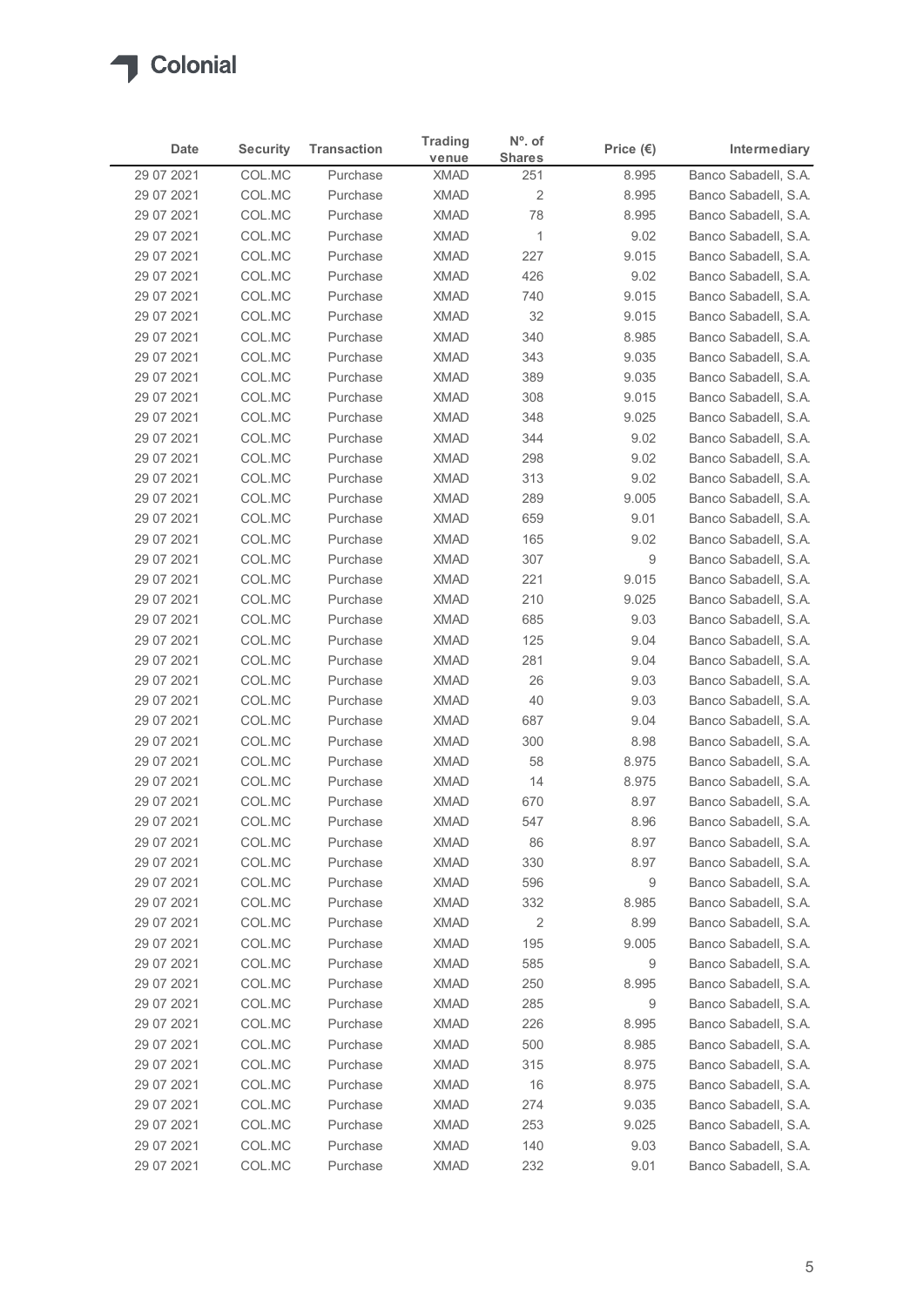

| Date                     | <b>Security</b>  | <b>Transaction</b>   | <b>Trading</b>             | $No$ . of            | Price $(\epsilon)$ | Intermediary                                 |
|--------------------------|------------------|----------------------|----------------------------|----------------------|--------------------|----------------------------------------------|
| 29 07 2021               | COL.MC           | Purchase             | venue<br><b>XMAD</b>       | <b>Shares</b><br>180 | 9.01               | Banco Sabadell, S.A.                         |
| 29 07 2021               | COL.MC           | Purchase             | <b>XMAD</b>                | 167                  | 9                  | Banco Sabadell, S.A.                         |
| 29 07 2021               | COL.MC           | Purchase             | <b>XMAD</b>                | 239                  | 9                  | Banco Sabadell, S.A.                         |
| 29 07 2021               | COL.MC           | Purchase             | <b>XMAD</b>                | 223                  | 8.98               | Banco Sabadell, S.A.                         |
| 29 07 2021               | COL.MC           | Purchase             | <b>XMAD</b>                | 205                  | 8.985              | Banco Sabadell, S.A.                         |
| 29 07 2021               | COL.MC           | Purchase             | <b>XMAD</b>                | 618                  | 8.97               | Banco Sabadell, S.A.                         |
| 29 07 2021<br>29 07 2021 | COL.MC           | Purchase<br>Purchase | <b>XMAD</b><br><b>XMAD</b> | 645<br>43            | 8.965              | Banco Sabadell, S.A.                         |
| 29 07 2021               | COL.MC<br>COL.MC | Purchase             | <b>XMAD</b>                | 47                   | 8.97<br>8.97       | Banco Sabadell, S.A.<br>Banco Sabadell, S.A. |
| 29 07 2021               | COL.MC           | Purchase             | <b>XMAD</b>                | 187                  | 8.97               | Banco Sabadell, S.A.                         |
| 29 07 2021               | COL.MC           | Purchase             | <b>XMAD</b>                | 323                  | 8.99               | Banco Sabadell, S.A.                         |
| 29 07 2021               | COL.MC           | Purchase             | <b>XMAD</b>                | 200                  | 8.98               | Banco Sabadell, S.A.                         |
| 29 07 2021               | COL.MC           | Purchase             | <b>XMAD</b>                | 286                  | 8.99               | Banco Sabadell, S.A.                         |
| 29 07 2021               | COL.MC           | Purchase             | XMAD                       | 237                  | 8.99               | Banco Sabadell, S.A.                         |
| 29 07 2021               | COL.MC           | Purchase             | <b>XMAD</b>                | 25                   | 9.015              | Banco Sabadell, S.A.                         |
| 29 07 2021<br>29 07 2021 | COL.MC<br>COL.MC | Purchase<br>Purchase | <b>XMAD</b><br>XMAD        | 289<br>237           | 9.015<br>9.01      | Banco Sabadell, S.A.<br>Banco Sabadell, S.A. |
| 29 07 2021               | COL.MC           | Purchase             | <b>XMAD</b>                | 317                  | 9.02               | Banco Sabadell, S.A.                         |
| 29 07 2021               | COL.MC           | Purchase             | <b>XMAD</b>                | 182                  | 9.025              | Banco Sabadell, S.A.                         |
| 29 07 2021               | COL.MC           | Purchase             | <b>XMAD</b>                | 265                  | 9.025              | Banco Sabadell, S.A.                         |
| 29 07 2021               | COL.MC           | Purchase             | <b>XMAD</b>                | 322                  | 9.025              | Banco Sabadell, S.A.                         |
| 29 07 2021               | COL.MC           | Purchase             | <b>XMAD</b>                | 192                  | 9.025              | Banco Sabadell, S.A.                         |
| 29 07 2021               | COL.MC           | Purchase             | XMAD                       | 276                  | 9.03               | Banco Sabadell, S.A.                         |
| 29 07 2021               | COL.MC           | Purchase             | <b>XMAD</b>                | 262                  | 9.03               | Banco Sabadell, S.A.                         |
| 29 07 2021<br>29 07 2021 | COL.MC<br>COL.MC | Purchase<br>Purchase | <b>XMAD</b><br><b>XMAD</b> | 207<br>324           | 9.03<br>9.025      | Banco Sabadell, S.A.<br>Banco Sabadell, S.A. |
| 29 07 2021               | COL.MC           | Purchase             | <b>XMAD</b>                | 57                   | 9.025              | Banco Sabadell, S.A.                         |
| 29 07 2021               | COL.MC           | Purchase             | XMAD                       | 261                  | 9.02               | Banco Sabadell, S.A.                         |
| 29 07 2021               | COL.MC           | Purchase             | <b>XMAD</b>                | 110                  | 9.025              | Banco Sabadell, S.A.                         |
| 29 07 2021               | COL.MC           | Purchase             | <b>XMAD</b>                | 43                   | 9.025              | Banco Sabadell, S.A.                         |
| 29 07 2021               | COL.MC           | Purchase             | <b>XMAD</b>                | 513                  | 9.025              | Banco Sabadell, S.A.                         |
| 29 07 2021               | COL.MC           | Purchase             | <b>XMAD</b>                | 283                  | 9.015              | Banco Sabadell, S.A.                         |
| 29 07 2021               | COL.MC           | Purchase             | <b>XMAD</b>                | 196                  | 9.01               | Banco Sabadell, S.A.                         |
| 29 07 2021               | COL.MC           | Purchase             | <b>XMAD</b>                | 59                   | 9.01               | Banco Sabadell, S.A.                         |
| 29 07 2021<br>29 07 2021 | COL.MC<br>COL.MC | Purchase<br>Purchase | XMAD<br><b>XMAD</b>        | 1,308<br>2,130       | 8.97<br>8.97       | Banco Sabadell, S.A.<br>Banco Sabadell, S.A. |
| 29 07 2021               | COL.MC           | Purchase             | <b>XMAD</b>                | 1,470                | 8.97               | Banco Sabadell, S.A.                         |
| 29 07 2021               | COL.MC           | Purchase             | <b>XMAD</b>                | 5,554                | 8.98               | Banco Sabadell, S.A.                         |
| 29 07 2021               | COL.MC           | Purchase             | <b>XMAD</b>                | 1,000                | 8.98               | Banco Sabadell, S.A.                         |
| 29 07 2021               | COL.MC           | Purchase             | <b>XMAD</b>                | 92                   | 8.995              | Banco Sabadell, S.A.                         |
| 29 07 2021               | COL.MC           | Purchase             | <b>XMAD</b>                | 392                  | 8.995              | Banco Sabadell, S.A.                         |
| 29 07 2021               | COL.MC           | Purchase             | <b>XMAD</b>                | 281                  | 8.995              | Banco Sabadell, S.A.                         |
| 29 07 2021               | COL.MC           | Purchase             | <b>XMAD</b>                | 122                  | 8.995              | Banco Sabadell, S.A.                         |
| 29 07 2021               | COL.MC<br>COL.MC | Purchase<br>Purchase | <b>XMAD</b><br><b>XMAD</b> | 236<br>371           | 8.995<br>8.99      | Banco Sabadell, S.A.<br>Banco Sabadell, S.A. |
| 29 07 2021<br>29 07 2021 | COL.MC           | Purchase             | XMAD                       | 93                   | 8.995              | Banco Sabadell, S.A.                         |
| 29 07 2021               | COL.MC           | Purchase             | <b>XMAD</b>                | 224                  | 8.995              | Banco Sabadell, S.A.                         |
| 29 07 2021               | COL.MC           | Purchase             | <b>XMAD</b>                | 25                   | 8.995              | Banco Sabadell, S.A.                         |
| 29 07 2021               | COL.MC           | Purchase             | <b>XMAD</b>                | 394                  | 9.015              | Banco Sabadell, S.A.                         |
|                          | COL.MC           | Purchase             | <b>XMAD</b>                | 201                  | 8.99               | Banco Sabadell, S.A.                         |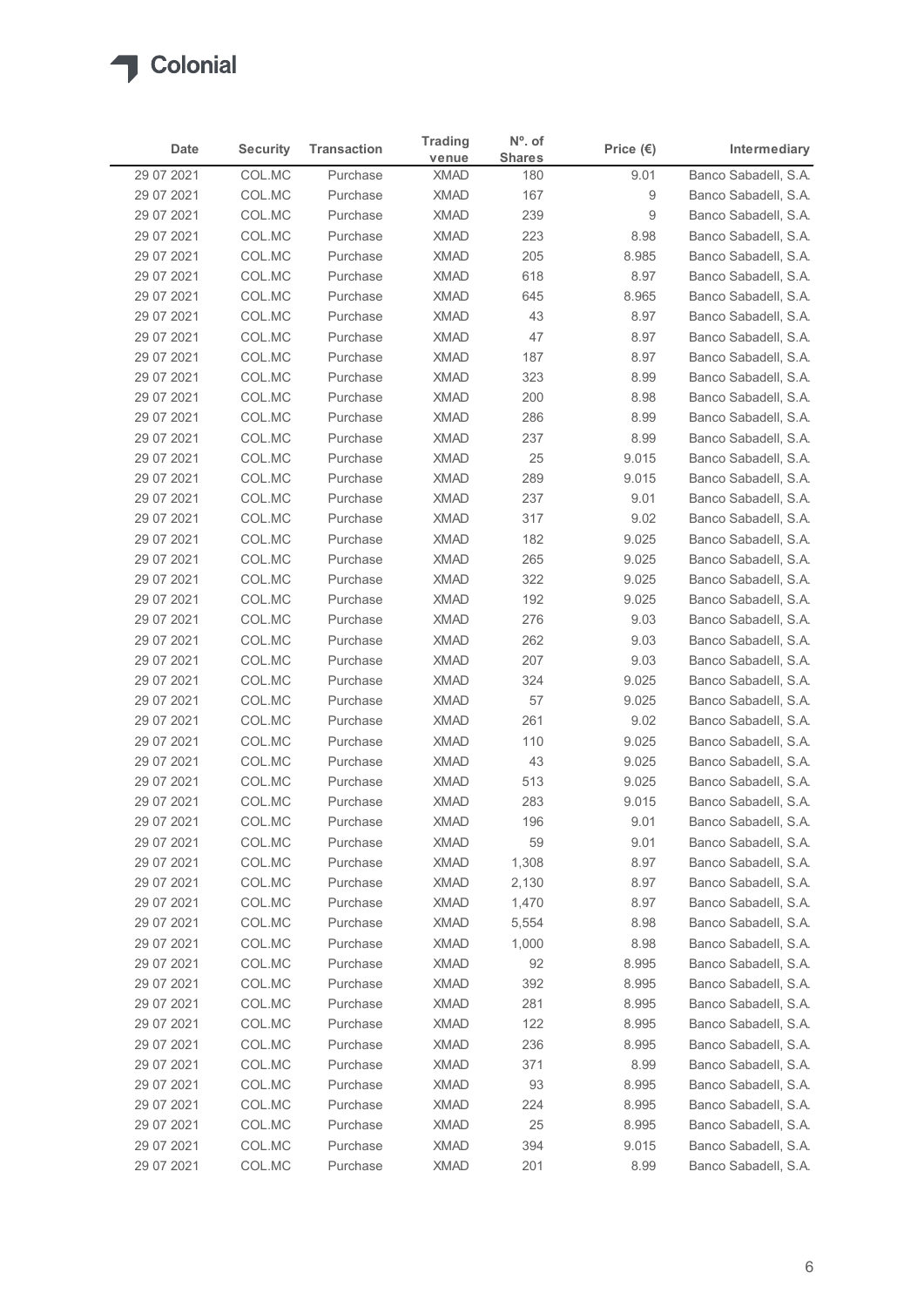

| <b>Security</b><br><b>Transaction</b><br>Intermediary<br>Date<br>Price $(\epsilon)$<br><b>Shares</b><br>venue<br>29 07 2021<br>COL.MC<br>8.995<br>Purchase<br><b>XMAD</b><br>345<br>COL.MC<br>271<br>9.005<br>29 07 2021<br>Purchase<br><b>XMAD</b><br>29 07 2021<br>COL.MC<br>Purchase<br><b>XMAD</b><br>267<br>9.02<br>COL.MC<br>194<br>29 07 2021<br>Purchase<br><b>XMAD</b><br>9.01<br>COL.MC<br>29 07 2021<br>Purchase<br><b>XMAD</b><br>228<br>9.01<br>29 07 2021<br>COL.MC<br>Purchase<br><b>XMAD</b><br>58<br>9.01<br>30 07 2021<br>COL.MC<br>Purchase<br><b>XMAD</b><br>560<br>8.905<br>30 07 2021<br>COL.MC<br><b>XMAD</b><br>824<br>8.905<br>Purchase<br>COL.MC<br>8.895<br>30 07 2021<br>Purchase<br><b>XMAD</b><br>100<br>COL.MC<br><b>XMAD</b><br>8.895<br>30 07 2021<br>Purchase<br>267<br>8.915<br>30 07 2021<br>COL.MC<br>Purchase<br><b>XMAD</b><br>449<br>8.915<br>30 07 2021<br>COL.MC<br>Purchase<br><b>XMAD</b><br>301<br>COL.MC<br><b>XMAD</b><br>765<br>8.945<br>30 07 2021<br>Purchase<br>COLMC<br>30 07 2021<br>Purchase<br><b>XMAD</b><br>347<br>8.93<br>COL.MC<br>413<br>30 07 2021<br>Purchase<br><b>XMAD</b><br>8.95<br>30 07 2021<br>COL.MC<br><b>XMAD</b><br>766<br>8.96<br>Purchase<br>400<br>8.965<br>30 07 2021<br>COL.MC<br>Purchase<br><b>XMAD</b><br>30 07 2021<br>COL.MC<br>Purchase<br><b>XMAD</b><br>208<br>8.965<br>COL.MC<br>334<br>8.96<br>30 07 2021<br>Purchase<br><b>XMAD</b><br>COL.MC<br>30 07 2021<br>Purchase<br><b>XMAD</b><br>475<br>8.975<br>8.98<br>30 07 2021<br>COL.MC<br>Purchase<br><b>XMAD</b><br>358<br>93<br>8.975<br>30 07 2021<br>COL.MC<br>Purchase<br><b>XMAD</b><br><b>XMAD</b><br>239<br>8.945<br>30 07 2021<br>COL.MC<br>Purchase<br>277<br>30 07 2021<br>COL.MC<br>Purchase<br><b>XMAD</b><br>8.96<br>50<br>30 07 2021<br>COL.MC<br>Purchase<br><b>XMAD</b><br>8.95<br>105<br>8.95<br>30 07 2021<br>COL.MC<br>Purchase<br><b>XMAD</b><br>6<br>8.95<br>30 07 2021<br>COL.MC<br>Purchase<br><b>XMAD</b><br>235<br>8.945<br>30 07 2021<br>COL.MC<br>Purchase<br><b>XMAD</b><br>329<br>30 07 2021<br>COL.MC<br>Purchase<br><b>XMAD</b><br>8.945<br>30 07 2021<br>COL.MC<br>Purchase<br><b>XMAD</b><br>76<br>8.945<br>290<br>30 07 2021<br>COL.MC<br>Purchase<br><b>XMAD</b><br>8.985<br>37<br>30 07 2021<br>COL.MC<br><b>XMAD</b><br>8.985<br>Purchase<br><b>XMAD</b><br>73<br>8.94<br>30 07 2021<br>COL.MC<br>Purchase<br>COL.MC<br>388<br>30 07 2021<br>Purchase<br><b>XMAD</b><br>8.945<br>30 07 2021<br>COL.MC<br>Purchase<br><b>XMAD</b><br>338<br>8.935<br>8.995<br>30 07 2021<br>COL.MC<br>Purchase<br><b>XMAD</b><br>226<br>30 07 2021<br>COL.MC<br><b>XMAD</b><br>43<br>9.005<br>Purchase<br>85<br>9.01<br>30 07 2021<br>COL.MC<br>Purchase<br><b>XMAD</b><br>COL.MC<br>9<br>30 07 2021<br>Purchase<br><b>XMAD</b><br>151<br>178<br>30 07 2021<br>COL.MC<br>Purchase<br><b>XMAD</b><br>8.99<br>$\boldsymbol{7}$<br>30 07 2021<br>COL.MC<br>Purchase<br><b>XMAD</b><br>8.99<br>532<br>COL.MC<br><b>XMAD</b><br>8.99<br>30 07 2021<br>Purchase<br>250<br>8.96<br>30 07 2021<br>COL.MC<br>Purchase<br><b>XMAD</b><br>COL.MC<br>31<br>30 07 2021<br>Purchase<br><b>XMAD</b><br>8.975<br>30 07 2021<br>COL.MC<br>Purchase<br><b>XMAD</b><br>321<br>8.985<br>304<br>8.99<br>30 07 2021<br>COL.MC<br>Purchase<br><b>XMAD</b><br>37<br>30 07 2021<br>COL.MC<br><b>XMAD</b><br>8.995<br>Purchase<br>COL.MC<br>9.02<br>30 07 2021<br>Purchase<br>XMAD<br>268<br>COLMC<br>9.025<br>30 07 2021<br>Purchase<br><b>XMAD</b><br>23 |  |                |           |  |
|------------------------------------------------------------------------------------------------------------------------------------------------------------------------------------------------------------------------------------------------------------------------------------------------------------------------------------------------------------------------------------------------------------------------------------------------------------------------------------------------------------------------------------------------------------------------------------------------------------------------------------------------------------------------------------------------------------------------------------------------------------------------------------------------------------------------------------------------------------------------------------------------------------------------------------------------------------------------------------------------------------------------------------------------------------------------------------------------------------------------------------------------------------------------------------------------------------------------------------------------------------------------------------------------------------------------------------------------------------------------------------------------------------------------------------------------------------------------------------------------------------------------------------------------------------------------------------------------------------------------------------------------------------------------------------------------------------------------------------------------------------------------------------------------------------------------------------------------------------------------------------------------------------------------------------------------------------------------------------------------------------------------------------------------------------------------------------------------------------------------------------------------------------------------------------------------------------------------------------------------------------------------------------------------------------------------------------------------------------------------------------------------------------------------------------------------------------------------------------------------------------------------------------------------------------------------------------------------------------------------------------------------------------------------------------------------------------------------------------------------------------------------------------------------------------------------------------------------------------------------------------------------------------------------------------------------------------------------------------------------------------------------------------------------------------------------------------------------------------------------------------------------------------------------------------------------------------------------------------------------------------------------------------------------------------------------------------------------------------------------------------------------------------------------------------------------------------------------------------------------|--|----------------|-----------|--|
| Banco Sabadell, S.A.<br>Banco Sabadell, S.A.<br>Banco Sabadell, S.A.<br>Banco Sabadell, S.A.<br>Banco Sabadell, S.A.<br>Banco Sabadell, S.A.<br>Banco Sabadell, S.A.<br>Banco Sabadell, S.A.<br>Banco Sabadell, S.A.<br>Banco Sabadell, S.A.<br>Banco Sabadell, S.A.<br>Banco Sabadell, S.A.<br>Banco Sabadell, S.A.<br>Banco Sabadell, S.A.<br>Banco Sabadell, S.A.<br>Banco Sabadell, S.A.<br>Banco Sabadell, S.A.<br>Banco Sabadell, S.A.<br>Banco Sabadell, S.A.<br>Banco Sabadell, S.A.<br>Banco Sabadell, S.A.<br>Banco Sabadell, S.A.<br>Banco Sabadell, S.A.<br>Banco Sabadell, S.A.<br>Banco Sabadell, S.A.<br>Banco Sabadell, S.A.<br>Banco Sabadell, S.A.<br>Banco Sabadell, S.A.<br>Banco Sabadell, S.A.<br>Banco Sabadell, S.A.<br>Banco Sabadell, S.A.<br>Banco Sabadell, S.A.<br>Banco Sabadell, S.A.<br>Banco Sabadell, S.A.<br>Banco Sabadell, S.A.<br>Banco Sabadell, S.A.<br>Banco Sabadell, S.A.<br>Banco Sabadell, S.A.<br>Banco Sabadell, S.A.<br>Banco Sabadell, S.A.<br>Banco Sabadell, S.A.<br>Banco Sabadell, S.A.<br>Banco Sabadell, S.A.<br>Banco Sabadell, S.A.<br>Banco Sabadell, S.A.<br>Banco Sabadell, S.A.<br>Banco Sabadell, S.A.<br>Banco Sabadell, S.A.<br>Banco Sabadell, S.A.<br>Banco Sabadell, S.A.                                                                                                                                                                                                                                                                                                                                                                                                                                                                                                                                                                                                                                                                                                                                                                                                                                                                                                                                                                                                                                                                                                                                                                                                                                                                                                                                                                                                                                                                                                                                                                                                                                                                                                                                                                                                                                                                                                                                                                                                                                                                                                                                                                                                                                                   |  | <b>Trading</b> | $No$ . of |  |
|                                                                                                                                                                                                                                                                                                                                                                                                                                                                                                                                                                                                                                                                                                                                                                                                                                                                                                                                                                                                                                                                                                                                                                                                                                                                                                                                                                                                                                                                                                                                                                                                                                                                                                                                                                                                                                                                                                                                                                                                                                                                                                                                                                                                                                                                                                                                                                                                                                                                                                                                                                                                                                                                                                                                                                                                                                                                                                                                                                                                                                                                                                                                                                                                                                                                                                                                                                                                                                                                                                |  |                |           |  |
|                                                                                                                                                                                                                                                                                                                                                                                                                                                                                                                                                                                                                                                                                                                                                                                                                                                                                                                                                                                                                                                                                                                                                                                                                                                                                                                                                                                                                                                                                                                                                                                                                                                                                                                                                                                                                                                                                                                                                                                                                                                                                                                                                                                                                                                                                                                                                                                                                                                                                                                                                                                                                                                                                                                                                                                                                                                                                                                                                                                                                                                                                                                                                                                                                                                                                                                                                                                                                                                                                                |  |                |           |  |
|                                                                                                                                                                                                                                                                                                                                                                                                                                                                                                                                                                                                                                                                                                                                                                                                                                                                                                                                                                                                                                                                                                                                                                                                                                                                                                                                                                                                                                                                                                                                                                                                                                                                                                                                                                                                                                                                                                                                                                                                                                                                                                                                                                                                                                                                                                                                                                                                                                                                                                                                                                                                                                                                                                                                                                                                                                                                                                                                                                                                                                                                                                                                                                                                                                                                                                                                                                                                                                                                                                |  |                |           |  |
|                                                                                                                                                                                                                                                                                                                                                                                                                                                                                                                                                                                                                                                                                                                                                                                                                                                                                                                                                                                                                                                                                                                                                                                                                                                                                                                                                                                                                                                                                                                                                                                                                                                                                                                                                                                                                                                                                                                                                                                                                                                                                                                                                                                                                                                                                                                                                                                                                                                                                                                                                                                                                                                                                                                                                                                                                                                                                                                                                                                                                                                                                                                                                                                                                                                                                                                                                                                                                                                                                                |  |                |           |  |
|                                                                                                                                                                                                                                                                                                                                                                                                                                                                                                                                                                                                                                                                                                                                                                                                                                                                                                                                                                                                                                                                                                                                                                                                                                                                                                                                                                                                                                                                                                                                                                                                                                                                                                                                                                                                                                                                                                                                                                                                                                                                                                                                                                                                                                                                                                                                                                                                                                                                                                                                                                                                                                                                                                                                                                                                                                                                                                                                                                                                                                                                                                                                                                                                                                                                                                                                                                                                                                                                                                |  |                |           |  |
|                                                                                                                                                                                                                                                                                                                                                                                                                                                                                                                                                                                                                                                                                                                                                                                                                                                                                                                                                                                                                                                                                                                                                                                                                                                                                                                                                                                                                                                                                                                                                                                                                                                                                                                                                                                                                                                                                                                                                                                                                                                                                                                                                                                                                                                                                                                                                                                                                                                                                                                                                                                                                                                                                                                                                                                                                                                                                                                                                                                                                                                                                                                                                                                                                                                                                                                                                                                                                                                                                                |  |                |           |  |
|                                                                                                                                                                                                                                                                                                                                                                                                                                                                                                                                                                                                                                                                                                                                                                                                                                                                                                                                                                                                                                                                                                                                                                                                                                                                                                                                                                                                                                                                                                                                                                                                                                                                                                                                                                                                                                                                                                                                                                                                                                                                                                                                                                                                                                                                                                                                                                                                                                                                                                                                                                                                                                                                                                                                                                                                                                                                                                                                                                                                                                                                                                                                                                                                                                                                                                                                                                                                                                                                                                |  |                |           |  |
|                                                                                                                                                                                                                                                                                                                                                                                                                                                                                                                                                                                                                                                                                                                                                                                                                                                                                                                                                                                                                                                                                                                                                                                                                                                                                                                                                                                                                                                                                                                                                                                                                                                                                                                                                                                                                                                                                                                                                                                                                                                                                                                                                                                                                                                                                                                                                                                                                                                                                                                                                                                                                                                                                                                                                                                                                                                                                                                                                                                                                                                                                                                                                                                                                                                                                                                                                                                                                                                                                                |  |                |           |  |
|                                                                                                                                                                                                                                                                                                                                                                                                                                                                                                                                                                                                                                                                                                                                                                                                                                                                                                                                                                                                                                                                                                                                                                                                                                                                                                                                                                                                                                                                                                                                                                                                                                                                                                                                                                                                                                                                                                                                                                                                                                                                                                                                                                                                                                                                                                                                                                                                                                                                                                                                                                                                                                                                                                                                                                                                                                                                                                                                                                                                                                                                                                                                                                                                                                                                                                                                                                                                                                                                                                |  |                |           |  |
|                                                                                                                                                                                                                                                                                                                                                                                                                                                                                                                                                                                                                                                                                                                                                                                                                                                                                                                                                                                                                                                                                                                                                                                                                                                                                                                                                                                                                                                                                                                                                                                                                                                                                                                                                                                                                                                                                                                                                                                                                                                                                                                                                                                                                                                                                                                                                                                                                                                                                                                                                                                                                                                                                                                                                                                                                                                                                                                                                                                                                                                                                                                                                                                                                                                                                                                                                                                                                                                                                                |  |                |           |  |
|                                                                                                                                                                                                                                                                                                                                                                                                                                                                                                                                                                                                                                                                                                                                                                                                                                                                                                                                                                                                                                                                                                                                                                                                                                                                                                                                                                                                                                                                                                                                                                                                                                                                                                                                                                                                                                                                                                                                                                                                                                                                                                                                                                                                                                                                                                                                                                                                                                                                                                                                                                                                                                                                                                                                                                                                                                                                                                                                                                                                                                                                                                                                                                                                                                                                                                                                                                                                                                                                                                |  |                |           |  |
|                                                                                                                                                                                                                                                                                                                                                                                                                                                                                                                                                                                                                                                                                                                                                                                                                                                                                                                                                                                                                                                                                                                                                                                                                                                                                                                                                                                                                                                                                                                                                                                                                                                                                                                                                                                                                                                                                                                                                                                                                                                                                                                                                                                                                                                                                                                                                                                                                                                                                                                                                                                                                                                                                                                                                                                                                                                                                                                                                                                                                                                                                                                                                                                                                                                                                                                                                                                                                                                                                                |  |                |           |  |
|                                                                                                                                                                                                                                                                                                                                                                                                                                                                                                                                                                                                                                                                                                                                                                                                                                                                                                                                                                                                                                                                                                                                                                                                                                                                                                                                                                                                                                                                                                                                                                                                                                                                                                                                                                                                                                                                                                                                                                                                                                                                                                                                                                                                                                                                                                                                                                                                                                                                                                                                                                                                                                                                                                                                                                                                                                                                                                                                                                                                                                                                                                                                                                                                                                                                                                                                                                                                                                                                                                |  |                |           |  |
|                                                                                                                                                                                                                                                                                                                                                                                                                                                                                                                                                                                                                                                                                                                                                                                                                                                                                                                                                                                                                                                                                                                                                                                                                                                                                                                                                                                                                                                                                                                                                                                                                                                                                                                                                                                                                                                                                                                                                                                                                                                                                                                                                                                                                                                                                                                                                                                                                                                                                                                                                                                                                                                                                                                                                                                                                                                                                                                                                                                                                                                                                                                                                                                                                                                                                                                                                                                                                                                                                                |  |                |           |  |
|                                                                                                                                                                                                                                                                                                                                                                                                                                                                                                                                                                                                                                                                                                                                                                                                                                                                                                                                                                                                                                                                                                                                                                                                                                                                                                                                                                                                                                                                                                                                                                                                                                                                                                                                                                                                                                                                                                                                                                                                                                                                                                                                                                                                                                                                                                                                                                                                                                                                                                                                                                                                                                                                                                                                                                                                                                                                                                                                                                                                                                                                                                                                                                                                                                                                                                                                                                                                                                                                                                |  |                |           |  |
|                                                                                                                                                                                                                                                                                                                                                                                                                                                                                                                                                                                                                                                                                                                                                                                                                                                                                                                                                                                                                                                                                                                                                                                                                                                                                                                                                                                                                                                                                                                                                                                                                                                                                                                                                                                                                                                                                                                                                                                                                                                                                                                                                                                                                                                                                                                                                                                                                                                                                                                                                                                                                                                                                                                                                                                                                                                                                                                                                                                                                                                                                                                                                                                                                                                                                                                                                                                                                                                                                                |  |                |           |  |
|                                                                                                                                                                                                                                                                                                                                                                                                                                                                                                                                                                                                                                                                                                                                                                                                                                                                                                                                                                                                                                                                                                                                                                                                                                                                                                                                                                                                                                                                                                                                                                                                                                                                                                                                                                                                                                                                                                                                                                                                                                                                                                                                                                                                                                                                                                                                                                                                                                                                                                                                                                                                                                                                                                                                                                                                                                                                                                                                                                                                                                                                                                                                                                                                                                                                                                                                                                                                                                                                                                |  |                |           |  |
|                                                                                                                                                                                                                                                                                                                                                                                                                                                                                                                                                                                                                                                                                                                                                                                                                                                                                                                                                                                                                                                                                                                                                                                                                                                                                                                                                                                                                                                                                                                                                                                                                                                                                                                                                                                                                                                                                                                                                                                                                                                                                                                                                                                                                                                                                                                                                                                                                                                                                                                                                                                                                                                                                                                                                                                                                                                                                                                                                                                                                                                                                                                                                                                                                                                                                                                                                                                                                                                                                                |  |                |           |  |
|                                                                                                                                                                                                                                                                                                                                                                                                                                                                                                                                                                                                                                                                                                                                                                                                                                                                                                                                                                                                                                                                                                                                                                                                                                                                                                                                                                                                                                                                                                                                                                                                                                                                                                                                                                                                                                                                                                                                                                                                                                                                                                                                                                                                                                                                                                                                                                                                                                                                                                                                                                                                                                                                                                                                                                                                                                                                                                                                                                                                                                                                                                                                                                                                                                                                                                                                                                                                                                                                                                |  |                |           |  |
|                                                                                                                                                                                                                                                                                                                                                                                                                                                                                                                                                                                                                                                                                                                                                                                                                                                                                                                                                                                                                                                                                                                                                                                                                                                                                                                                                                                                                                                                                                                                                                                                                                                                                                                                                                                                                                                                                                                                                                                                                                                                                                                                                                                                                                                                                                                                                                                                                                                                                                                                                                                                                                                                                                                                                                                                                                                                                                                                                                                                                                                                                                                                                                                                                                                                                                                                                                                                                                                                                                |  |                |           |  |
|                                                                                                                                                                                                                                                                                                                                                                                                                                                                                                                                                                                                                                                                                                                                                                                                                                                                                                                                                                                                                                                                                                                                                                                                                                                                                                                                                                                                                                                                                                                                                                                                                                                                                                                                                                                                                                                                                                                                                                                                                                                                                                                                                                                                                                                                                                                                                                                                                                                                                                                                                                                                                                                                                                                                                                                                                                                                                                                                                                                                                                                                                                                                                                                                                                                                                                                                                                                                                                                                                                |  |                |           |  |
|                                                                                                                                                                                                                                                                                                                                                                                                                                                                                                                                                                                                                                                                                                                                                                                                                                                                                                                                                                                                                                                                                                                                                                                                                                                                                                                                                                                                                                                                                                                                                                                                                                                                                                                                                                                                                                                                                                                                                                                                                                                                                                                                                                                                                                                                                                                                                                                                                                                                                                                                                                                                                                                                                                                                                                                                                                                                                                                                                                                                                                                                                                                                                                                                                                                                                                                                                                                                                                                                                                |  |                |           |  |
|                                                                                                                                                                                                                                                                                                                                                                                                                                                                                                                                                                                                                                                                                                                                                                                                                                                                                                                                                                                                                                                                                                                                                                                                                                                                                                                                                                                                                                                                                                                                                                                                                                                                                                                                                                                                                                                                                                                                                                                                                                                                                                                                                                                                                                                                                                                                                                                                                                                                                                                                                                                                                                                                                                                                                                                                                                                                                                                                                                                                                                                                                                                                                                                                                                                                                                                                                                                                                                                                                                |  |                |           |  |
|                                                                                                                                                                                                                                                                                                                                                                                                                                                                                                                                                                                                                                                                                                                                                                                                                                                                                                                                                                                                                                                                                                                                                                                                                                                                                                                                                                                                                                                                                                                                                                                                                                                                                                                                                                                                                                                                                                                                                                                                                                                                                                                                                                                                                                                                                                                                                                                                                                                                                                                                                                                                                                                                                                                                                                                                                                                                                                                                                                                                                                                                                                                                                                                                                                                                                                                                                                                                                                                                                                |  |                |           |  |
|                                                                                                                                                                                                                                                                                                                                                                                                                                                                                                                                                                                                                                                                                                                                                                                                                                                                                                                                                                                                                                                                                                                                                                                                                                                                                                                                                                                                                                                                                                                                                                                                                                                                                                                                                                                                                                                                                                                                                                                                                                                                                                                                                                                                                                                                                                                                                                                                                                                                                                                                                                                                                                                                                                                                                                                                                                                                                                                                                                                                                                                                                                                                                                                                                                                                                                                                                                                                                                                                                                |  |                |           |  |
|                                                                                                                                                                                                                                                                                                                                                                                                                                                                                                                                                                                                                                                                                                                                                                                                                                                                                                                                                                                                                                                                                                                                                                                                                                                                                                                                                                                                                                                                                                                                                                                                                                                                                                                                                                                                                                                                                                                                                                                                                                                                                                                                                                                                                                                                                                                                                                                                                                                                                                                                                                                                                                                                                                                                                                                                                                                                                                                                                                                                                                                                                                                                                                                                                                                                                                                                                                                                                                                                                                |  |                |           |  |
|                                                                                                                                                                                                                                                                                                                                                                                                                                                                                                                                                                                                                                                                                                                                                                                                                                                                                                                                                                                                                                                                                                                                                                                                                                                                                                                                                                                                                                                                                                                                                                                                                                                                                                                                                                                                                                                                                                                                                                                                                                                                                                                                                                                                                                                                                                                                                                                                                                                                                                                                                                                                                                                                                                                                                                                                                                                                                                                                                                                                                                                                                                                                                                                                                                                                                                                                                                                                                                                                                                |  |                |           |  |
|                                                                                                                                                                                                                                                                                                                                                                                                                                                                                                                                                                                                                                                                                                                                                                                                                                                                                                                                                                                                                                                                                                                                                                                                                                                                                                                                                                                                                                                                                                                                                                                                                                                                                                                                                                                                                                                                                                                                                                                                                                                                                                                                                                                                                                                                                                                                                                                                                                                                                                                                                                                                                                                                                                                                                                                                                                                                                                                                                                                                                                                                                                                                                                                                                                                                                                                                                                                                                                                                                                |  |                |           |  |
|                                                                                                                                                                                                                                                                                                                                                                                                                                                                                                                                                                                                                                                                                                                                                                                                                                                                                                                                                                                                                                                                                                                                                                                                                                                                                                                                                                                                                                                                                                                                                                                                                                                                                                                                                                                                                                                                                                                                                                                                                                                                                                                                                                                                                                                                                                                                                                                                                                                                                                                                                                                                                                                                                                                                                                                                                                                                                                                                                                                                                                                                                                                                                                                                                                                                                                                                                                                                                                                                                                |  |                |           |  |
|                                                                                                                                                                                                                                                                                                                                                                                                                                                                                                                                                                                                                                                                                                                                                                                                                                                                                                                                                                                                                                                                                                                                                                                                                                                                                                                                                                                                                                                                                                                                                                                                                                                                                                                                                                                                                                                                                                                                                                                                                                                                                                                                                                                                                                                                                                                                                                                                                                                                                                                                                                                                                                                                                                                                                                                                                                                                                                                                                                                                                                                                                                                                                                                                                                                                                                                                                                                                                                                                                                |  |                |           |  |
|                                                                                                                                                                                                                                                                                                                                                                                                                                                                                                                                                                                                                                                                                                                                                                                                                                                                                                                                                                                                                                                                                                                                                                                                                                                                                                                                                                                                                                                                                                                                                                                                                                                                                                                                                                                                                                                                                                                                                                                                                                                                                                                                                                                                                                                                                                                                                                                                                                                                                                                                                                                                                                                                                                                                                                                                                                                                                                                                                                                                                                                                                                                                                                                                                                                                                                                                                                                                                                                                                                |  |                |           |  |
|                                                                                                                                                                                                                                                                                                                                                                                                                                                                                                                                                                                                                                                                                                                                                                                                                                                                                                                                                                                                                                                                                                                                                                                                                                                                                                                                                                                                                                                                                                                                                                                                                                                                                                                                                                                                                                                                                                                                                                                                                                                                                                                                                                                                                                                                                                                                                                                                                                                                                                                                                                                                                                                                                                                                                                                                                                                                                                                                                                                                                                                                                                                                                                                                                                                                                                                                                                                                                                                                                                |  |                |           |  |
|                                                                                                                                                                                                                                                                                                                                                                                                                                                                                                                                                                                                                                                                                                                                                                                                                                                                                                                                                                                                                                                                                                                                                                                                                                                                                                                                                                                                                                                                                                                                                                                                                                                                                                                                                                                                                                                                                                                                                                                                                                                                                                                                                                                                                                                                                                                                                                                                                                                                                                                                                                                                                                                                                                                                                                                                                                                                                                                                                                                                                                                                                                                                                                                                                                                                                                                                                                                                                                                                                                |  |                |           |  |
|                                                                                                                                                                                                                                                                                                                                                                                                                                                                                                                                                                                                                                                                                                                                                                                                                                                                                                                                                                                                                                                                                                                                                                                                                                                                                                                                                                                                                                                                                                                                                                                                                                                                                                                                                                                                                                                                                                                                                                                                                                                                                                                                                                                                                                                                                                                                                                                                                                                                                                                                                                                                                                                                                                                                                                                                                                                                                                                                                                                                                                                                                                                                                                                                                                                                                                                                                                                                                                                                                                |  |                |           |  |
|                                                                                                                                                                                                                                                                                                                                                                                                                                                                                                                                                                                                                                                                                                                                                                                                                                                                                                                                                                                                                                                                                                                                                                                                                                                                                                                                                                                                                                                                                                                                                                                                                                                                                                                                                                                                                                                                                                                                                                                                                                                                                                                                                                                                                                                                                                                                                                                                                                                                                                                                                                                                                                                                                                                                                                                                                                                                                                                                                                                                                                                                                                                                                                                                                                                                                                                                                                                                                                                                                                |  |                |           |  |
|                                                                                                                                                                                                                                                                                                                                                                                                                                                                                                                                                                                                                                                                                                                                                                                                                                                                                                                                                                                                                                                                                                                                                                                                                                                                                                                                                                                                                                                                                                                                                                                                                                                                                                                                                                                                                                                                                                                                                                                                                                                                                                                                                                                                                                                                                                                                                                                                                                                                                                                                                                                                                                                                                                                                                                                                                                                                                                                                                                                                                                                                                                                                                                                                                                                                                                                                                                                                                                                                                                |  |                |           |  |
|                                                                                                                                                                                                                                                                                                                                                                                                                                                                                                                                                                                                                                                                                                                                                                                                                                                                                                                                                                                                                                                                                                                                                                                                                                                                                                                                                                                                                                                                                                                                                                                                                                                                                                                                                                                                                                                                                                                                                                                                                                                                                                                                                                                                                                                                                                                                                                                                                                                                                                                                                                                                                                                                                                                                                                                                                                                                                                                                                                                                                                                                                                                                                                                                                                                                                                                                                                                                                                                                                                |  |                |           |  |
|                                                                                                                                                                                                                                                                                                                                                                                                                                                                                                                                                                                                                                                                                                                                                                                                                                                                                                                                                                                                                                                                                                                                                                                                                                                                                                                                                                                                                                                                                                                                                                                                                                                                                                                                                                                                                                                                                                                                                                                                                                                                                                                                                                                                                                                                                                                                                                                                                                                                                                                                                                                                                                                                                                                                                                                                                                                                                                                                                                                                                                                                                                                                                                                                                                                                                                                                                                                                                                                                                                |  |                |           |  |
|                                                                                                                                                                                                                                                                                                                                                                                                                                                                                                                                                                                                                                                                                                                                                                                                                                                                                                                                                                                                                                                                                                                                                                                                                                                                                                                                                                                                                                                                                                                                                                                                                                                                                                                                                                                                                                                                                                                                                                                                                                                                                                                                                                                                                                                                                                                                                                                                                                                                                                                                                                                                                                                                                                                                                                                                                                                                                                                                                                                                                                                                                                                                                                                                                                                                                                                                                                                                                                                                                                |  |                |           |  |
|                                                                                                                                                                                                                                                                                                                                                                                                                                                                                                                                                                                                                                                                                                                                                                                                                                                                                                                                                                                                                                                                                                                                                                                                                                                                                                                                                                                                                                                                                                                                                                                                                                                                                                                                                                                                                                                                                                                                                                                                                                                                                                                                                                                                                                                                                                                                                                                                                                                                                                                                                                                                                                                                                                                                                                                                                                                                                                                                                                                                                                                                                                                                                                                                                                                                                                                                                                                                                                                                                                |  |                |           |  |
|                                                                                                                                                                                                                                                                                                                                                                                                                                                                                                                                                                                                                                                                                                                                                                                                                                                                                                                                                                                                                                                                                                                                                                                                                                                                                                                                                                                                                                                                                                                                                                                                                                                                                                                                                                                                                                                                                                                                                                                                                                                                                                                                                                                                                                                                                                                                                                                                                                                                                                                                                                                                                                                                                                                                                                                                                                                                                                                                                                                                                                                                                                                                                                                                                                                                                                                                                                                                                                                                                                |  |                |           |  |
|                                                                                                                                                                                                                                                                                                                                                                                                                                                                                                                                                                                                                                                                                                                                                                                                                                                                                                                                                                                                                                                                                                                                                                                                                                                                                                                                                                                                                                                                                                                                                                                                                                                                                                                                                                                                                                                                                                                                                                                                                                                                                                                                                                                                                                                                                                                                                                                                                                                                                                                                                                                                                                                                                                                                                                                                                                                                                                                                                                                                                                                                                                                                                                                                                                                                                                                                                                                                                                                                                                |  |                |           |  |
|                                                                                                                                                                                                                                                                                                                                                                                                                                                                                                                                                                                                                                                                                                                                                                                                                                                                                                                                                                                                                                                                                                                                                                                                                                                                                                                                                                                                                                                                                                                                                                                                                                                                                                                                                                                                                                                                                                                                                                                                                                                                                                                                                                                                                                                                                                                                                                                                                                                                                                                                                                                                                                                                                                                                                                                                                                                                                                                                                                                                                                                                                                                                                                                                                                                                                                                                                                                                                                                                                                |  |                |           |  |
|                                                                                                                                                                                                                                                                                                                                                                                                                                                                                                                                                                                                                                                                                                                                                                                                                                                                                                                                                                                                                                                                                                                                                                                                                                                                                                                                                                                                                                                                                                                                                                                                                                                                                                                                                                                                                                                                                                                                                                                                                                                                                                                                                                                                                                                                                                                                                                                                                                                                                                                                                                                                                                                                                                                                                                                                                                                                                                                                                                                                                                                                                                                                                                                                                                                                                                                                                                                                                                                                                                |  |                |           |  |
|                                                                                                                                                                                                                                                                                                                                                                                                                                                                                                                                                                                                                                                                                                                                                                                                                                                                                                                                                                                                                                                                                                                                                                                                                                                                                                                                                                                                                                                                                                                                                                                                                                                                                                                                                                                                                                                                                                                                                                                                                                                                                                                                                                                                                                                                                                                                                                                                                                                                                                                                                                                                                                                                                                                                                                                                                                                                                                                                                                                                                                                                                                                                                                                                                                                                                                                                                                                                                                                                                                |  |                |           |  |
|                                                                                                                                                                                                                                                                                                                                                                                                                                                                                                                                                                                                                                                                                                                                                                                                                                                                                                                                                                                                                                                                                                                                                                                                                                                                                                                                                                                                                                                                                                                                                                                                                                                                                                                                                                                                                                                                                                                                                                                                                                                                                                                                                                                                                                                                                                                                                                                                                                                                                                                                                                                                                                                                                                                                                                                                                                                                                                                                                                                                                                                                                                                                                                                                                                                                                                                                                                                                                                                                                                |  |                |           |  |
| 30 07 2021<br>COLMC<br><b>XMAD</b><br>323<br>9.03<br>Purchase                                                                                                                                                                                                                                                                                                                                                                                                                                                                                                                                                                                                                                                                                                                                                                                                                                                                                                                                                                                                                                                                                                                                                                                                                                                                                                                                                                                                                                                                                                                                                                                                                                                                                                                                                                                                                                                                                                                                                                                                                                                                                                                                                                                                                                                                                                                                                                                                                                                                                                                                                                                                                                                                                                                                                                                                                                                                                                                                                                                                                                                                                                                                                                                                                                                                                                                                                                                                                                  |  |                |           |  |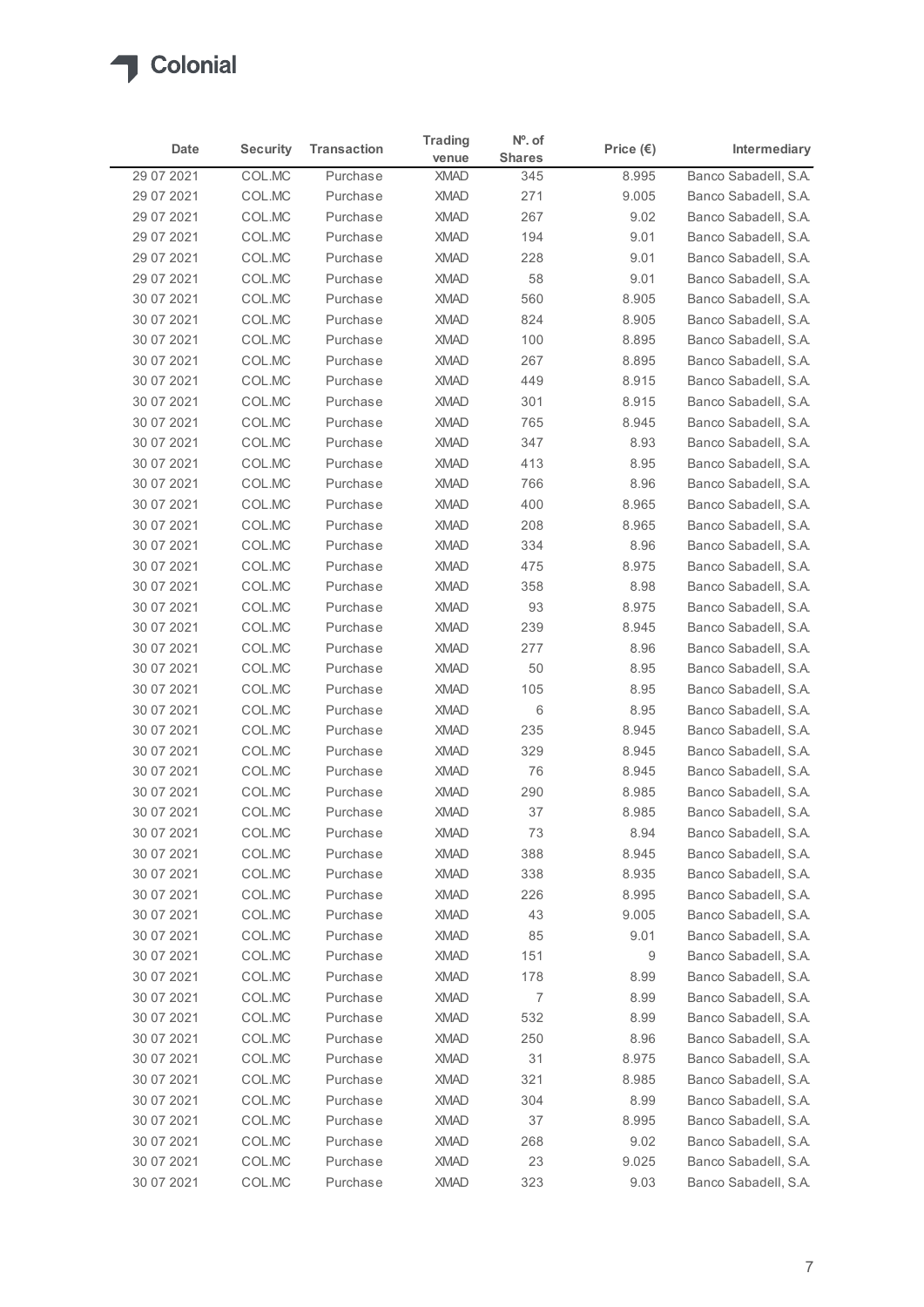

| Date                     | <b>Security</b>  | <b>Transaction</b>   | <b>Trading</b><br>venue    | $No$ . of<br><b>Shares</b> | Price $(\epsilon)$ | Intermediary                                 |
|--------------------------|------------------|----------------------|----------------------------|----------------------------|--------------------|----------------------------------------------|
| 30 07 2021               | COL.MC           | Purchase             | <b>XMAD</b>                | 271                        | 9.01               | Banco Sabadell, S.A.                         |
| 30 07 2021               | COL.MC           | Purchase             | <b>XMAD</b>                | 320                        | 8.995              | Banco Sabadell, S.A.                         |
| 30 07 2021               | COL.MC           | Purchase             | <b>XMAD</b>                | 167                        | 9.005              | Banco Sabadell, S.A.                         |
| 30 07 2021               | COL.MC           | Purchase             | <b>XMAD</b>                | 473                        | 8.985              | Banco Sabadell, S.A.                         |
| 30 07 2021               | COL.MC           | Purchase             | <b>XMAD</b>                | 90                         | 9.045              | Banco Sabadell, S.A.                         |
| 30 07 2021               | COL.MC           | Purchase             | <b>XMAD</b>                | 168                        | 9.045              | Banco Sabadell, S.A.                         |
| 30 07 2021               | COL.MC           | Purchase             | <b>XMAD</b>                | 419                        | 9.05               | Banco Sabadell, S.A.                         |
| 30 07 2021               | COL.MC           | Purchase             | <b>XMAD</b>                | 872                        | 9.07               | Banco Sabadell, S.A.                         |
| 30 07 2021               | COL.MC           | Purchase             | <b>XMAD</b>                | 269                        | 9.06               | Banco Sabadell, S.A.                         |
| 30 07 2021               | COL.MC           | Purchase             | <b>XMAD</b>                | 232                        | 9.055              | Banco Sabadell, S.A.                         |
| 30 07 2021               | COL.MC           | Purchase             | <b>XMAD</b>                | 46                         | 9.055              | Banco Sabadell, S.A.                         |
| 30 07 2021               | COL.MC           | Purchase             | <b>XMAD</b>                | 310                        | 9.055              | Banco Sabadell, S.A.                         |
| 30 07 2021               | COL.MC<br>COLMC  | Purchase             | <b>XMAD</b><br><b>XMAD</b> | 342                        | 9.05               | Banco Sabadell, S.A.<br>Banco Sabadell, S.A. |
| 30 07 2021<br>30 07 2021 | COL.MC           | Purchase<br>Purchase | <b>XMAD</b>                | 184<br>263                 | 9.05<br>9.05       | Banco Sabadell, S.A.                         |
| 30 07 2021               | COL.MC           | Purchase             | <b>XMAD</b>                | 531                        | 9.04               | Banco Sabadell, S.A.                         |
| 30 07 2021               | COL.MC           | Purchase             | <b>XMAD</b>                | 292                        | 9.045              | Banco Sabadell, S.A.                         |
| 30 07 2021               | COL.MC           | Purchase             | <b>XMAD</b>                | 354                        | 9.025              | Banco Sabadell, S.A.                         |
| 30 07 2021               | COL.MC           | Purchase             | <b>XMAD</b>                | 223                        | 9.05               | Banco Sabadell, S.A.                         |
| 30 07 2021               | COL.MC           | Purchase             | <b>XMAD</b>                | 3                          | 9.05               | Banco Sabadell, S.A.                         |
| 30 07 2021               | COL.MC           | Purchase             | <b>XMAD</b>                | 150                        | 9.045              | Banco Sabadell, S.A.                         |
| 30 07 2021               | COL.MC           | Purchase             | <b>XMAD</b>                | 161                        | 9.05               | Banco Sabadell, S.A.                         |
| 30 07 2021               | COL.MC           | Purchase             | <b>XMAD</b>                | 154                        | 9.035              | Banco Sabadell, S.A.                         |
| 30 07 2021               | COL.MC           | Purchase             | <b>XMAD</b>                | 178                        | 9.035              | Banco Sabadell, S.A.                         |
| 30 07 2021               | COL.MC           | Purchase             | <b>XMAD</b>                | 398                        | 9.06               | Banco Sabadell, S.A.                         |
| 30 07 2021               | COL.MC           | Purchase             | <b>XMAD</b>                | 284                        | 9.04               | Banco Sabadell, S.A.                         |
| 30 07 2021               | COL.MC           | Purchase             | <b>XMAD</b>                | 233                        | 9.03               | Banco Sabadell, S.A.                         |
| 30 07 2021               | COL.MC           | Purchase             | XMAD                       | 230                        | 9.03               | Banco Sabadell, S.A.                         |
| 30 07 2021               | COL.MC           | Purchase             | <b>XMAD</b>                | 31                         | 9.025              | Banco Sabadell, S.A.                         |
| 30 07 2021               | COL.MC           | Purchase             | <b>XMAD</b>                | 155                        | 9.005              | Banco Sabadell, S.A.                         |
| 30 07 2021               | COL.MC           | Purchase             | <b>XMAD</b>                | 158                        | 9.005              | Banco Sabadell, S.A.                         |
| 30 07 2021               | COL.MC           | Purchase             | <b>XMAD</b>                | 16                         | 9                  | Banco Sabadell, S.A.                         |
| 30 07 2021               | COL.MC           | Purchase             | <b>XMAD</b>                | 190                        | 9.035              | Banco Sabadell, S.A.                         |
| 30 07 2021               | COL.MC           | Purchase             | <b>XMAD</b>                | 22                         | 9.035              | Banco Sabadell, S.A.                         |
| 30 07 2021               | COL.MC           | Purchase             | <b>XMAD</b>                | 296                        | 9.04               | Banco Sabadell, S.A.                         |
| 30 07 2021               | COL.MC           | Purchase             | <b>XMAD</b>                | 194                        | 9.045              | Banco Sabadell, S.A.                         |
| 30 07 2021               | COL.MC           | Purchase             | <b>XMAD</b>                | 48                         | 9.045              | Banco Sabadell, S.A.                         |
| 30 07 2021               | COL.MC           | Purchase             | <b>XMAD</b>                | 40                         | 9.045              | Banco Sabadell, S.A.                         |
| 30 07 2021               | COL.MC           | Purchase             | <b>XMAD</b>                | 229                        | 8.99               | Banco Sabadell, S.A.                         |
| 30 07 2021               | COL.MC           | Purchase             | <b>XMAD</b>                | 88                         | 8.985              | Banco Sabadell, S.A.                         |
| 30 07 2021               | COL.MC           | Purchase             | <b>XMAD</b>                | 404                        | 8.99               | Banco Sabadell, S.A.                         |
| 30 07 2021               | COL.MC           | Purchase             | <b>XMAD</b>                | 203                        | 9.01               | Banco Sabadell, S.A.                         |
| 30 07 2021               | COL.MC<br>COL.MC | Purchase<br>Purchase | <b>XMAD</b><br><b>XMAD</b> | 75<br>162                  | 9.01<br>9          | Banco Sabadell, S.A.<br>Banco Sabadell, S.A. |
| 30 07 2021<br>30 07 2021 | COL.MC           | Purchase             | <b>XMAD</b>                | 136                        | 9                  | Banco Sabadell, S.A.                         |
| 30 07 2021               | COL.MC           | Purchase             | <b>XMAD</b>                | 50                         | 9.005              | Banco Sabadell, S.A.                         |
| 30 07 2021               | COL.MC           | Purchase             | <b>XMAD</b>                | 68                         | 8.985              | Banco Sabadell, S.A.                         |
| 30 07 2021               | COL.MC           | Purchase             | XMAD                       | 237                        | 8.98               | Banco Sabadell, S.A.                         |
|                          | COLMC            | Purchase             | <b>XMAD</b>                | 294                        | 8.975              | Banco Sabadell, S.A.                         |
| 30 07 2021               |                  |                      |                            |                            |                    |                                              |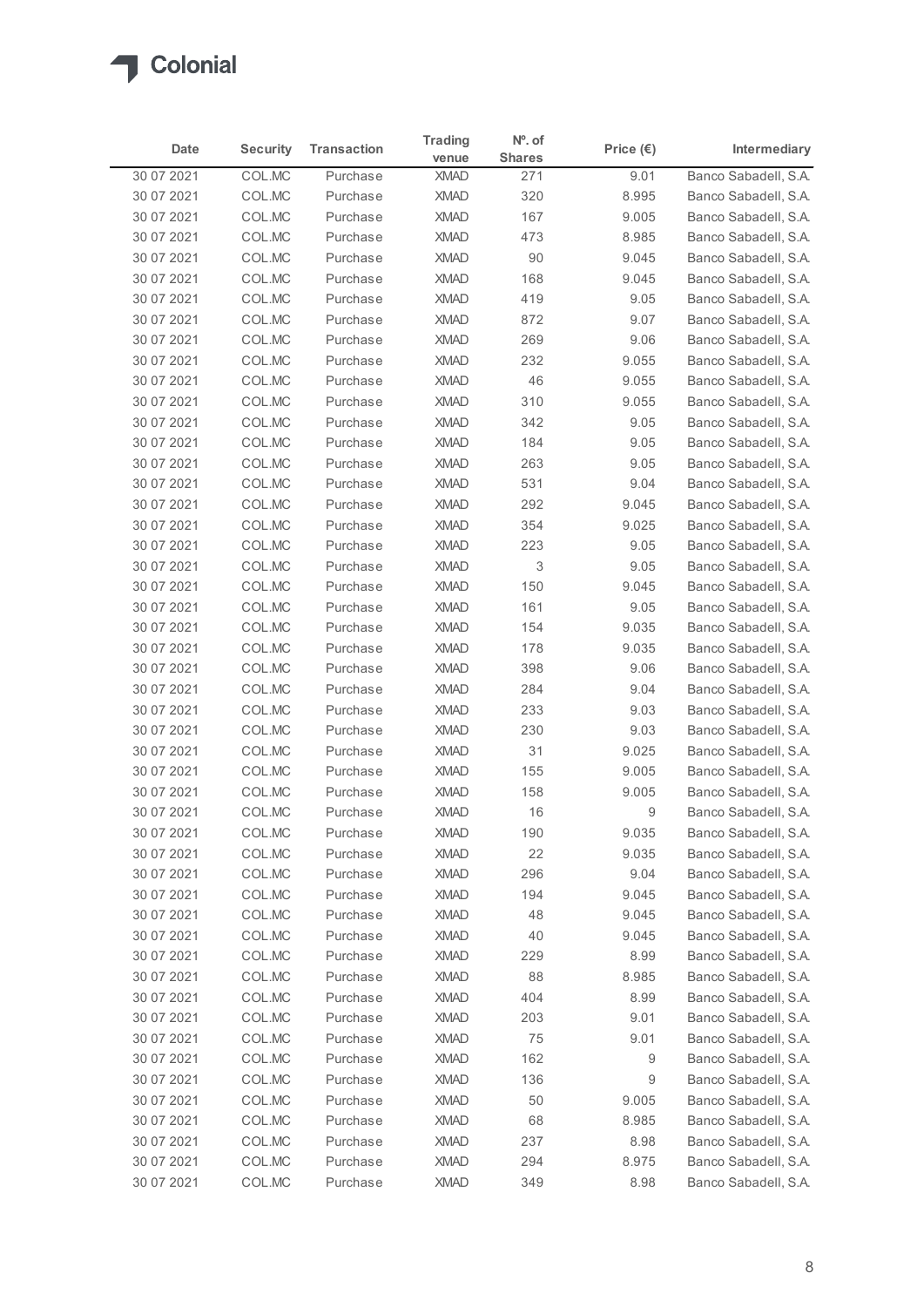

| Date                     | <b>Security</b>  | <b>Transaction</b>   | <b>Trading</b>             | $No$ . of            | Price $(\epsilon)$ | Intermediary                                 |
|--------------------------|------------------|----------------------|----------------------------|----------------------|--------------------|----------------------------------------------|
| 30 07 2021               | COL.MC           | Purchase             | venue<br><b>XMAD</b>       | <b>Shares</b><br>329 | 8.975              | Banco Sabadell, S.A.                         |
| 30 07 2021               | COL.MC           | Purchase             | <b>XMAD</b>                | 15                   | 8.975              | Banco Sabadell, S.A.                         |
| 30 07 2021               | COL.MC           | Purchase             | <b>XMAD</b>                | 586                  | 8.985              | Banco Sabadell, S.A.                         |
| 30 07 2021               | COL.MC           | Purchase             | <b>XMAD</b>                | 229                  | 8.985              | Banco Sabadell, S.A.                         |
| 30 07 2021               | COL.MC           | Purchase             | <b>XMAD</b>                | 255                  | 8.985              | Banco Sabadell, S.A.                         |
| 30 07 2021               | COL.MC           | Purchase             | <b>XMAD</b>                | 114                  | 8.985              | Banco Sabadell, S.A.                         |
| 30 07 2021               | COL.MC           | Purchase<br>Purchase | <b>XMAD</b><br><b>XMAD</b> | 56<br>139            | 8.955              | Banco Sabadell, S.A.                         |
| 30 07 2021<br>30 07 2021 | COL.MC<br>COL.MC | Purchase             | <b>XMAD</b>                | 56                   | 8.955<br>8.955     | Banco Sabadell, S.A.<br>Banco Sabadell, S.A. |
| 30 07 2021               | COL.MC           | Purchase             | <b>XMAD</b>                | 217                  | 8.95               | Banco Sabadell, S.A.                         |
| 30 07 2021               | COL.MC           | Purchase             | <b>XMAD</b>                | 289                  | 8.97               | Banco Sabadell, S.A.                         |
| 30 07 2021               | COL.MC           | Purchase             | <b>XMAD</b>                | 167                  | 8.98               | Banco Sabadell, S.A.                         |
| 30 07 2021               | COL.MC           | Purchase             | <b>XMAD</b>                | 159                  | 8.985              | Banco Sabadell, S.A.                         |
| 30 07 2021               | COL.MC           | Purchase             | XMAD                       | 218                  | 9.045              | Banco Sabadell, S.A.                         |
| 30 07 2021               | COL.MC           | Purchase             | <b>XMAD</b>                | 247                  | 9.045              | Banco Sabadell, S.A.                         |
| 30 07 2021               | COL.MC           | Purchase             | <b>XMAD</b>                | 240                  | 9.055              | Banco Sabadell, S.A.                         |
| 30 07 2021<br>30 07 2021 | COL.MC<br>COL.MC | Purchase<br>Purchase | XMAD<br><b>XMAD</b>        | 35<br>194            | 9.075<br>9.075     | Banco Sabadell, S.A.<br>Banco Sabadell, S.A. |
| 30 07 2021               | COL.MC           | Purchase             | <b>XMAD</b>                | 250                  | 9.075              | Banco Sabadell, S.A.                         |
| 30 07 2021               | COL.MC           | Purchase             | <b>XMAD</b>                | 48                   | 9.07               | Banco Sabadell, S.A.                         |
| 30 07 2021               | COL.MC           | Purchase             | <b>XMAD</b>                | 188                  | 9.07               | Banco Sabadell, S.A.                         |
| 30 07 2021               | COL.MC           | Purchase             | <b>XMAD</b>                | 105                  | 9.09               | Banco Sabadell, S.A.                         |
| 30 07 2021               | COL.MC           | Purchase             | XMAD                       | 369                  | 9.085              | Banco Sabadell, S.A.                         |
| 30 07 2021               | COL.MC           | Purchase             | <b>XMAD</b>                | 45                   | 9.075              | Banco Sabadell, S.A.                         |
| 30 07 2021               | COL.MC           | Purchase             | <b>XMAD</b>                | 299                  | 9.075              | Banco Sabadell, S.A.                         |
| 30 07 2021               | COL.MC           | Purchase             | <b>XMAD</b>                | 210                  | 9.075              | Banco Sabadell, S.A.                         |
| 30 07 2021               | COL.MC           | Purchase<br>Purchase | <b>XMAD</b><br>XMAD        | 209<br>303           | 9.08<br>9.05       | Banco Sabadell, S.A.                         |
| 30 07 2021<br>30 07 2021 | COL.MC<br>COL.MC | Purchase             | <b>XMAD</b>                | 322                  | 9.045              | Banco Sabadell, S.A.<br>Banco Sabadell, S.A. |
| 30 07 2021               | COL.MC           | Purchase             | <b>XMAD</b>                | 404                  | 9.04               | Banco Sabadell, S.A.                         |
| 30 07 2021               | COL.MC           | Purchase             | <b>XMAD</b>                | 90                   | 9.08               | Banco Sabadell, S.A.                         |
| 30 07 2021               | COL.MC           | Purchase             | <b>XMAD</b>                | 67                   | 9.08               | Banco Sabadell, S.A.                         |
| 30 07 2021               | COL.MC           | Purchase             | <b>XMAD</b>                | 523                  | 9.08               | Banco Sabadell, S.A.                         |
| 30 07 2021               | COL.MC           | Purchase             | <b>XMAD</b>                | 29                   | 9.065              | Banco Sabadell, S.A.                         |
| 30 07 2021               | COL.MC           | Purchase             | XMAD                       | 26                   | 9.065              | Banco Sabadell, S.A.                         |
| 30 07 2021               | COL.MC           | Purchase             | <b>XMAD</b>                | 329                  | 9.045              | Banco Sabadell, S.A.                         |
| 30 07 2021               | COL.MC           | Purchase             | <b>XMAD</b>                | 23                   | 9.045              | Banco Sabadell, S.A.                         |
| 30 07 2021<br>30 07 2021 | COL.MC<br>COL.MC | Purchase<br>Purchase | <b>XMAD</b><br>XMAD        | 72<br>35             | 9.045<br>9.035     | Banco Sabadell, S.A.<br>Banco Sabadell, S.A. |
| 30 07 2021               | COL.MC           | Purchase             | <b>XMAD</b>                | 608                  | 9.04               | Banco Sabadell, S.A.                         |
| 30 07 2021               | COL.MC           | Purchase             | <b>XMAD</b>                | 80                   | 9.045              | Banco Sabadell, S.A.                         |
| 30 07 2021               | COL.MC           | Purchase             | <b>XMAD</b>                | 200                  | 9.045              | Banco Sabadell, S.A.                         |
| 30 07 2021               | COL.MC           | Purchase             | <b>XMAD</b>                | 191                  | 9.045              | Banco Sabadell, S.A.                         |
| 30 07 2021               | COL.MC           | Purchase             | <b>XMAD</b>                | 385                  | 9.045              | Banco Sabadell, S.A.                         |
| 30 07 2021               | COL.MC           | Purchase             | <b>XMAD</b>                | 283                  | 9.055              | Banco Sabadell, S.A.                         |
| 30 07 2021               | COL.MC           | Purchase             | XMAD                       | 268                  | 9.055              | Banco Sabadell, S.A.                         |
| 30 07 2021               | COL.MC           | Purchase             | <b>XMAD</b>                | 2,100                | 9.055              | Banco Sabadell, S.A.                         |
| 30 07 2021               | COL.MC<br>COL.MC | Purchase             | <b>XMAD</b>                | 5,450                | 9.055              | Banco Sabadell, S.A.                         |
| 02 08 2021               |                  | Purchase             | <b>XMAD</b>                | 1,586                | 9.19               | Banco Sabadell, S.A.                         |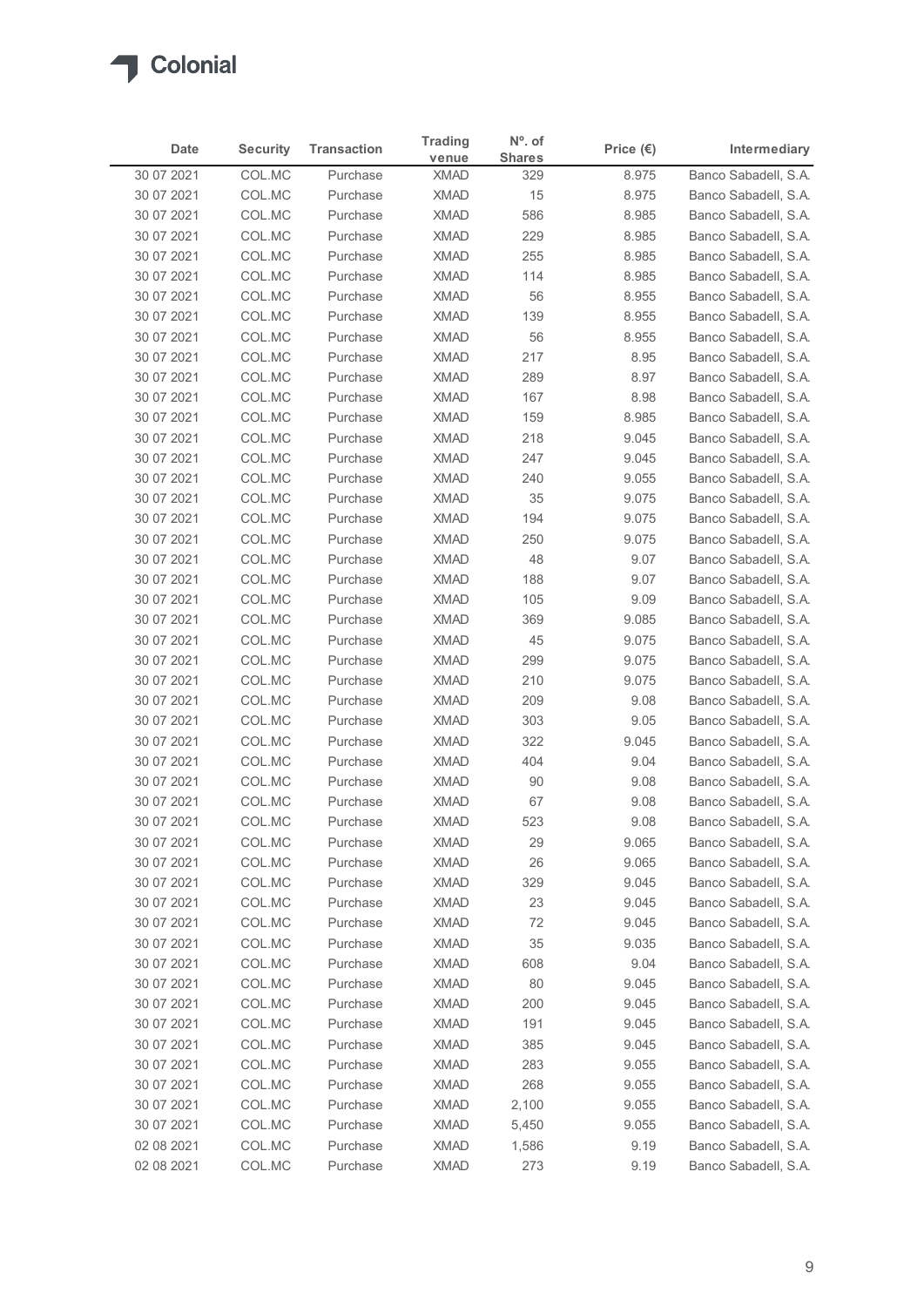

|                          |                  |                      | <b>Trading</b>             | $No$ . of      |                    |                                              |
|--------------------------|------------------|----------------------|----------------------------|----------------|--------------------|----------------------------------------------|
| Date                     | <b>Security</b>  | <b>Transaction</b>   | venue                      | <b>Shares</b>  | Price $(\epsilon)$ | Intermediary                                 |
| 02 08 2021<br>02 08 2021 | COL.MC<br>COL.MC | Purchase<br>Purchase | <b>XMAD</b><br><b>XMAD</b> | 315<br>139     | 9.155<br>9.135     | Banco Sabadell, S.A.<br>Banco Sabadell, S.A. |
| 02 08 2021               | COL.MC           | Purchase             | <b>XMAD</b>                | 180            | 9.17               | Banco Sabadell, S.A.                         |
| 02 08 2021               | COL.MC           | Purchase             | <b>XMAD</b>                | 47             | 9.17               | Banco Sabadell, S.A.                         |
| 02 08 2021               | COL.MC           | Purchase             | <b>XMAD</b>                | 57             | 9.17               | Banco Sabadell, S.A.                         |
| 02 08 2021               | COL.MC           | Purchase             | <b>XMAD</b>                | 390            | 9.175              | Banco Sabadell, S.A.                         |
| 02 08 2021<br>02 08 2021 | COL.MC<br>COL.MC | Purchase<br>Purchase | <b>XMAD</b><br><b>XMAD</b> | 369<br>258     | 9.175<br>9.16      | Banco Sabadell, S.A.<br>Banco Sabadell, S.A. |
| 02 08 2021               | COL.MC           | Purchase             | <b>XMAD</b>                | 156            | 9.16               | Banco Sabadell, S.A.                         |
| 02 08 2021               | COL.MC           | Purchase             | <b>XMAD</b>                | 124            | 9.16               | Banco Sabadell, S.A.                         |
| 02 08 2021               | COL.MC           | Purchase             | <b>XMAD</b>                | 222            | 9.175              | Banco Sabadell, S.A.                         |
| 02 08 2021               | COL.MC           | Purchase             | <b>XMAD</b>                | 278            | 9.185              | Banco Sabadell, S.A.                         |
| 02 08 2021               | COL.MC           | Purchase             | <b>XMAD</b>                | 73             | 9.205              | Banco Sabadell, S.A.                         |
| 02 08 2021<br>02 08 2021 | COL.MC           | Purchase             | XMAD<br><b>XMAD</b>        | $\overline{7}$ | 9.205              | Banco Sabadell, S.A.<br>Banco Sabadell, S.A. |
| 02 08 2021               | COL.MC<br>COL.MC | Purchase<br>Purchase | XMAD                       | 34<br>21       | 9.19<br>9.19       | Banco Sabadell, S.A.                         |
| 02 08 2021               | COL.MC           | Purchase             | <b>XMAD</b>                | 65             | 9.19               | Banco Sabadell, S.A.                         |
| 02 08 2021               | COL.MC           | Purchase             | <b>XMAD</b>                | 49             | 9.2                | Banco Sabadell, S.A.                         |
| 02 08 2021               | COL.MC           | Purchase             | <b>XMAD</b>                | 81             | 9.18               | Banco Sabadell, S.A.                         |
| 02 08 2021               | COL.MC           | Purchase             | <b>XMAD</b>                | 250            | 9.18               | Banco Sabadell, S.A.                         |
| 02 08 2021               | COL.MC           | Purchase             | <b>XMAD</b>                | 372            | 9.135              | Banco Sabadell, S.A.                         |
| 02 08 2021<br>02 08 2021 | COL.MC<br>COL.MC | Purchase<br>Purchase | <b>XMAD</b><br>XMAD        | 219<br>86      | 9.18<br>9.18       | Banco Sabadell, S.A.<br>Banco Sabadell, S.A. |
| 02 08 2021               | COL.MC           | Purchase             | <b>XMAD</b>                | 288            | 9.2                | Banco Sabadell, S.A.                         |
| 02 08 2021               | COL.MC           | Purchase             | <b>XMAD</b>                | 143            | 9.17               | Banco Sabadell, S.A.                         |
| 02 08 2021               | COL.MC           | Purchase             | <b>XMAD</b>                | 410            | 9.185              | Banco Sabadell, S.A.                         |
| 02 08 2021               | COL.MC           | Purchase             | XMAD                       | 169            | 9.185              | Banco Sabadell, S.A.                         |
| 02 08 2021               | COL.MC           | Purchase             | <b>XMAD</b>                | 135            | 9.185              | Banco Sabadell, S.A.                         |
| 02 08 2021               | COL.MC           | Purchase             | XMAD                       | 354            | 9.19               | Banco Sabadell, S.A.                         |
| 02 08 2021               | COL.MC           | Purchase             | <b>XMAD</b>                | 328            | 9.19               | Banco Sabadell, S.A.                         |
| 02 08 2021<br>02 08 2021 | COL.MC<br>COL.MC | Purchase<br>Purchase | <b>XMAD</b><br><b>XMAD</b> | 11<br>272      | 9.15<br>9.16       | Banco Sabadell, S.A.<br>Banco Sabadell, S.A. |
| 02 08 2021               | COL.MC           | Purchase             | <b>XMAD</b>                | 198            | 9.125              | Banco Sabadell, S.A.                         |
| 02 08 2021               | COL.MC           | Purchase             | <b>XMAD</b>                | 135            | 9.16               | Banco Sabadell, S.A.                         |
| 02 08 2021               | COL.MC           | Purchase             | XMAD                       | 147            | 9.16               | Banco Sabadell, S.A.                         |
| 02 08 2021               | COL.MC           | Purchase             | XMAD                       | 63             | 9.155              | Banco Sabadell, S.A.                         |
| 02 08 2021               | COL.MC           | Purchase             | <b>XMAD</b>                | 249            | 9.165              | Banco Sabadell, S.A.                         |
| 02 08 2021               | COL.MC           | Purchase             | <b>XMAD</b>                | 238            | 9.175              | Banco Sabadell, S.A.                         |
| 02 08 2021               | COL.MC           | Purchase             | XMAD                       | 89             | 9.16               | Banco Sabadell, S.A.                         |
| 02 08 2021<br>02 08 2021 | COL.MC<br>COL.MC | Purchase<br>Purchase | <b>XMAD</b><br><b>XMAD</b> | 89<br>329      | 9.165<br>9.18      | Banco Sabadell, S.A.<br>Banco Sabadell, S.A. |
| 02 08 2021               | COL.MC           | Purchase             | <b>XMAD</b>                | 15             | 9.18               | Banco Sabadell, S.A.                         |
| 02 08 2021               | COL.MC           | Purchase             | <b>XMAD</b>                | 106            | 9.185              | Banco Sabadell, S.A.                         |
| 02 08 2021               | COL.MC           | Purchase             | <b>XMAD</b>                | 318            | 9.21               | Banco Sabadell, S.A.                         |
| 02 08 2021               | COL.MC           | Purchase             | XMAD                       | 28             | 9.22               | Banco Sabadell, S.A.                         |
| 02 08 2021               | COL.MC           | Purchase             | XMAD                       | 280            | 9.22               | Banco Sabadell, S.A.                         |
| 02 08 2021               | COL.MC           | Purchase             | <b>XMAD</b>                | 312            | 9.225              | Banco Sabadell, S.A.                         |
| 02 08 2021               | COL.MC<br>COL.MC | Purchase             | <b>XMAD</b>                | 261            | 9.23               | Banco Sabadell, S.A.                         |
| 02 08 2021               |                  | Purchase             | <b>XMAD</b>                | 401            | 9.19               | Banco Sabadell, S.A.                         |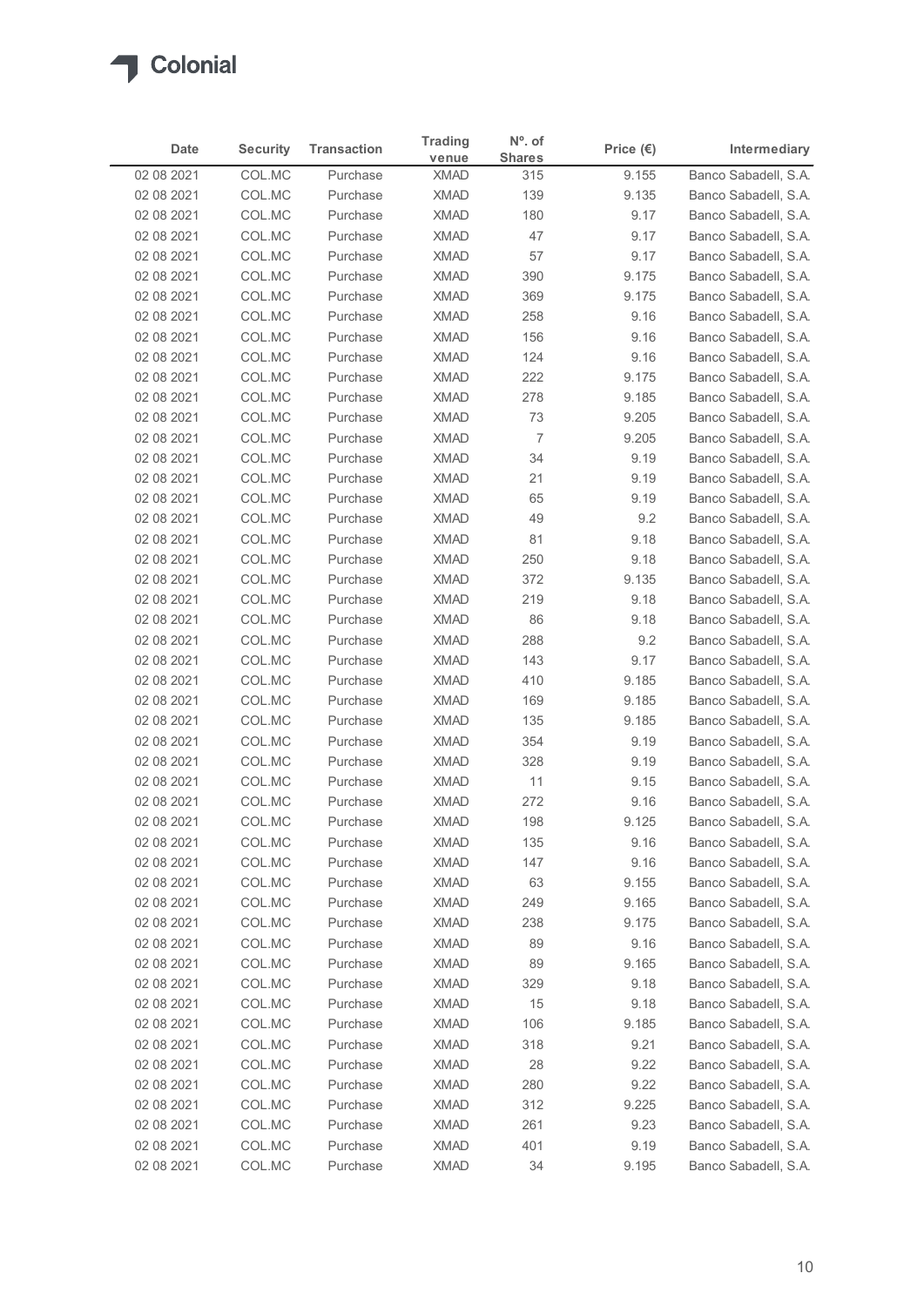

|                          | <b>Security</b>  | <b>Transaction</b>   | <b>Trading</b>             | $No$ . of            | Price $(\epsilon)$ | Intermediary                                 |
|--------------------------|------------------|----------------------|----------------------------|----------------------|--------------------|----------------------------------------------|
| Date<br>02 08 2021       | COL.MC           | Purchase             | venue<br><b>XMAD</b>       | <b>Shares</b><br>213 | 9.2                | Banco Sabadell, S.A.                         |
| 02 08 2021               | COL.MC           | Purchase             | <b>XMAD</b>                | 10                   | 9.185              | Banco Sabadell, S.A.                         |
| 02 08 2021               | COL.MC           | Purchase             | <b>XMAD</b>                | 256                  | 9.19               | Banco Sabadell, S.A.                         |
| 02 08 2021               | COL.MC           | Purchase             | <b>XMAD</b>                | 219                  | 9.185              | Banco Sabadell, S.A.                         |
| 02 08 2021               | COL.MC           | Purchase             | <b>XMAD</b>                | 304                  | 9.225              | Banco Sabadell, S.A.                         |
| 02 08 2021               | COL.MC           | Purchase             | <b>XMAD</b>                | 30                   | 9.22               | Banco Sabadell, S.A.                         |
| 02 08 2021               | COL.MC           | Purchase             | <b>XMAD</b>                | 102                  | 9.22               | Banco Sabadell, S.A.                         |
| 02 08 2021<br>02 08 2021 | COL.MC<br>COL.MC | Purchase<br>Purchase | <b>XMAD</b><br><b>XMAD</b> | 25<br>5              | 9.22<br>9.22       | Banco Sabadell, S.A.<br>Banco Sabadell, S.A. |
| 02 08 2021               | COL.MC           | Purchase             | <b>XMAD</b>                | 16                   | 9.225              | Banco Sabadell, S.A.                         |
| 02 08 2021               | COL.MC           | Purchase             | <b>XMAD</b>                | 294                  | 9.24               | Banco Sabadell, S.A.                         |
| 02 08 2021               | COL.MC           | Purchase             | <b>XMAD</b>                | 318                  | 9.215              | Banco Sabadell, S.A.                         |
| 02 08 2021               | COL.MC           | Purchase             | <b>XMAD</b>                | 191                  | 9.21               | Banco Sabadell, S.A.                         |
| 02 08 2021               | COL.MC           | Purchase             | XMAD                       | 106                  | 9.21               | Banco Sabadell, S.A.                         |
| 02 08 2021               | COL.MC           | Purchase             | XMAD                       | 70                   | 9.205              | Banco Sabadell, S.A.                         |
| 02 08 2021               | COL.MC           | Purchase             | XMAD                       | 245                  | 9.205              | Banco Sabadell, S.A.                         |
| 02 08 2021<br>02 08 2021 | COL.MC<br>COL.MC | Purchase<br>Purchase | <b>XMAD</b><br><b>XMAD</b> | 280<br>54            | 9.225<br>9.225     | Banco Sabadell, S.A.<br>Banco Sabadell, S.A. |
| 02 08 2021               | COL.MC           | Purchase             | <b>XMAD</b>                | 935                  | 9.235              | Banco Sabadell, S.A.                         |
| 02 08 2021               | COL.MC           | Purchase             | <b>XMAD</b>                | 241                  | 9.225              | Banco Sabadell, S.A.                         |
| 02 08 2021               | COL.MC           | Purchase             | <b>XMAD</b>                | 238                  | 9.24               | Banco Sabadell, S.A.                         |
| 02 08 2021               | COL.MC           | Purchase             | XMAD                       | 412                  | 9.24               | Banco Sabadell, S.A.                         |
| 02 08 2021               | COL.MC           | Purchase             | XMAD                       | 4                    | 9.205              | Banco Sabadell, S.A.                         |
| 02 08 2021               | COL.MC           | Purchase             | <b>XMAD</b>                | 349                  | 9.21               | Banco Sabadell, S.A.                         |
| 02 08 2021               | COL.MC           | Purchase             | <b>XMAD</b>                | 76                   | 9.22               | Banco Sabadell, S.A.                         |
| 02 08 2021               | COL.MC           | Purchase             | <b>XMAD</b>                | 208                  | 9.225<br>9.215     | Banco Sabadell, S.A.                         |
| 02 08 2021<br>02 08 2021 | COL.MC<br>COL.MC | Purchase<br>Purchase | XMAD<br>XMAD               | 265<br>262           | 9.205              | Banco Sabadell, S.A.<br>Banco Sabadell, S.A. |
| 02 08 2021               | COL.MC           | Purchase             | XMAD                       | 223                  | 9.22               | Banco Sabadell, S.A.                         |
| 02 08 2021               | COL.MC           | Purchase             | <b>XMAD</b>                | 277                  | 9.22               | Banco Sabadell, S.A.                         |
| 02 08 2021               | COL.MC           | Purchase             | <b>XMAD</b>                | 59                   | 9.22               | Banco Sabadell, S.A.                         |
| 02 08 2021               | COL.MC           | Purchase             | <b>XMAD</b>                | 866                  | 9.22               | Banco Sabadell, S.A.                         |
| 02 08 2021               | COL.MC           | Purchase             | <b>XMAD</b>                | 302                  | 9.195              | Banco Sabadell, S.A.                         |
| 02 08 2021               | COL.MC           | Purchase             | <b>XMAD</b>                | 16                   | 9.21               | Banco Sabadell, S.A.                         |
| 02 08 2021               | COL.MC           | Purchase             | XMAD                       | 441                  | 9.2                | Banco Sabadell, S.A.                         |
| 02 08 2021               | COL.MC           | Purchase             | <b>XMAD</b>                | 339                  | 9.235              | Banco Sabadell, S.A.                         |
| 02 08 2021<br>02 08 2021 | COL.MC<br>COL.MC | Purchase<br>Purchase | <b>XMAD</b><br><b>XMAD</b> | 110<br>6             | 9.235<br>9.195     | Banco Sabadell, S.A.<br>Banco Sabadell, S.A. |
| 02 08 2021               | COL.MC           | Purchase             | XMAD                       | 294                  | 9.21               | Banco Sabadell, S.A.                         |
| 02 08 2021               | COL.MC           | Purchase             | <b>XMAD</b>                | 426                  | 9.21               | Banco Sabadell, S.A.                         |
| 02 08 2021               | COL.MC           | Purchase             | <b>XMAD</b>                | 238                  | 9.21               | Banco Sabadell, S.A.                         |
| 02 08 2021               | COL.MC           | Purchase             | <b>XMAD</b>                | 383                  | 9.21               | Banco Sabadell, S.A.                         |
| 02 08 2021               | COL.MC           | Purchase             | <b>XMAD</b>                | 49                   | 9.215              | Banco Sabadell, S.A.                         |
| 02 08 2021               | COL.MC           | Purchase             | <b>XMAD</b>                | 223                  | 9.215              | Banco Sabadell, S.A.                         |
| 02 08 2021               | COL.MC           | Purchase             | XMAD                       | 20                   | 9.21               | Banco Sabadell, S.A.                         |
| 02 08 2021               | COL.MC           | Purchase             | XMAD                       | 24                   | 9.21               | Banco Sabadell, S.A.                         |
| 02 08 2021<br>02 08 2021 | COL.MC<br>COL.MC | Purchase<br>Purchase | <b>XMAD</b><br><b>XMAD</b> | 97<br>70             | 9.205<br>9.205     | Banco Sabadell, S.A.<br>Banco Sabadell, S.A. |
|                          | COL.MC           | Purchase             | <b>XMAD</b>                | 371                  | 9.215              | Banco Sabadell, S.A.                         |
| 02 08 2021               |                  |                      |                            |                      |                    | Banco Sabadell, S.A.                         |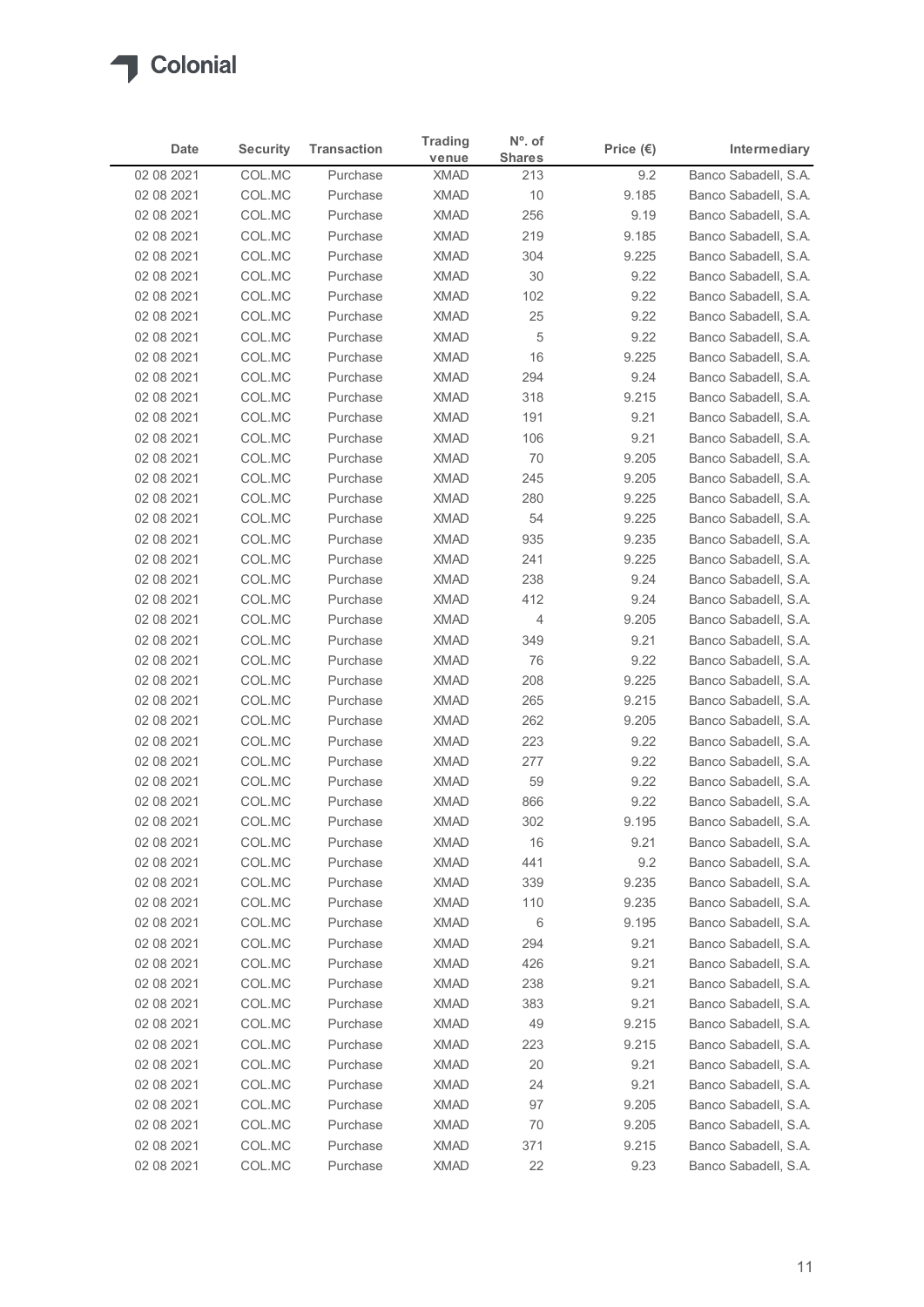

| Date                     | <b>Security</b>  | <b>Transaction</b>   | <b>Trading</b>             | $No$ . of            | Price $(\epsilon)$ | Intermediary                                 |
|--------------------------|------------------|----------------------|----------------------------|----------------------|--------------------|----------------------------------------------|
| 02 08 2021               | COL.MC           | Purchase             | venue<br><b>XMAD</b>       | <b>Shares</b><br>478 | 9.235              | Banco Sabadell, S.A.                         |
| 02 08 2021               | COL.MC           | Purchase             | <b>XMAD</b>                | 315                  | 9.23               | Banco Sabadell, S.A.                         |
| 02 08 2021               | COL.MC           | Purchase             | <b>XMAD</b>                | 354                  | 9.23               | Banco Sabadell, S.A.                         |
| 02 08 2021               | COL.MC           | Purchase             | <b>XMAD</b>                | 220                  | 9.19               | Banco Sabadell, S.A.                         |
| 02 08 2021               | COL.MC           | Purchase             | <b>XMAD</b>                | 865                  | 9.19               | Banco Sabadell, S.A.                         |
| 02 08 2021               | COL.MC           | Purchase             | <b>XMAD</b>                | 321                  | 9.19               | Banco Sabadell, S.A.                         |
| 02 08 2021               | COL.MC           | Purchase             | <b>XMAD</b>                | 420                  | 9.19               | Banco Sabadell, S.A.                         |
| 02 08 2021               | COL.MC           | Purchase             | <b>XMAD</b>                | 416                  | 9.19               | Banco Sabadell, S.A.                         |
| 02 08 2021<br>02 08 2021 | COL.MC<br>COL.MC | Purchase<br>Purchase | <b>XMAD</b><br><b>XMAD</b> | 675<br>1,524         | 9.19<br>9.19       | Banco Sabadell, S.A.<br>Banco Sabadell, S.A. |
| 02 08 2021               | COL.MC           | Purchase             | <b>XMAD</b>                | 14                   | 9.17               | Banco Sabadell, S.A.                         |
| 02 08 2021               | COL.MC           | Purchase             | <b>XMAD</b>                | 275                  | 9.185              | Banco Sabadell, S.A.                         |
| 02 08 2021               | COL.MC           | Purchase             | <b>XMAD</b>                | 286                  | 9.19               | Banco Sabadell, S.A.                         |
| 02 08 2021               | COL.MC           | Purchase             | XMAD                       | 245                  | 9.17               | Banco Sabadell, S.A.                         |
| 02 08 2021               | COL.MC           | Purchase             | <b>XMAD</b>                | 237                  | 9.16               | Banco Sabadell, S.A.                         |
| 02 08 2021               | COL.MC           | Purchase             | <b>XMAD</b>                | 41                   | 9.195              | Banco Sabadell, S.A.                         |
| 02 08 2021               | COL.MC           | Purchase             | XMAD                       | 237                  | 9.195              | Banco Sabadell, S.A.                         |
| 02 08 2021               | COL.MC<br>COL.MC | Purchase<br>Purchase | <b>XMAD</b><br><b>XMAD</b> | 268<br>278           | 9.21<br>9.215      | Banco Sabadell, S.A.<br>Banco Sabadell, S.A. |
| 02 08 2021<br>02 08 2021 | COL.MC           | Purchase             | <b>XMAD</b>                | 218                  | 9.215              | Banco Sabadell, S.A.                         |
| 02 08 2021               | COL.MC           | Purchase             | <b>XMAD</b>                | 142                  | 9.21               | Banco Sabadell, S.A.                         |
| 02 08 2021               | COL.MC           | Purchase             | <b>XMAD</b>                | 286                  | 9.19               | Banco Sabadell, S.A.                         |
| 02 08 2021               | COL.MC           | Purchase             | <b>XMAD</b>                | 385                  | 9.19               | Banco Sabadell, S.A.                         |
| 02 08 2021               | COL.MC           | Purchase             | <b>XMAD</b>                | 228                  | 9.205              | Banco Sabadell, S.A.                         |
| 02 08 2021               | COL.MC           | Purchase             | XMAD                       | 51                   | 9.205              | Banco Sabadell, S.A.                         |
| 02 08 2021               | COL.MC           | Purchase             | <b>XMAD</b>                | 785                  | 9.185              | Banco Sabadell, S.A.                         |
| 02 08 2021               | COL.MC           | Purchase             | <b>XMAD</b>                | 153                  | 9.185              | Banco Sabadell, S.A.                         |
| 02 08 2021               | COL.MC           | Purchase             | <b>XMAD</b>                | 260                  | 9.195              | Banco Sabadell, S.A.                         |
| 02 08 2021<br>02 08 2021 | COL.MC<br>COL.MC | Purchase<br>Purchase | <b>XMAD</b><br><b>XMAD</b> | 23<br>320            | 9.195<br>9.195     | Banco Sabadell, S.A.<br>Banco Sabadell, S.A. |
| 02 08 2021               | COL.MC           | Purchase             | <b>XMAD</b>                | 205                  | 9.205              | Banco Sabadell, S.A.                         |
| 02 08 2021               | COL.MC           | Purchase             | <b>XMAD</b>                | 269                  | 9.255              | Banco Sabadell, S.A.                         |
| 02 08 2021               | COL.MC           | Purchase             | <b>XMAD</b>                | 277                  | 9.255              | Banco Sabadell, S.A.                         |
| 02 08 2021               | COL.MC           | Purchase             | <b>XMAD</b>                | 59                   | 9.25               | Banco Sabadell, S.A.                         |
| 02 08 2021               | COL.MC           | Purchase             | XMAD                       | 200                  | 9.215              | Banco Sabadell, S.A.                         |
| 02 08 2021               | COL.MC           | Purchase             | <b>XMAD</b>                | 449                  | 9.23               | Banco Sabadell, S.A.                         |
| 02 08 2021               | COL.MC           | Purchase             | <b>XMAD</b>                | 321                  | 9.22               | Banco Sabadell, S.A.                         |
| 02 08 2021               | COL.MC           | Purchase             | <b>XMAD</b>                | 57                   | 9.195              | Banco Sabadell, S.A.                         |
| 02 08 2021               | COL.MC<br>COL.MC | Purchase<br>Purchase | <b>XMAD</b><br><b>XMAD</b> | 46<br>212            | 9.2<br>9.2         | Banco Sabadell, S.A.<br>Banco Sabadell, S.A. |
| 02 08 2021<br>02 08 2021 | COL.MC           | Purchase             | <b>XMAD</b>                | 1,719                | 9.19               | Banco Sabadell, S.A.                         |
| 02 08 2021               | COL.MC           | Purchase             | <b>XMAD</b>                | 2,148                | 9.19               | Banco Sabadell, S.A.                         |
| 02 08 2021               | COL.MC           | Purchase             | <b>XMAD</b>                | 466                  | 9.215              | Banco Sabadell, S.A.                         |
| 02 08 2021               | COL.MC           | Purchase             | <b>XMAD</b>                | 442                  | 9.2                | Banco Sabadell, S.A.                         |
| 02 08 2021               | COL.MC           | Purchase             | <b>XMAD</b>                | 190                  | 9.215              | Banco Sabadell, S.A.                         |
| 02 08 2021               | COL.MC           | Purchase             | XMAD                       | 55                   | 9.245              | Banco Sabadell, S.A.                         |
| 02 08 2021               | COL.MC           | Purchase             | <b>XMAD</b>                | 391                  | 9.245              | Banco Sabadell, S.A.                         |
| 02 08 2021               | COL.MC           | Purchase             | <b>XMAD</b>                | 121                  | 9.245              | Banco Sabadell, S.A.                         |
| 02 08 2021               | COL.MC<br>COL.MC | Purchase             | <b>XMAD</b>                | 50                   | 9.245              | Banco Sabadell, S.A.                         |
| 02 08 2021               |                  | Purchase             | <b>XMAD</b>                | 162                  | 9.24               | Banco Sabadell, S.A.                         |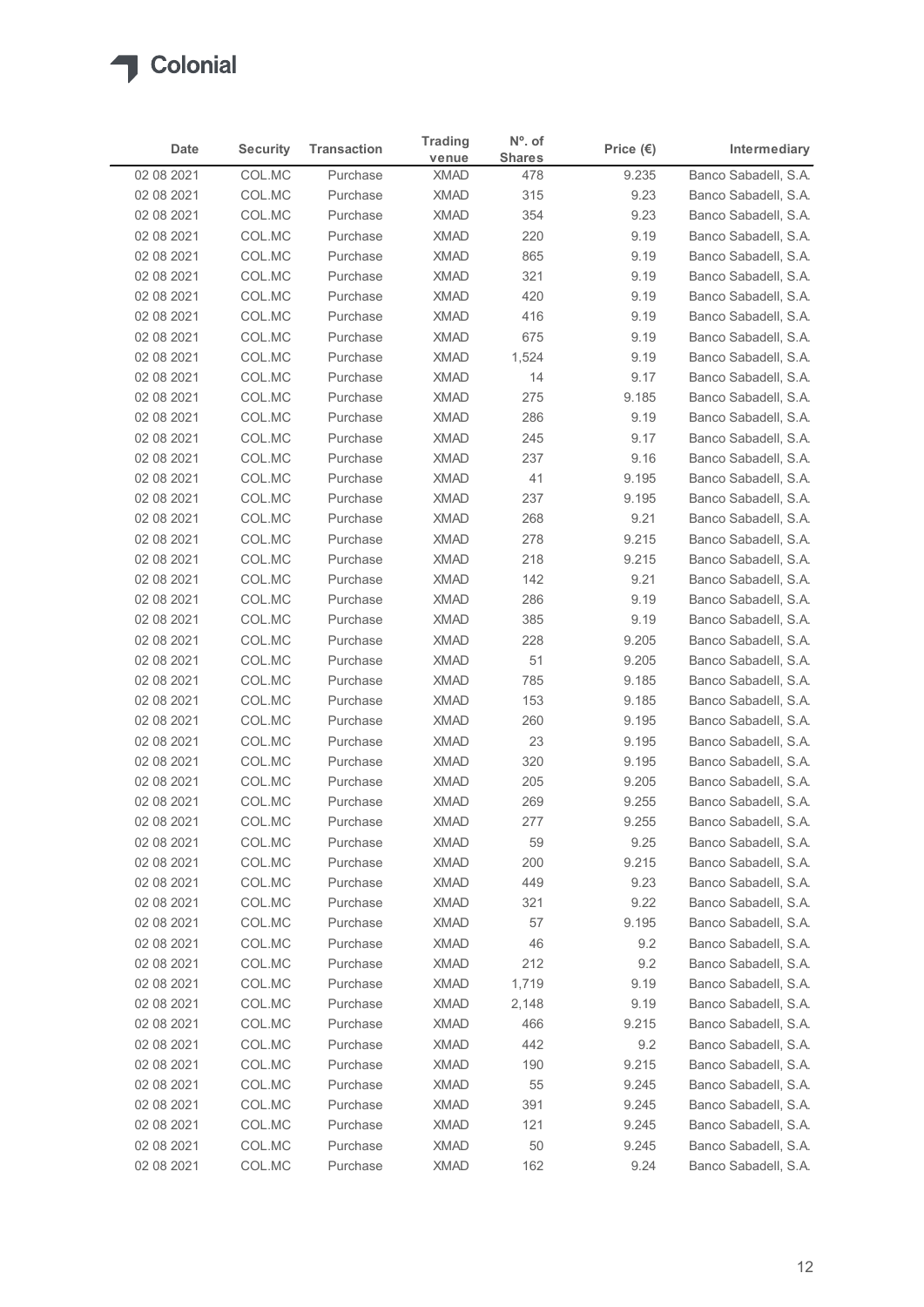

|                          |                  |                      | <b>Trading</b>             | $No$ . of             |                    |                                              |
|--------------------------|------------------|----------------------|----------------------------|-----------------------|--------------------|----------------------------------------------|
| Date                     | <b>Security</b>  | <b>Transaction</b>   | venue                      | <b>Shares</b>         | Price $(\epsilon)$ | Intermediary                                 |
| 02 08 2021               | COL.MC           | Purchase             | <b>XMAD</b>                | 204                   | 9.24               | Banco Sabadell, S.A.                         |
| 03 08 2021               | COL.MC           | Purchase             | <b>XMAD</b>                | 464                   | 9.145              | Banco Sabadell, S.A.                         |
| 03 08 2021               | COL.MC<br>COL.MC | Purchase             | <b>XMAD</b><br><b>XMAD</b> | 1,049<br>519          | 9.145              | Banco Sabadell, S.A.                         |
| 03 08 2021<br>03 08 2021 | COL.MC           | Purchase<br>Purchase | <b>XMAD</b>                | 268                   | 9.145<br>9.195     | Banco Sabadell, S.A.<br>Banco Sabadell, S.A. |
| 03 08 2021               | COL.MC           | Purchase             | <b>XMAD</b>                | 230                   | 9.15               | Banco Sabadell, S.A.                         |
| 03 08 2021               | COL.MC           | Purchase             | <b>XMAD</b>                | 277                   | 9.145              | Banco Sabadell, S.A.                         |
| 03 08 2021               | COL.MC           | Purchase             | <b>XMAD</b>                | 635                   | 9.17               | Banco Sabadell, S.A.                         |
| 03 08 2021               | COL.MC           | Purchase             | <b>XMAD</b>                | 154                   | 9.145              | Banco Sabadell, S.A.                         |
| 03 08 2021               | COL.MC           | Purchase             | <b>XMAD</b>                | 374                   | 9.165              | Banco Sabadell, S.A.                         |
| 03 08 2021               | COL.MC           | Purchase             | <b>XMAD</b>                | 314                   | 9.165              | Banco Sabadell, S.A.                         |
| 03 08 2021               | COL.MC           | Purchase             | <b>XMAD</b>                | 65                    | 9.18               | Banco Sabadell, S.A.                         |
| 03 08 2021               | COL.MC           | Purchase             | <b>XMAD</b>                | 431                   | 9.18               | Banco Sabadell, S.A.                         |
| 03 08 2021               | COL.MC           | Purchase             | XMAD                       | 342                   | 9.165              | Banco Sabadell, S.A.                         |
| 03 08 2021<br>03 08 2021 | COL.MC<br>COL.MC | Purchase<br>Purchase | <b>XMAD</b><br><b>XMAD</b> | 262<br>$\overline{1}$ | 9.165<br>9.165     | Banco Sabadell, S.A.<br>Banco Sabadell, S.A. |
| 03 08 2021               | COL.MC           | Purchase             | <b>XMAD</b>                | 289                   | 9.12               | Banco Sabadell, S.A.                         |
| 03 08 2021               | COL.MC           | Purchase             | <b>XMAD</b>                | 18                    | 9.115              | Banco Sabadell, S.A.                         |
| 03 08 2021               | COL.MC           | Purchase             | XMAD                       | 12                    | 9.135              | Banco Sabadell, S.A.                         |
| 03 08 2021               | COL.MC           | Purchase             | <b>XMAD</b>                | 241                   | 9.16               | Banco Sabadell, S.A.                         |
| 03 08 2021               | COL.MC           | Purchase             | <b>XMAD</b>                | 452                   | 9.155              | Banco Sabadell, S.A.                         |
| 03 08 2021               | COL.MC           | Purchase             | <b>XMAD</b>                | 6                     | 9.105              | Banco Sabadell, S.A.                         |
| 03 08 2021               | COL.MC           | Purchase             | <b>XMAD</b>                | 50                    | 9.115              | Banco Sabadell, S.A.                         |
| 03 08 2021               | COL.MC           | Purchase             | <b>XMAD</b>                | 194                   | 9.115              | Banco Sabadell, S.A.                         |
| 03 08 2021               | COL.MC           | Purchase             | <b>XMAD</b>                | 534                   | 9.105              | Banco Sabadell, S.A.                         |
| 03 08 2021<br>03 08 2021 | COL.MC<br>COL.MC | Purchase<br>Purchase | <b>XMAD</b><br><b>XMAD</b> | 237<br>21             | 9.1<br>9.09        | Banco Sabadell, S.A.<br>Banco Sabadell, S.A. |
| 03 08 2021               | COL.MC           | Purchase             | <b>XMAD</b>                | 313                   | 9.095              | Banco Sabadell, S.A.                         |
| 03 08 2021               | COL.MC           | Purchase             | <b>XMAD</b>                | 28                    | 9.095              | Banco Sabadell, S.A.                         |
| 03 08 2021               | COL.MC           | Purchase             | XMAD                       | 28                    | 9.09               | Banco Sabadell, S.A.                         |
| 03 08 2021               | COL.MC           | Purchase             | <b>XMAD</b>                | 316                   | 9.09               | Banco Sabadell, S.A.                         |
| 03 08 2021               | COL.MC           | Purchase             | <b>XMAD</b>                | 75                    | 9.1                | Banco Sabadell, S.A.                         |
| 03 08 2021               | COL.MC           | Purchase             | <b>XMAD</b>                | 223                   | 9.1                | Banco Sabadell, S.A.                         |
| 03 08 2021               | COL.MC           | Purchase             | <b>XMAD</b>                | 544                   | 9.085              | Banco Sabadell, S.A.                         |
| 03 08 2021               | COL.MC           | Purchase             | <b>XMAD</b>                | 15                    | 9.075              | Banco Sabadell, S.A.                         |
| 03 08 2021               | COL.MC           | Purchase             | <b>XMAD</b>                | 183                   | 9.07               | Banco Sabadell, S.A.                         |
| 03 08 2021               | COL.MC           | Purchase             | <b>XMAD</b>                | 27                    | 9.08               | Banco Sabadell, S.A.                         |
| 03 08 2021               | COL.MC           | Purchase             | <b>XMAD</b>                | 186                   | 9.08               | Banco Sabadell, S.A.                         |
| 03 08 2021               | COL.MC           | Purchase             | XMAD                       | 135                   | 9.08               | Banco Sabadell, S.A.                         |
| 03 08 2021               | COL.MC<br>COL.MC | Purchase<br>Purchase | <b>XMAD</b><br><b>XMAD</b> | 384                   | 9.08<br>9.075      | Banco Sabadell, S.A.<br>Banco Sabadell, S.A. |
| 03 08 2021<br>03 08 2021 | COL.MC           | Purchase             | <b>XMAD</b>                | 326<br>362            | 9.09               | Banco Sabadell, S.A.                         |
| 03 08 2021               | COL.MC           | Purchase             | <b>XMAD</b>                | 28                    | 9.065              | Banco Sabadell, S.A.                         |
| 03 08 2021               | COL.MC           | Purchase             | <b>XMAD</b>                | 356                   | 9.06               | Banco Sabadell, S.A.                         |
| 03 08 2021               | COL.MC           | Purchase             | <b>XMAD</b>                | 287                   | 9.06               | Banco Sabadell, S.A.                         |
| 03 08 2021               | COL.MC           | Purchase             | <b>XMAD</b>                | 142                   | 9.105              | Banco Sabadell, S.A.                         |
| 03 08 2021               | COL.MC           | Purchase             | <b>XMAD</b>                | 208                   | 9.105              | Banco Sabadell, S.A.                         |
| 03 08 2021               | COL.MC           | Purchase             | XMAD                       | 46                    | 9.1                | Banco Sabadell, S.A.                         |
|                          | COL.MC           | Purchase             | XMAD                       | 150                   | 9.11               | Banco Sabadell, S.A.                         |
| 03 08 2021               |                  |                      |                            |                       |                    |                                              |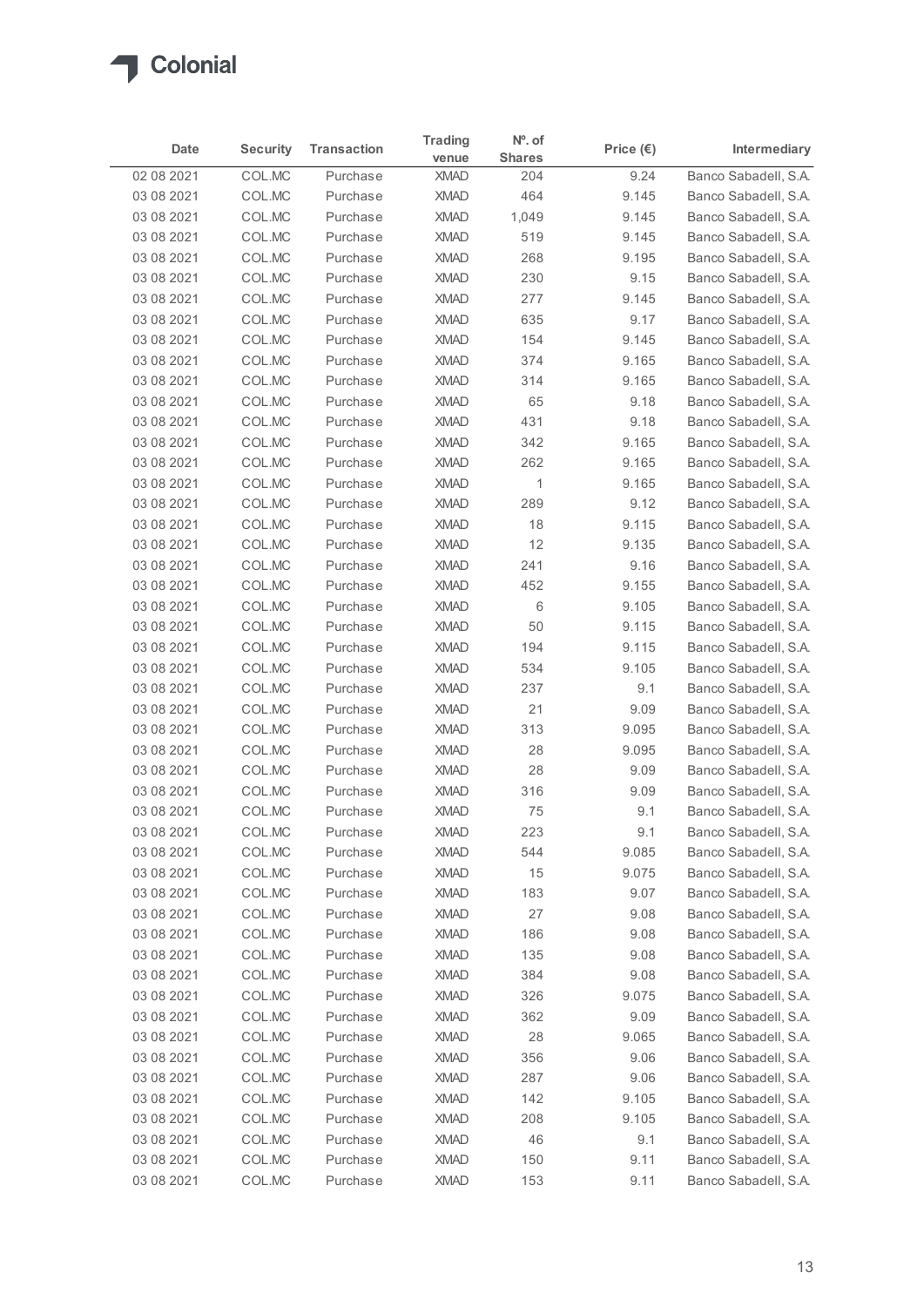

| Date<br>03 08 2021       |                  |                      | <b>Trading</b>             | Nº. of         |                    |                                              |
|--------------------------|------------------|----------------------|----------------------------|----------------|--------------------|----------------------------------------------|
|                          | <b>Security</b>  | <b>Transaction</b>   | venue                      | <b>Shares</b>  | Price $(\epsilon)$ | Intermediary                                 |
|                          | COL.MC           | Purchase             | <b>XMAD</b>                | 6              | 9.11               | Banco Sabadell, S.A.                         |
| 03 08 2021<br>03 08 2021 | COL.MC<br>COL.MC | Purchase<br>Purchase | <b>XMAD</b><br><b>XMAD</b> | 789<br>226     | 9.11<br>9.1        | Banco Sabadell, S.A.<br>Banco Sabadell, S.A. |
| 03 08 2021               | COL.MC           | Purchase             | <b>XMAD</b>                | 63             | 9.1                | Banco Sabadell, S.A.                         |
| 03 08 2021               | COL.MC           | Purchase             | <b>XMAD</b>                | 160            | 9.095              | Banco Sabadell, S.A.                         |
| 03 08 2021               | COL.MC           | Purchase             | <b>XMAD</b>                | 99             | 9.095              | Banco Sabadell, S.A.                         |
| 03 08 2021               | COL.MC           | Purchase             | <b>XMAD</b>                | 303            | 9.07               | Banco Sabadell, S.A.                         |
| 03 08 2021               | COL.MC           | Purchase             | <b>XMAD</b>                | 256            | 9.065              | Banco Sabadell, S.A.                         |
| 03 08 2021               | COL.MC           | Purchase             | <b>XMAD</b>                | 488            | 9.06               | Banco Sabadell, S.A.                         |
| 03 08 2021               | COL.MC           | Purchase             | <b>XMAD</b>                | 310            | 9.055              | Banco Sabadell, S.A.                         |
| 03 08 2021<br>03 08 2021 | COL.MC<br>COL.MC | Purchase<br>Purchase | <b>XMAD</b><br><b>XMAD</b> | 258<br>185     | 9.045<br>9.035     | Banco Sabadell, S.A.<br>Banco Sabadell, S.A. |
| 03 08 2021               | COL.MC           | Purchase             | <b>XMAD</b>                | 233            | 9.045              | Banco Sabadell, S.A.                         |
| 03 08 2021               | COL.MC           | Purchase             | XMAD                       | 239            | 9.03               | Banco Sabadell, S.A.                         |
| 03 08 2021               | COL.MC           | Purchase             | <b>XMAD</b>                | 222            | 9.035              | Banco Sabadell, S.A.                         |
| 03 08 2021               | COL.MC           | Purchase             | <b>XMAD</b>                | 157            | 9.04               | Banco Sabadell, S.A.                         |
| 03 08 2021               | COL.MC           | Purchase             | <b>XMAD</b>                | 155            | 9.04               | Banco Sabadell, S.A.                         |
| 03 08 2021               | COL.MC           | Purchase             | XMAD                       | 231            | 9.085              | Banco Sabadell, S.A.                         |
| 03 08 2021               | COL.MC           | Purchase             | XMAD                       | 252            | 9.085              | Banco Sabadell, S.A.                         |
| 03 08 2021               | COL.MC           | Purchase             | <b>XMAD</b>                | 271            | 9.09               | Banco Sabadell, S.A.                         |
| 03 08 2021               | COL.MC           | Purchase             | <b>XMAD</b>                | 68             | 9.09               | Banco Sabadell, S.A.                         |
| 03 08 2021               | COL.MC           | Purchase<br>Purchase | <b>XMAD</b><br><b>XMAD</b> | 15             | 9.09               | Banco Sabadell, S.A.<br>Banco Sabadell, S.A. |
| 03 08 2021<br>03 08 2021 | COL.MC<br>COL.MC | Purchase             | <b>XMAD</b>                | 865<br>651     | 9.085<br>9.09      | Banco Sabadell, S.A.                         |
| 03 08 2021               | COL.MC           | Purchase             | <b>XMAD</b>                | 304            | 9.08               | Banco Sabadell, S.A.                         |
| 03 08 2021               | COL.MC           | Purchase             | <b>XMAD</b>                | 270            | 9.08               | Banco Sabadell, S.A.                         |
| 03 08 2021               | COL.MC           | Purchase             | <b>XMAD</b>                | 80             | 9.055              | Banco Sabadell, S.A.                         |
| 03 08 2021               | COL.MC           | Purchase             | <b>XMAD</b>                | 304            | 9.045              | Banco Sabadell, S.A.                         |
| 03 08 2021               | COL.MC           | Purchase             | <b>XMAD</b>                | 188            | 9.04               | Banco Sabadell, S.A.                         |
| 03 08 2021               | COL.MC           | Purchase             | XMAD                       | 239            | 9.045              | Banco Sabadell, S.A.                         |
| 03 08 2021               | COL.MC           | Purchase             | <b>XMAD</b>                | $\overline{1}$ | 9.05               | Banco Sabadell, S.A.                         |
| 03 08 2021               | COL.MC           | Purchase             | <b>XMAD</b>                | 58             | 9.055              | Banco Sabadell, S.A.                         |
| 03 08 2021               | COL.MC           | Purchase             | <b>XMAD</b>                | 218            | 9.055              | Banco Sabadell, S.A.<br>Banco Sabadell, S.A. |
| 03 08 2021<br>03 08 2021 | COL.MC<br>COL.MC | Purchase<br>Purchase | <b>XMAD</b><br><b>XMAD</b> | 494<br>101     | 9.035<br>9.035     | Banco Sabadell, S.A.                         |
| 03 08 2021               | COL.MC           | Purchase             | <b>XMAD</b>                | 253            | 9.065              | Banco Sabadell, S.A.                         |
| 03 08 2021               | COL.MC           | Purchase             | <b>XMAD</b>                | 345            | 9.075              | Banco Sabadell, S.A.                         |
| 03 08 2021               | COL.MC           | Purchase             | <b>XMAD</b>                | 308            | 9.065              | Banco Sabadell, S.A.                         |
| 03 08 2021               | COL.MC           | Purchase             | XMAD                       | 285            | 9.065              | Banco Sabadell, S.A.                         |
| 03 08 2021               | COL.MC           | Purchase             | XMAD                       | 180            | 9.055              | Banco Sabadell, S.A.                         |
| 03 08 2021               | COL.MC           | Purchase             | <b>XMAD</b>                | 21             | 9.065              | Banco Sabadell, S.A.                         |
| 03 08 2021               | COL.MC           | Purchase             | <b>XMAD</b>                | 280            | 9.075              | Banco Sabadell, S.A.                         |
| 03 08 2021               | COL.MC           | Purchase             | <b>XMAD</b>                | 231            | 9.08               | Banco Sabadell, S.A.                         |
| 03 08 2021               | COL.MC           | Purchase             | <b>XMAD</b>                | 186            | 9.07               | Banco Sabadell, S.A.                         |
| 03 08 2021               | COL.MC           | Purchase             | <b>XMAD</b>                | 270            | 9.075              | Banco Sabadell, S.A.                         |
| 03 08 2021<br>03 08 2021 | COL.MC<br>COL.MC | Purchase             | <b>XMAD</b><br><b>XMAD</b> | 223<br>23      | 9.07<br>9.105      | Banco Sabadell, S.A.<br>Banco Sabadell, S.A. |
| 03 08 2021               | COL.MC           | Purchase<br>Purchase | XMAD                       | 34             | 9.105              | Banco Sabadell, S.A.                         |
| 03 08 2021               | COL.MC           | Purchase             | XMAD                       | 253            | 9.11               | Banco Sabadell, S.A.                         |
| 03 08 2021               | COL.MC           | Purchase             | <b>XMAD</b>                | 191            | 9.08               | Banco Sabadell, S.A.                         |